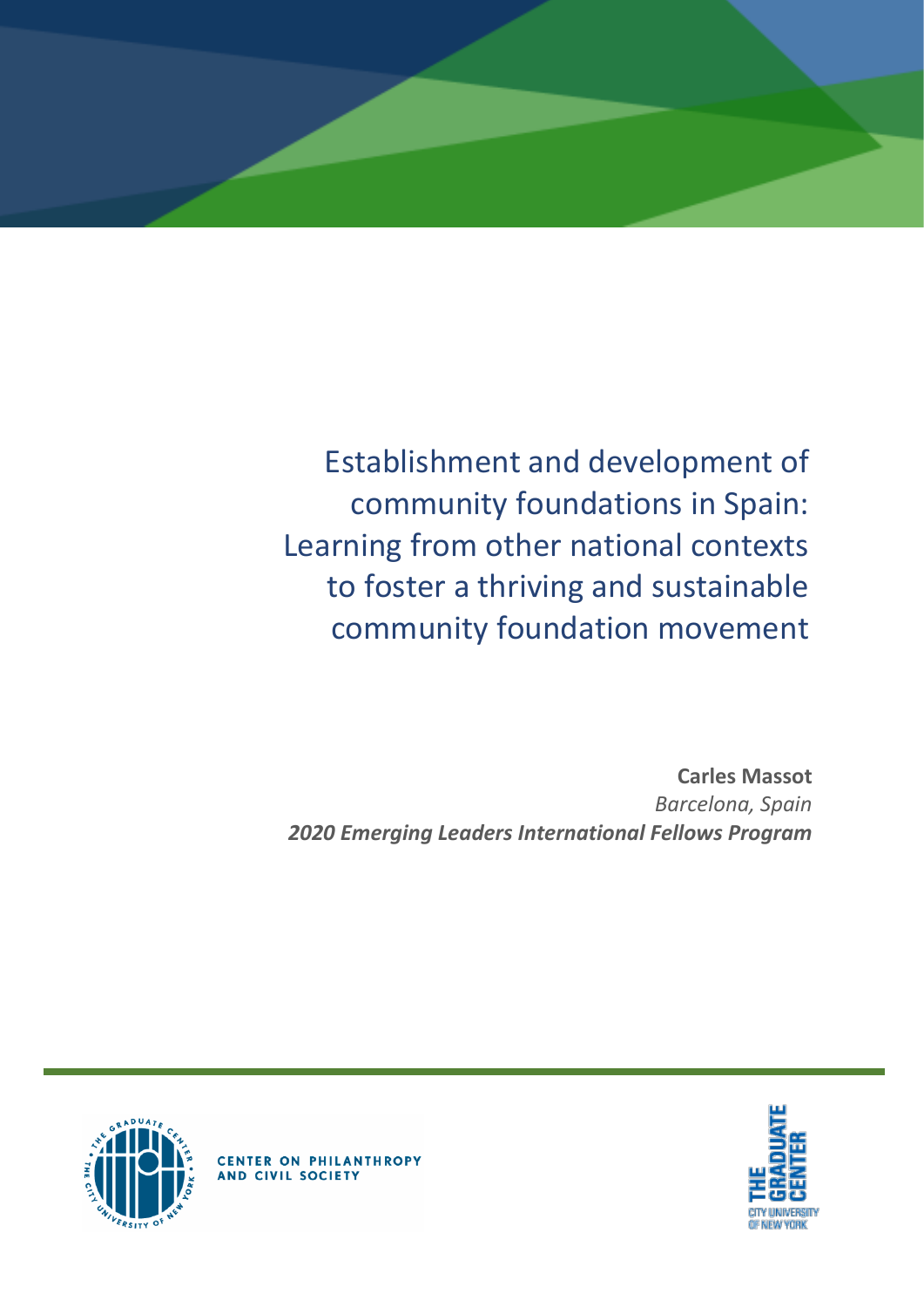*This paper was submitted in partial fulfillment of the 2020 Emerging Leaders International Fellows Program of the Center on Philanthropy and Civil Society at The Graduate Center, The City University of New York. The paper may have subsequently been revised, translated, circulated or published in alternate format by the author.*

*During the course of the program in 2020, the author was Information Specialist at Open Society Initiative of Europe and Network Manager at Youth Business Spain.*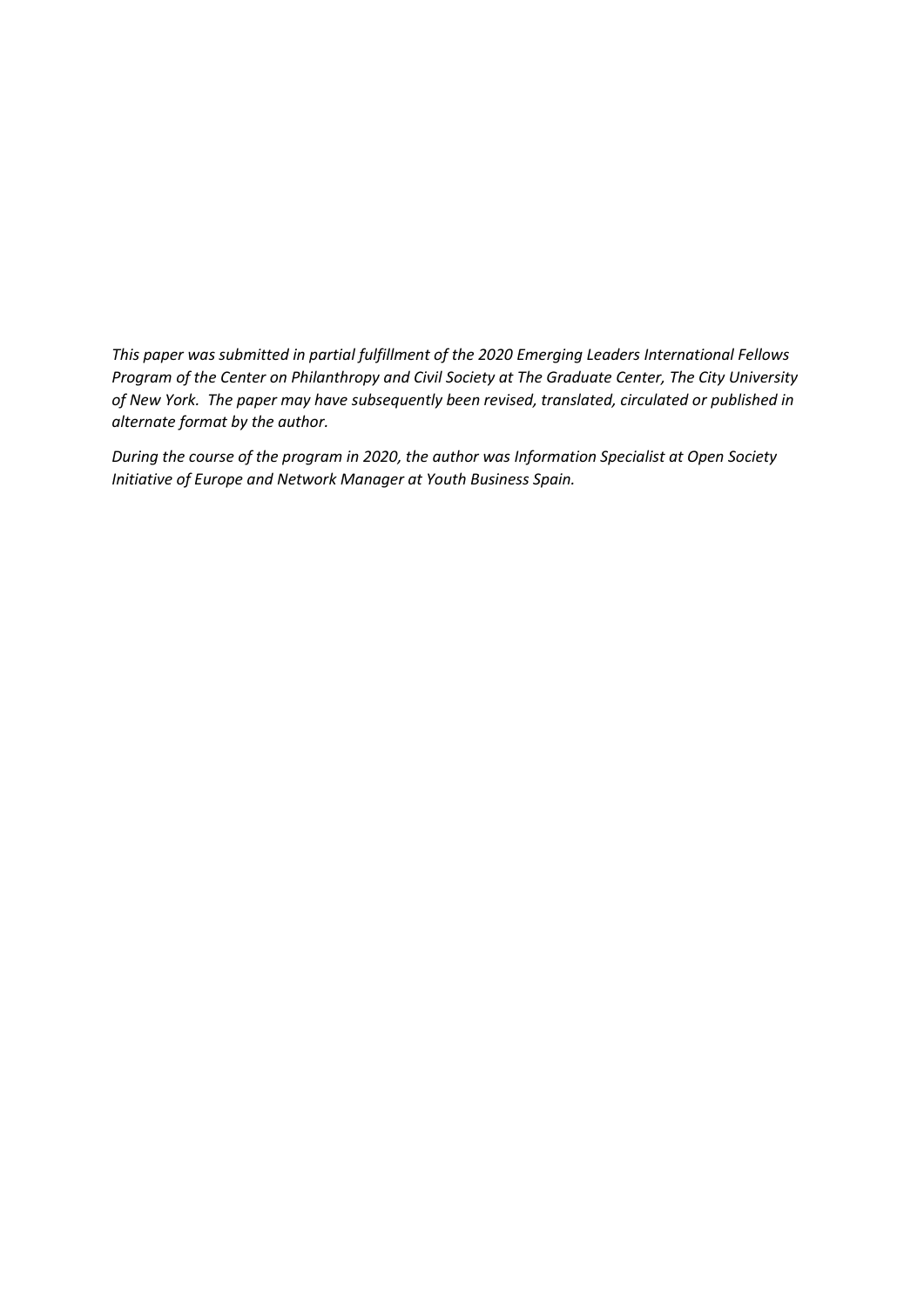#### **ESTABLISHMENT AND DEVELOPMENT OF COMMUNITY FOUNDATIONS IN SPAIN**

## **Learning from other national contexts to foster a thriving and sustainable community foundation movement**

## **Contents**

| ANALYSIS OF 4 COUNTRIES shown in comparison to Spain: CONTEXT and CF CASE STUDY 6 |  |
|-----------------------------------------------------------------------------------|--|
|                                                                                   |  |
|                                                                                   |  |
|                                                                                   |  |
| Fondazione di Comunità San Gennaro Onlus (San Gennaro Community Foundation)  16   |  |
|                                                                                   |  |
|                                                                                   |  |
|                                                                                   |  |
|                                                                                   |  |
|                                                                                   |  |
|                                                                                   |  |
|                                                                                   |  |
|                                                                                   |  |
|                                                                                   |  |
|                                                                                   |  |
|                                                                                   |  |
|                                                                                   |  |
|                                                                                   |  |
|                                                                                   |  |
|                                                                                   |  |
|                                                                                   |  |
|                                                                                   |  |

Channeling, connecting, activating, mobilizing, giving rise, promoting, building, linking, maintaining, transforming, changing, sustaining, fostering, negotiating, propelling. Community foundations do all of this and much more.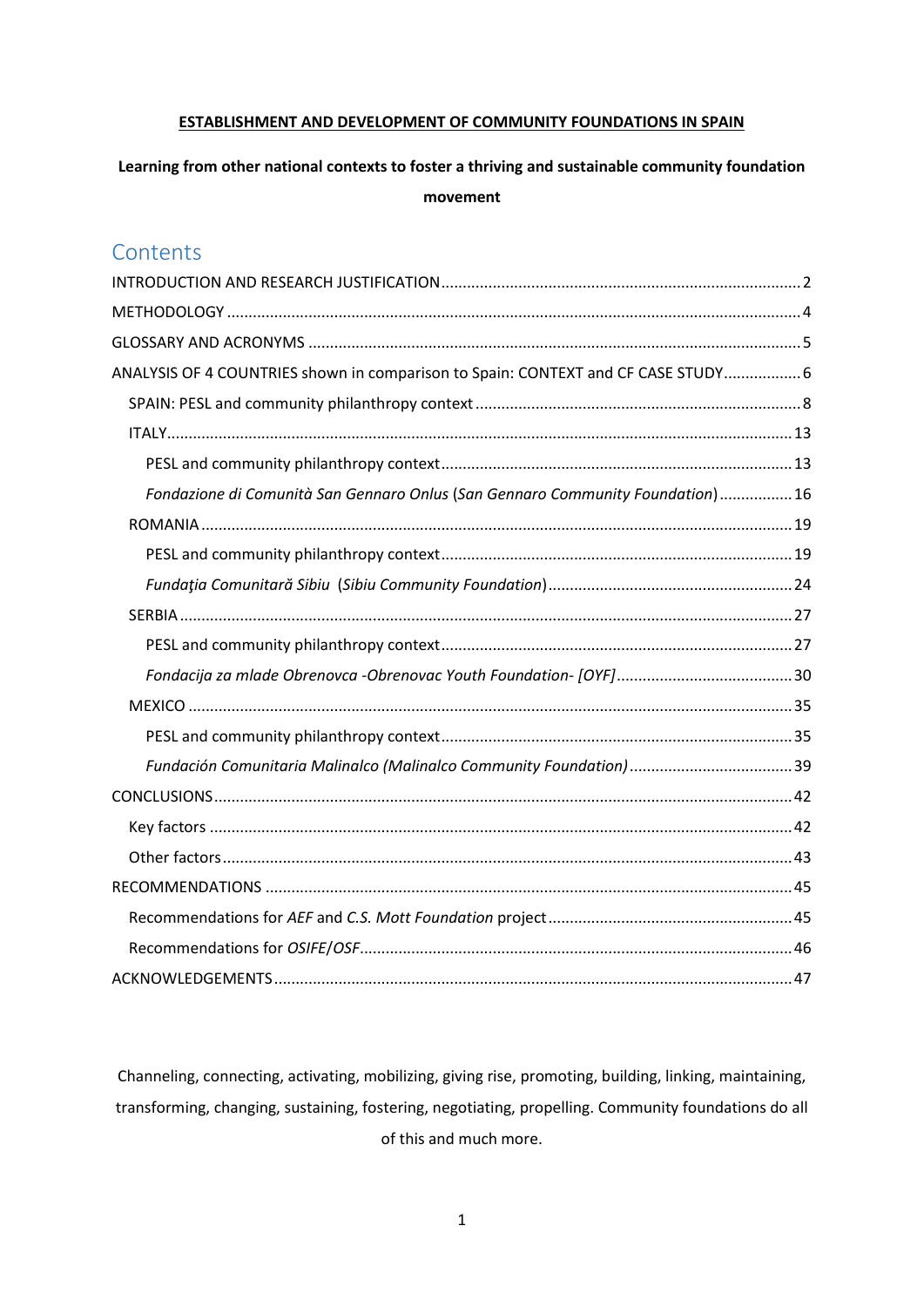## <span id="page-3-0"></span>INTRODUCTION AND RESEARCH JUSTIFICATION

Community foundations [CFs] can be framed as one of the most effective legal forms of community philanthropy<sup>1</sup>, a highly inclusive instrument of civil society to organize itself from the local to the local. They constitute a global phenomenon with multiple national and international actors on the field that started in United States more than 100 years ago<sup>2</sup>. Their number has not stopped increasing, especially during the last 20 years, and currently there are more than 1,800<sup>3</sup> around the globe. Nonetheless, they are extremely unequally spread, with three countries—with special economic and social conditions that have favored the spontaneous uncoordinated growth of the movement—accounting for around 80% of them (United States, more than 750<sup>4</sup>; Canada, 191<sup>5</sup>; Germany, more than 400<sup>6</sup>).

In countries where CFs have not naturally arisen due to less than favorable circumstances, the continued role of a **community foundation support organization [CFSO]**, providing financial and technical resources, is proved as an effective catalyst for their proliferation, compensating for the initial disadvantage. Spain—and other European countries—is amongst them. From 2006 to 2013 *Bertelsmann Foundation* opted for fostering the creation of CFs nationally and giving professional status to existing ones—whether they previously knew the concept or not. Capacity building, networking access and exchange of good practices and experiences were at the core of the technical support provided. The project ended with an *Ibero-American Network of Community Foundations* in place, connecting Spain, Portugal and Latin America and managed by *Instituto Comunitário Grande Florianópolis [ICOM]* in Brazil.

Seven years later and with no tangible progress since then, between eight and eleven CFs continue to operate in Spain, but with few ties amongst them. This is to change in 2020, when the wheel restarts. The *Spanish Association of Foundations [AEF]*, with the support of *Charles Stewart Mott Foundation [C.S. Mott Foundation],* is starting to lead a project aimed at renewing the aspiration of creating a strong ecosystem in the field. The concept will be promoted amongst existing foundations, community groups and initiatives that can match with the vehicle, and existing CFs will be supported to reach a

 $1$  Normally institutionalized as the form of foundation in the majority of countries, as opposed to other forms of community philanthropy, which can have or not a legal form and be set as foundations or other CSOs forms

<sup>2</sup> The first one was established in Cleveland in 1914 [https://learning.candid.org/resources/knowledge-base/community](https://learning.candid.org/resources/knowledge-base/community-foundations/)[foundations/](https://learning.candid.org/resources/knowledge-base/community-foundations/) 11/30/20

<sup>3</sup><https://communityfoundationatlas.org/facts/> 11/17/20

<sup>4</sup> [https://www.cof.org/foundation-type/community-foundations-](https://www.cof.org/foundation-type/community-foundations-taxonomy#:~:text=More%20than%20750%20community%20foundations,taken%20hold%20around%20the%20world)

[taxonomy#:~:text=More%20than%20750%20community%20foundations,taken%20hold%20around%20the%20world.](https://www.cof.org/foundation-type/community-foundations-taxonomy#:~:text=More%20than%20750%20community%20foundations,taken%20hold%20around%20the%20world) 11/17/20

<sup>5</sup> <https://communityfoundations.ca/find-a-community-foundation/> 11/17/20

<sup>6</sup> [https://www.communityfoundations.eu/community-foundations-in-europe/atlas-support-organizations/csfo](https://www.communityfoundations.eu/community-foundations-in-europe/atlas-support-organizations/csfo-germany.html)[germany.html](https://www.communityfoundations.eu/community-foundations-in-europe/atlas-support-organizations/csfo-germany.html) 11/17/20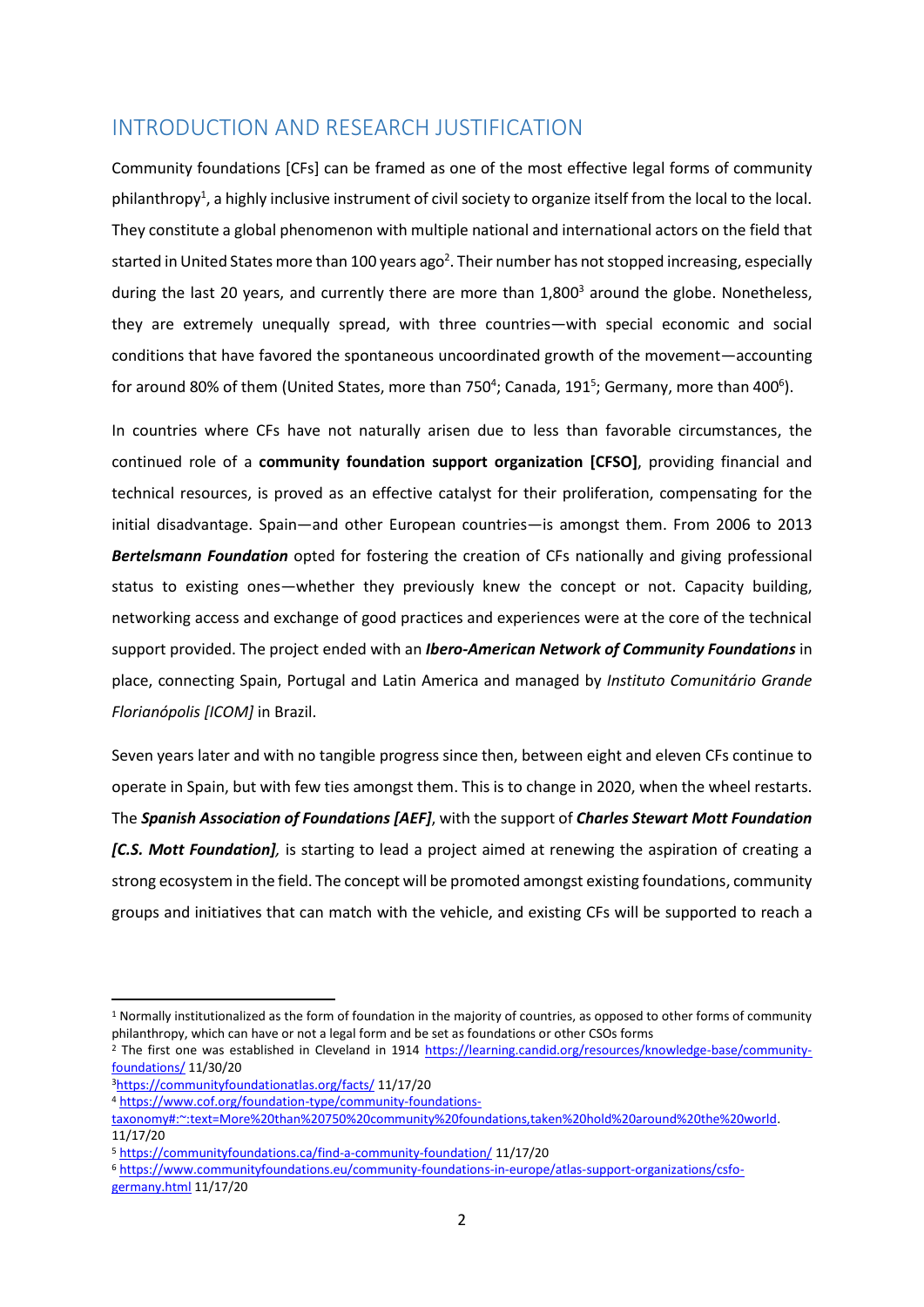new level. The project may be viewed as constituting an informal second phase of the development of the CF movement in Spain.

To ensure that the desired outcomes of the project are achieved, we must now plant the seeds for this enormous but engaging endeavor, which is already taking off. This research paper aims to modestly contribute to preparing the ground for it. It will offer precise guidelines to substantiate its implementation by building on the past successes of the *Bertelsmann* project and four other similar national contexts. For that, a generic framework and a case study of a CF from each country will be provided.

Italy, Serbia, Romania and Mexico are chosen as benchmark countries for four main reasons:

- 1. The **CF movement** and a CFSO is already in place, although to different degrees.
- 2. **Internationally known and resourceful philanthropic institutions** have been investing technical and financial resources in their start-up and expansion.
- 3. They acknowledge a **common origin** with Spain—framework, culture, traditions, Christian-based faith—that similarly affects their context within Europe and Latin America.
- 4. They share many of the Spanish challenges, with the **consolidation of philanthropy** being topmost, but also other social, economic and legal issues.

As a secondary goal, this paper intends to inform *Open Society Foundations Initiative for Europe [OSIFE]* about the importance and proliferation of CFs as **agents for social change.** Until now, just a few CFs and CFSOs have received its support, e.g. *Val di Noto Community Foundation* (Italy), *Association of Community Relations* (Romania) and *Global Fund for Community Foundations* (Europe), mostly as isolated portfolio grants. The role of *Open Society Foundations [OSF]* cannot be to promote the proliferation of civil society organizations [CSOs], yet it does entail partnering with **grassroots initiatives** that **act locally with a global perspective and principles**. In the world generally and in Europe specifically, OSF constitutes a donor willing to support social change towards a more diverse, tolerant and democratic world.

I am convinced of the crucial potential of CFs in fostering a more **democratic open society** in Europe and it is one of our duties to effectively allocate resources for that to happen. I will advocate at *OSIFE* for the inclusion in the new strategy of **structured and comprehensive grantmaking** to CFs through CFSOs. The first step to undertake will focus on raising awareness and recognition about their existence and framework amongst colleagues. You can only consider a partner if you know it. Although it is a major complex task and it may take a long time to settle, I commit to defend it. Once people know CFs first hand (and fall in love with them), they will certainly stand up for them.

3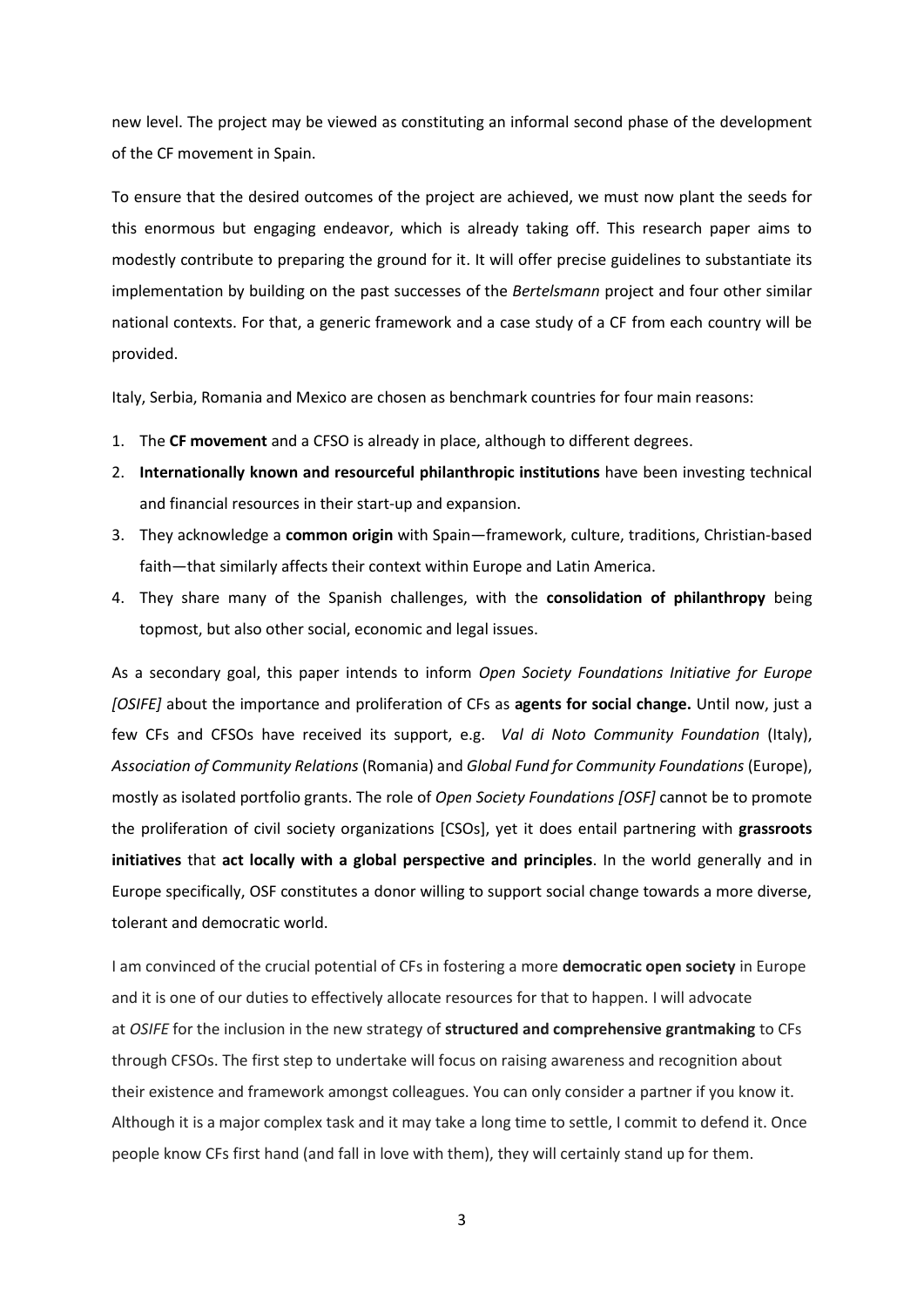# <span id="page-5-0"></span>METHODOLOGY

### **DATA SOURCES:**

- **Primary data**: conversations with my two mentors, representatives of organizations (mainly CFs CFSOs) and philanthropic sector's knowledgeable individuals, and learnings from the seminar sessions of the *Emerging Leaders International Fellows Program 2020*.
- **Secondary data:** academic articles, publications, reports, legislation, studies and journals.

### **TOOLS:**

- Analysis of the country contexts 7 (i.e., Spain, Italy, Romania, Serbia and Mexico): *PESL* **analysis** Political, economic, social and legal analysis *[PESL* **analysis***]* omits the categories "technological" and "environmental" from *PESTEL* analysis<sup>8</sup> because they are not relevant for the research's purpose.
- **•** CF case studies: The **Business Model Canvas**<sup>9</sup> to capture how they create and capture value for the customer segments (community and donors). Selection of the CFs relied on advice from mentioned conversations and resulted in analyzing those who/which are:
	- o Dynamic and relatively young
	- o Nationally recognized in the field
	- o Willing and have time to share information in a transparent way
- Comparison summary charts amongst countries and CFs

### **RESEARCH LIMITATIONS AND CLARIFICATIONS**

- The research universe is limited to four countries and four CFs, so it cannot be representative of the entire reality of the field either in the world or in the country.
- Some organizations may act as donors (customer segment) and as a CFSO (key partner).
- Amounts are presented in US \$ and in EUR € and have been rounded up to the nearest 100 or 1000 for a better comparison.
- For the secondary goal stated in the introduction to be fully addressed, a subsequent comprehensive mapping of CFs and CFSOs actors in the European countries where OSIFE holds a priority interest is required. In this way it will provide complete national profiles to fit into the goals and tactics of its different portfolios.

<sup>9</sup> *Business Model Canvas* <https://medium.com/pitchspot/the-business-model-canvas-explained-1f5b76207f7f> (10/29/20) is

 $7$  COVID-19 pandemics challenges and reactions are referenced multiple times in the research paper, but the topic has not been specifically included in the general PESL analysis because of the volatility of the situation at the moment and the similarity of its severe effects so far in the analyzed countries.

<sup>8</sup> PESTEL analysis<https://pestleanalysis.com/what-is-pestle-analysis/> (10/30/20) is a framework to analyze the key factors influencing an organization from the outside.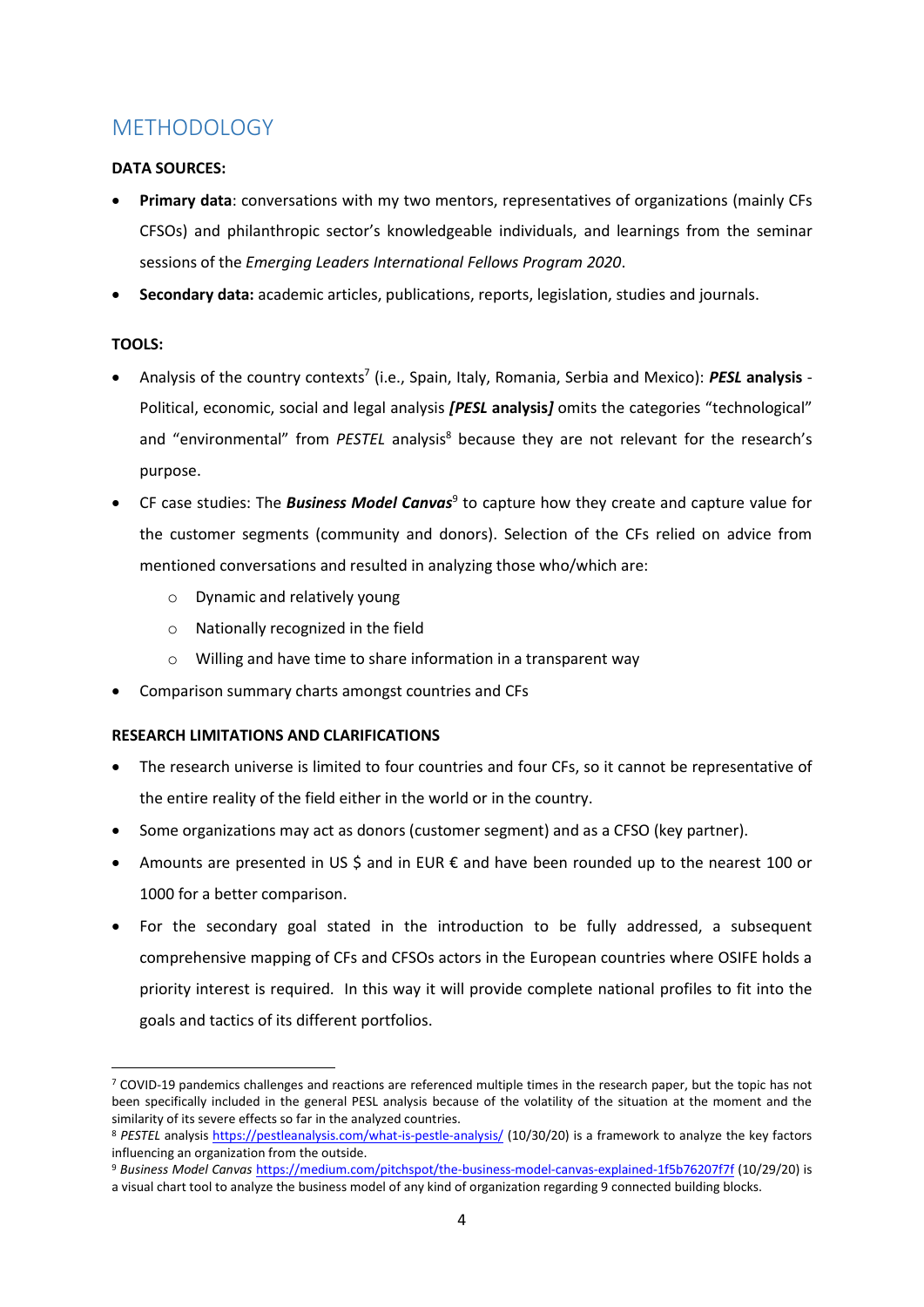# <span id="page-6-0"></span>GLOSSARY AND ACRONYMS

- **AEF**: Asociación Española de Fundaciones (Spanish Association of Foundations)
- **ARC:** Asociatia Pentru Relatii Comunitare (Association of Community Relations)
- **CEMEFI:** Centro Mexicano para la Filantropía (Mexican Center for Philanthropy)
- **CF(s):** Community foundation(s)
- **CSO(s)**: Civil society organization(s)
- **C.S. Mott Foundation:** Charles Stewart Mott Foundation
- **CFSO(s)**: Community foundation support organization(s)
- **ECFI:** European Community Foundations Initiative
- **EFC:** European Foundation Center
- **FFCR:** Federatia Fundatiile Comunitare Din Romania (Romanian Federation of Community Foundations)
- **GFCF:** Global Fund for Community Foundations
- **Ibero-American Network of CFs:** Ibero-American Network of Community Foundations
- **ICOM**: Instituto Comunitario Grande Florianápolis
- **KPI**: Key performance indicator(s)
- **PO(s)**: Philanthropic organization(s)
- **OSIFE:** Open Society Initiative for Europe
- **OSF:** Open Society Foundations
- **OYF:** Fondacija za mlade Obrenovca (Obrenovac Youth Foundation)
- **WINGS:** Worldwide Initiatives for Grantmaker Support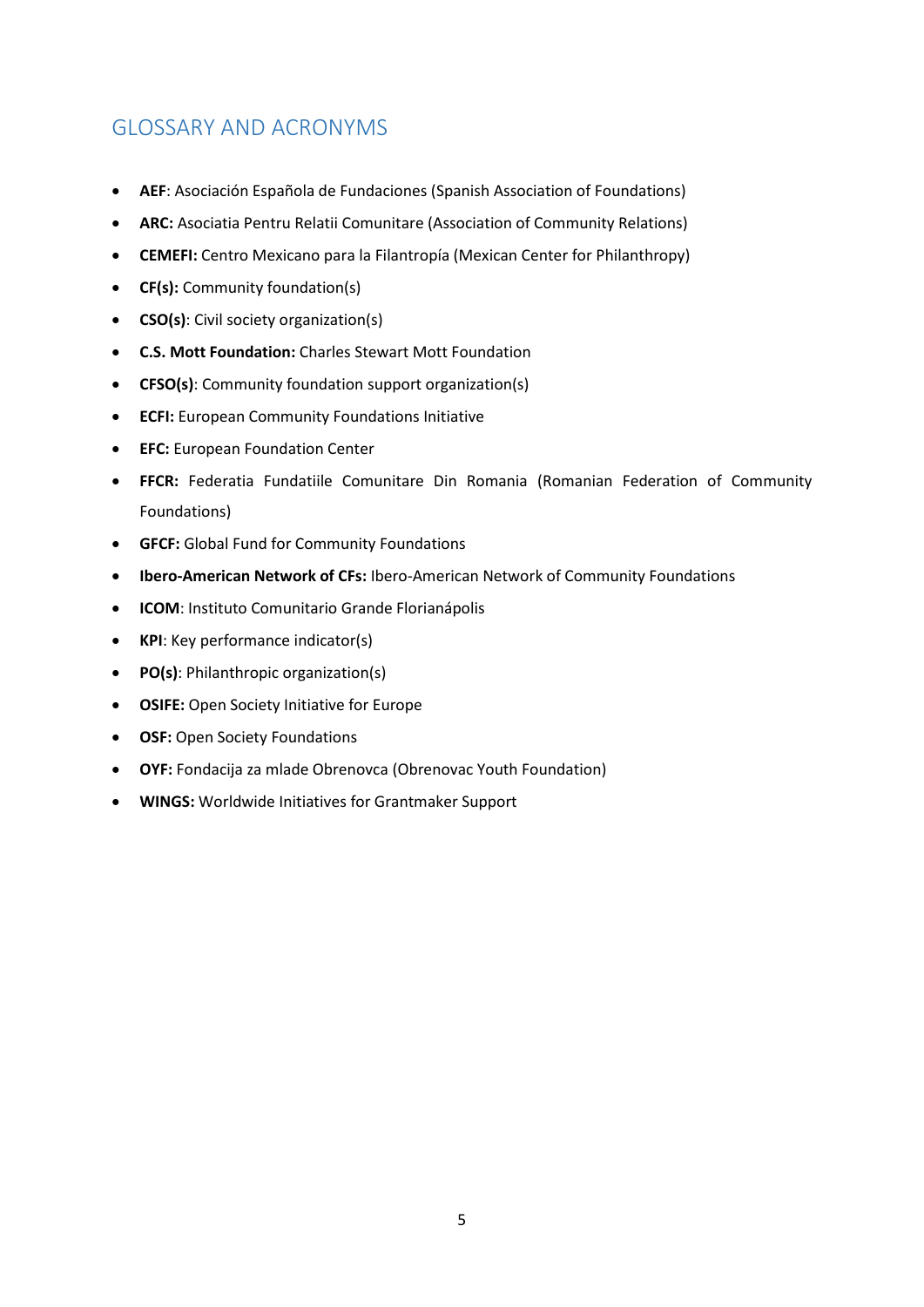| <b>COUNTRY</b> | <b>POLITICAL</b><br><b>ENVIRONMEN</b><br>(OUT OF 5) | <b>GDP PER</b><br>CAPITA (\$) | <b>POPULATION</b> | <b>GLOBAL</b><br><b>PHILANTRHOPY</b><br><b>ENVIRONMENT</b><br><b>INDEX (OUT OF 5)</b> | Nº PO  | <b>WORLD</b><br><b>GIVING</b><br><b>INDEX</b> | SOCIO-<br><b>CULTURAL</b><br><b>NVIRONMENT</b><br>(OUT OF 5) | <b>SUPPORT</b><br><b>ORGANIZATION</b>                                                                                 | YEAR OF FIRST CF                                                                          | Nº OF<br><b>CFs</b> | <b>RELEVANT STAKEHOLDERS</b>                                                                                                                            | <b>SCORE ON</b><br><b>TAX</b><br><b>NCENTIVES</b><br>(OUT OF 5) | EASE<br>PERATING<br>PO   | <b>TAX-EXEMPTION</b><br><b>STATUS</b>                                                      | <b>TAX DEDUCTIONS</b>                                                                                       | <b>OTHER BENEFITS</b>                                                                                              |
|----------------|-----------------------------------------------------|-------------------------------|-------------------|---------------------------------------------------------------------------------------|--------|-----------------------------------------------|--------------------------------------------------------------|-----------------------------------------------------------------------------------------------------------------------|-------------------------------------------------------------------------------------------|---------------------|---------------------------------------------------------------------------------------------------------------------------------------------------------|-----------------------------------------------------------------|--------------------------|--------------------------------------------------------------------------------------------|-------------------------------------------------------------------------------------------------------------|--------------------------------------------------------------------------------------------------------------------|
| SPAIN          | 3.5                                                 | \$26,500                      | 46M               | 3.97                                                                                  | 60000  | 58th<br>(32%)                                 | 3.5                                                          | Asociación<br>Española de<br>Fundaciones<br>(AEF) -in the<br>process-                                                 | 1984 (Fundació<br>Ciutat de Valls)                                                        | 8 to 11             | C.S. Mott Foundation<br>Bertelsmann<br>Foundation (2006-<br>2013)                                                                                       | $\overline{4}$                                                  | 4.33                     | Corporate tax<br>(+economic<br>activities and<br>conveyance<br>deed and<br>stamp duty tax) | Individuals: 75% for<br>\$180, 30% for the<br>rest<br>Corporations: 35%<br>Maximum: 10% of<br>income        | Individual can<br>designate 0.7% of<br>their income tax to<br>social interests or<br>to the Catholic<br>Church     |
| <b>ITALY</b>   | 4.5                                                 | \$30,500                      | 61M               | 4.67                                                                                  | 336275 | 54th<br>(33%)                                 | 4.5                                                          | Assifero                                                                                                              | 1999 (Lecchese<br>Onlus & Provincial<br>Foundation of the<br>Comasca<br>Community Onlus ) | 41                  | Cariplo<br>Compagnia de San<br>Paolo<br>Fundazione con il Sud                                                                                           | 4.5                                                             | 4.83                     | Corporate tax<br>(+gift, vehicle,<br>property)                                             | Individuals: 30% of<br>the first €26,000<br>Corporations: 30%<br>of the first €30,000                       | 5X1000 tax scheme<br>for individuals and<br>corporations: give<br>the 0.5% of the<br>income tax to a<br><b>CSO</b> |
| <b>MEXICO</b>  | 3.1                                                 | \$10,000                      | 126M              | 3.47                                                                                  | 9366   | 73rd<br>(28%)                                 | 3.3                                                          | Comunalia                                                                                                             | 1996 (Fundación<br>Comunitaria<br>Oaxaca)                                                 | 16                  | <b>CEMEFI</b><br>(previous support<br>organization)                                                                                                     | 3.25                                                            | 3.93                     | Corporate tax<br>(is being<br>currently<br>challenged)                                     | Individuals and<br>corporations: max.<br>7% of the previous<br>fiscal year's taxable<br>income              |                                                                                                                    |
| <b>ROMANIA</b> |                                                     | \$10,800                      | 19M               |                                                                                       | 77000  | 97th<br>(24%)                                 |                                                              | Asociatia Pentru<br>Relatii<br>Comunitare<br>$(ARC)$ &<br>Federatia<br>Fundatiile<br>Comunitare Din<br>Romania (FFCR) | 2008 (Cluj and<br>Odorheiu Secuiesc)                                                      | 19                  | C.S. Mott Foundation<br>Romanian-American<br>Foundation<br><b>PACT Foundation</b><br>Trust for Civil Society in<br><b>Central and Eastern</b><br>Europe |                                                                 | $\overline{\phantom{a}}$ | Corporate tax<br>below certain<br>thresholds                                               | Corporations: 0.5%<br>of its turnover or<br>20% of the profit tax<br>due                                    | Individuals choose<br>a CSO as the<br>recipient for 2% of<br>the individual<br>income taxes paid<br>for that year  |
| <b>SERBIA</b>  | 3.35                                                | \$5,300                       | 7M                | 3.6                                                                                   | 23394  | 123rd<br>(19%)                                | $\overline{3}$                                               |                                                                                                                       | Trag Foundation 2011 (Step Forward<br>"Iskorak")                                          | $\overline{3}$      | C.S. Mott Foundation<br>Cathalyst Balkans<br>Foundation<br>Zaječarska Initiative                                                                        | 3.5                                                             | 4.67                     | No corporate<br>tax-exemption<br>status, but by<br>type of<br>donation                     | Corporations:<br>depending of the<br>type of public<br>benefit donation.<br>Gifts below \$900 are<br>exempt |                                                                                                                    |

# ANALYSIS OF 4 COUNTRIES shown in comparison to Spain: CONTEXT and CF CASE STUDY<sup>10</sup>

<span id="page-7-0"></span><sup>10</sup> <https://ec.europa.eu/eurostat/documents/2995521/11156668/3-30072020-AP-EN.pdf/1b69a5ae-35d2-0460-f76f-12ce7f6c34be> 11/19/20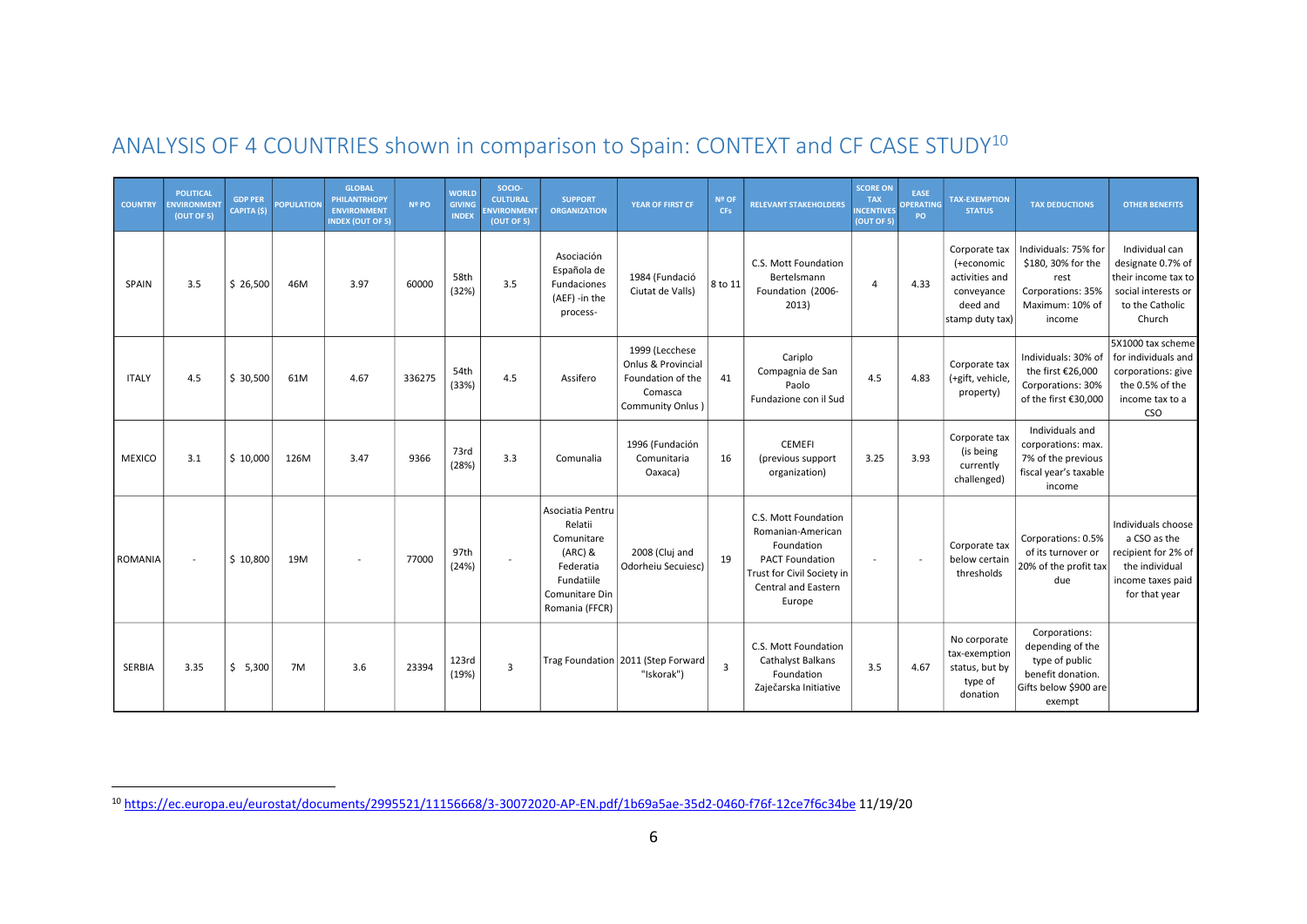| CF                                                   | <b>COUNTRY</b> | <b>YEAR OF</b><br><b>CREATION</b> | <b>POPULATION</b> | <b>IUMBER</b><br><b>OF STAFF</b> | <b>LAST YEARLY</b><br><b>BUDGET</b>                             | <b>MAIN TOOL</b>                       | <b>RELATIONSHIP</b><br><b>WITH LOCAL</b><br><b>COUNCIL</b> | <b>MAIN COMMUNITY</b><br><b>TOPICS</b>                                        | <b>STRENGHTS</b>                                                                                                                                   | <b>WEAKNESSES</b>                                                                                                | <b>OPPORTUNITIES</b>                                                                                                   | <b>THREATS</b>                                                                                                                         | <b>CHILDREN AND</b><br><b>YOUTH ARE A</b><br><b>PRIORITY?</b> | <b>DONATIONS</b><br><b>FROM</b><br><b>INDIVIDUALS?</b> | IS.<br><b>SUSTAINABILITY</b><br>AN ISSUE? |
|------------------------------------------------------|----------------|-----------------------------------|-------------------|----------------------------------|-----------------------------------------------------------------|----------------------------------------|------------------------------------------------------------|-------------------------------------------------------------------------------|----------------------------------------------------------------------------------------------------------------------------------------------------|------------------------------------------------------------------------------------------------------------------|------------------------------------------------------------------------------------------------------------------------|----------------------------------------------------------------------------------------------------------------------------------------|---------------------------------------------------------------|--------------------------------------------------------|-------------------------------------------|
| Fondazione<br>di Comunità<br>San<br>Gennaro<br>Onlus | <b>ITALY</b>   | 2014                              | 32000             | $3$ (part-<br>time)              | \$578,600<br>(not<br>including<br>overheads<br>nor<br>salaries) | Operational<br>projects<br>essentially | Very good                                                  | Education<br>Youth and<br>children<br>Unemployment<br>Restoration             | Social capital and trust<br>Church support<br>Network relationships<br>Communications and<br>Press Office                                          | Relative low<br>community<br>decision-making<br>Too much focus on<br>infraestructure                             | Growing endowment<br>Individual donations<br>Exposition of pieces of<br>art<br>Modernization                           | Insecurity and crimes<br>Project-oriented<br>approach                                                                                  | Yes                                                           | Only from<br>businessmen<br>and artists                | Not for the<br>moment                     |
| Fundación<br>Comunitaria<br>Malinalco                | <b>MEXICO</b>  | 2007                              | 27000             | 16                               | \$400,000                                                       | Grant-<br>making<br>prevails           | Complicated                                                | Education<br>Youth and<br>children<br>Insecurity<br>Environment<br>protection | Social capital and trust<br>Participative diagnosis<br>Research anda data<br>compilation<br>Volunteers<br>Accompaniment and<br>empowerment of CSOs | Fundraising<br>Low salaries and<br>professionalization                                                           | Projects with the<br>neighbour local<br>council<br>Thriving CSOs sector                                                | Corruption<br>Bureocracy<br>Local council inestability                                                                                 | Yes                                                           | <b>No</b>                                              | Yes                                       |
| Fundația<br>Comunitară ROMANIA<br>Sibiu              |                | 2012                              | 400000            | $\overline{7}$                   | \$462,500                                                       | Grant-<br>making<br>prevails           | Good                                                       | Education<br>Youth and<br>children<br>Politics<br>Employment<br>Education     | Social capital and trust<br>Marathon event<br>Strong positioning and<br>leadership<br>Accompaniment and<br>empowerment of CSOs                     | Limited fundraising<br>besides the<br>Marathon event<br>Too much pressure<br>on the Executive<br><b>Director</b> | Diversify income<br>sources<br>Find other ways of<br>visibility for companies<br>Diversify leadership                  | Political and legal<br>inestability<br>Bureocracy<br>Emigration<br>Online forced marathon<br>event<br>High dependency on the<br>leader | Yes                                                           | Yes                                                    | Yes                                       |
| Fondacija za<br>mlade<br>Obrenovca                   | <b>SERBIA</b>  | 2014                              | 72000             | 5 (part-<br>time)                | \$21,500                                                        | Grant-<br>making<br>prevails           | Ambivalent                                                 | Education<br>Youth and<br>children<br>Air pollution<br>Immigration            | Social capital, trust and<br>representativeness<br>Communications<br>Volunteers<br>Accompaniment and<br>empowerment of CSOs                        | Fundraising<br>Limited staff time<br>Limited staff<br>compensation                                               | Strategic planning<br>Improve cooperation<br>with public powers<br>Advocacy for free<br>spaces<br>Individual donations | Weak CSOs sector<br>Local council mistrust                                                                                             | Yes                                                           | Yes (a few)                                            | Yes                                       |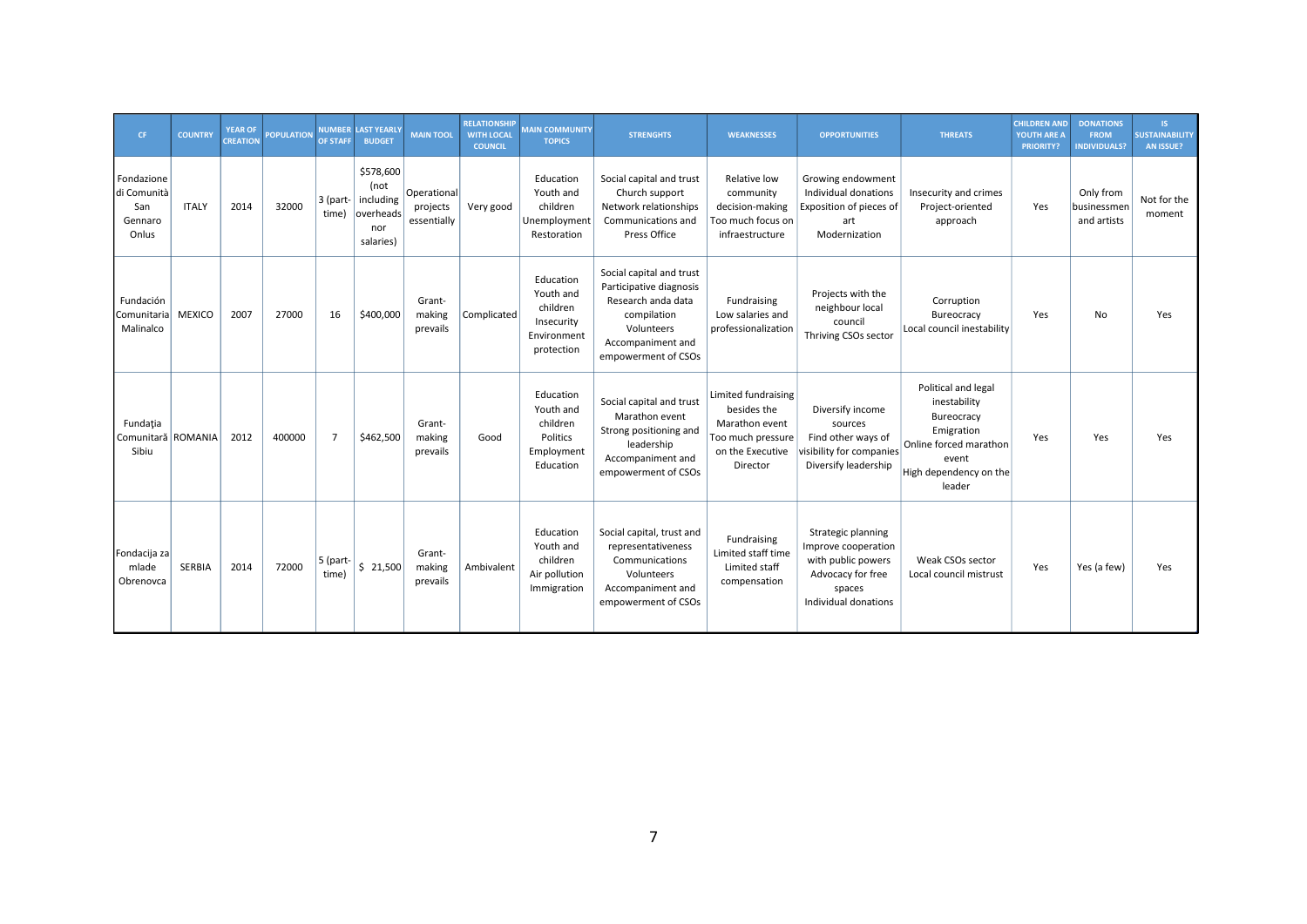## <span id="page-9-0"></span>SPAIN: PESL<sup>1112</sup> and community philanthropy context

### **POLITICAL**

- Score on political environment: 3.5 out of 5.
- Central and regional governments have competencies in regulating philanthropic organizations [POs] and split public funding calls for them. Regions have their own registries and some of them have specific regulations. The POs are completely free to communicate through media channels, yet the internal governance of foundations is supervised (reforms of bylaws and other management decisions require the authorities' approval).
- The government promotes access to public funds for POs, but there have been **several important cuts** during the past few years. The value of philanthropy is not promoted.

### **ECONOMIC**

- GDP per capita: \$26,500.
- Score on cross-border flows: 4.5 out of 5.
- The 2008 financial crisis was particularly harsh and lasted longer than in other European countries. It has the second highest unemployment rate in Europe (15.6%), which is especially worrying among youth, and a considerable informal employment sector.
- Salaries in POs, as in many other countries, are considerably lower than in the rest of the economy.

### **SOCIAL<sup>13</sup>**

- Population: 46M.
- Number of registered POs: 61,000.
- Global Philanthropy Environment Index Score: 3.97 out of 5.
- World Giving Index: 58th place (32%).
	- $\circ$  Helped a stranger, or someone you did not know who needed help? 45<sup>th</sup> place (51%).
	- o Donated money to a charity? 46th place (30%).
	- o Volunteered your time to an organization? 76th place (16%).
- Score on socio-cultural environment: 3.5 out of 5.

<sup>11</sup> <https://globalindices.iupui.edu/environment/regions/eastern-southern-europe/spain.html> 10/23/20

<sup>12</sup> <https://globalindices.iupui.edu/environment/regions/eastern-southern-europe/index.html> 10/23/20

<sup>13</sup> [https://www.caixabank.com/comunicacion/noticia/el-filantropo-es-un-lider-emprendedor-de-un-proyecto-de-](https://www.caixabank.com/comunicacion/noticia/el-filantropo-es-un-lider-emprendedor-de-un-proyecto-de-transformacion-social-segun-el-informe-de-caixabank-e-ie-university-sobre-el-perfil-de-los-filantropos-espanoles_es.html?id=42404)

[transformacion-social-segun-el-informe-de-caixabank-e-ie-university-sobre-el-perfil-de-los-filantropos](https://www.caixabank.com/comunicacion/noticia/el-filantropo-es-un-lider-emprendedor-de-un-proyecto-de-transformacion-social-segun-el-informe-de-caixabank-e-ie-university-sobre-el-perfil-de-los-filantropos-espanoles_es.html?id=42404)[espanoles\\_es.html?id=42404#](https://www.caixabank.com/comunicacion/noticia/el-filantropo-es-un-lider-emprendedor-de-un-proyecto-de-transformacion-social-segun-el-informe-de-caixabank-e-ie-university-sobre-el-perfil-de-los-filantropos-espanoles_es.html?id=42404) 11/09/20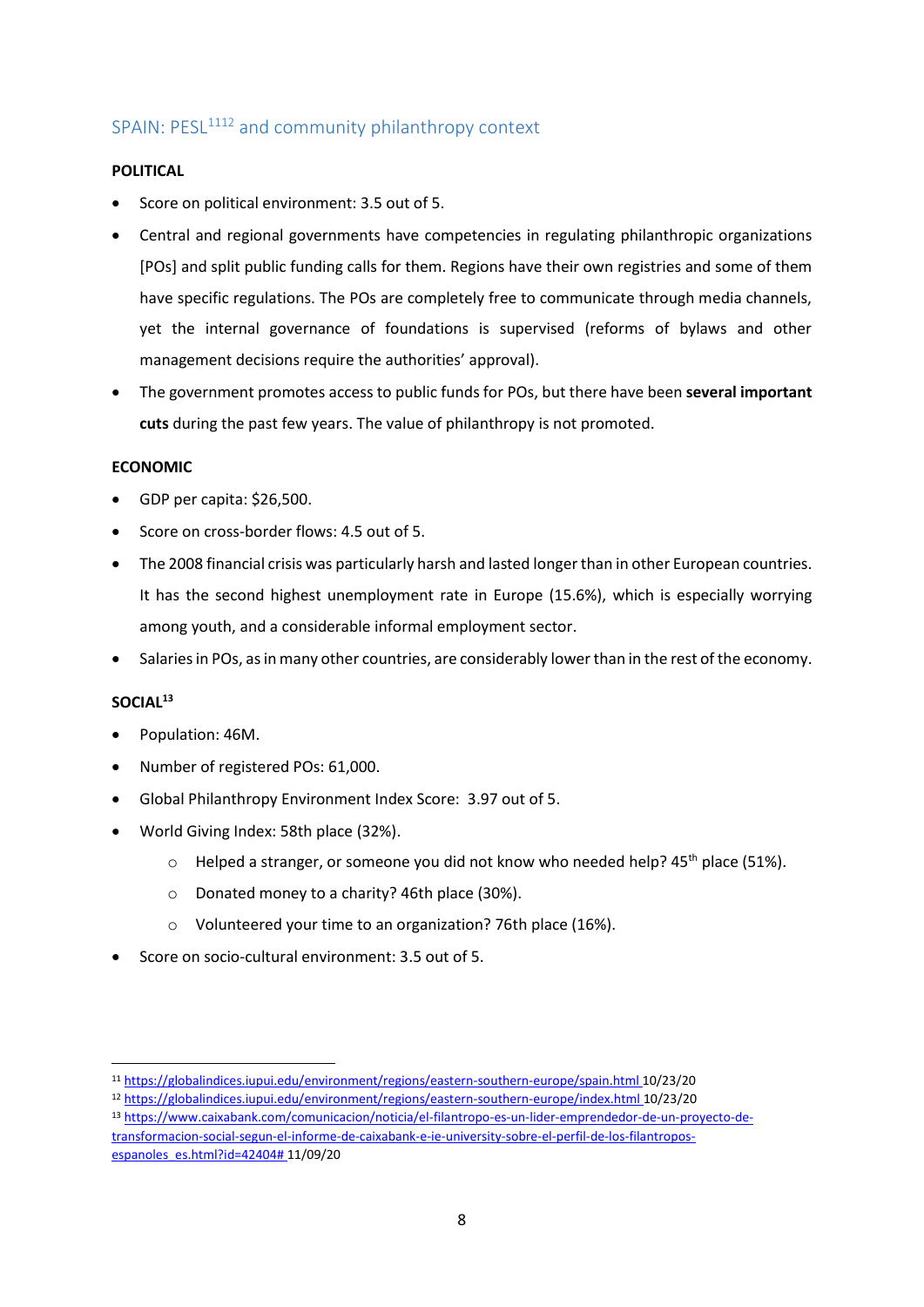- Five main social issues are addressed by POs: higher education, arts and culture (traditional field of associations, with numerous neighborhood movements), basic needs, housing and economic development and international causes.
- Spain still lacks a comprehensive philanthropic tradition. It is founded on the values and action of the **Catholic Church**, which still has an active role in service provision, especially in basic needs and education. The role of the **State** (and its **Welfare State model)** is strong in providing social services and healthcare, as well as in supporting areas, such as education, social assistance, humanitarian aid, youth development, and art and culture. Due to the conception that the State must cover citizens' needs and that the population's contribution is limited to taxes, many movements have aimed primarily to complain about the State's deficiencies rather than creating initiatives to address them. In addition, there is a lower entrepreneurship rate than in other European countries.
- In the last few decades, the philanthropic sector in Spain has grown considerably into a new framework, with progressive secularization, more favorable legal and tax environment, and the **emergence of a more vibrant civil society**. There are around 47,000 associations and 14,000 foundations. <sup>14</sup> **New approaches**<sup>15</sup> are emerging, such as digitalization and the engagement of employees in social fundraising activities, and POs are recognized as representatives in the public policy decision-making process. However, many of them still rely on public funding and partnership with private actors is still messy, with unmatched expectations.
- Currently, the average of individual donations to POs in Spain is \$220 per year. The donor stage has been traditionally occupied mainly by **corporate and banking foundations**. Corporate philanthropy is growing, yet it is focused in implementing on its own projects, rather than relying on CSOs in the field. The role of **individual philanthropy** role has been growing in the last years, focusing especially on culture, social services provision, science and research and education. It is still very much unknown to the general public and must fight against the traditionally **negative conception of businessmen**, one that associates the actions wealthy individuals and big corporations with cleaning up reputations and avoiding taxes. This explains why most individuals opt to keep a low profile about their philanthropic activities. Still, most of the population **relies on POs**, but demands greater transparency.

<sup>14</sup> The number of inactive ones is unknown

<sup>15</sup> [https://blog.caixabank.es/blogcaixabank/2020/02/la-nueva-filantropia-ligada-la-eficiencia.html#](https://blog.caixabank.es/blogcaixabank/2020/02/la-nueva-filantropia-ligada-la-eficiencia.html) 11/09/20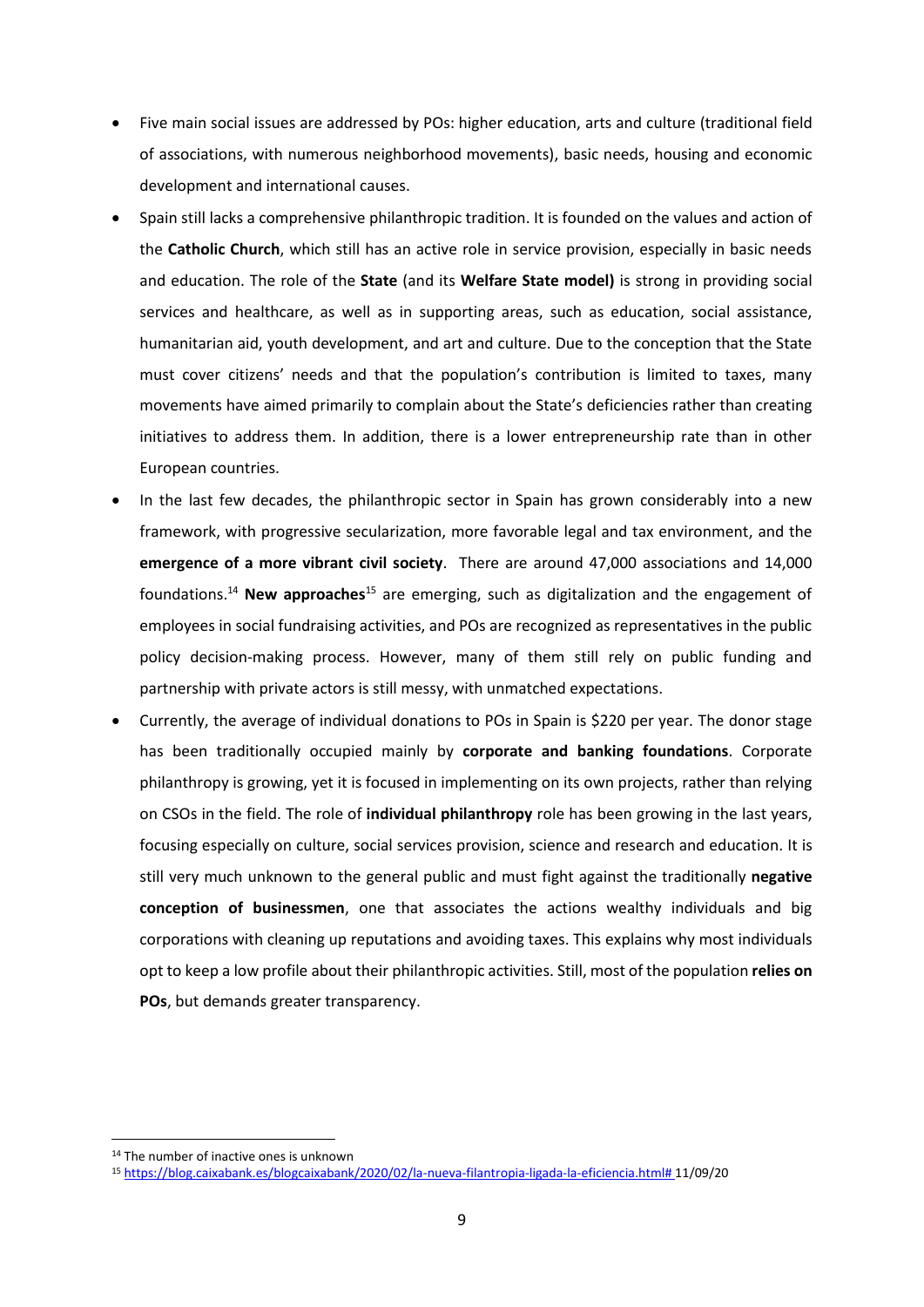#### **LEGAL**

- Ease operating POs: 4.33 out of 5.
- Score on tax incentives: 4 out of 5.
- Legal forms of POs are foundations (all of them are public benefit organizations) and associations. Foundations must have a board of trustees with a minimum of three members.
- The average time established by law to register a PO is between 61 and 90 days.
- The administrative and notarial costs for registering a PO averages between \$34-\$300, but foundations need an initial endowment of €30,000.
- When donating to public benefit associations and foundations, and with a limit of 10% of the annual income (from which corporations can deduct the excess over the next ten years):
	- o Individuals receive a **75% deduction** for donations up to **\$180 per year** and a **30%** for the amount/value exceeding that (or 35% for periodic donations).<sup>16</sup>
	- o Corporations receive a **35% deduction** for the amount/value of donations and 40% for periodic donations.
- Donations are tax-exempt for all POs, except if they are used to fund economic activities. Public benefit associations and foundations are **tax-exempt** in conveyance deed and stamp duty tax, economic activities tax and **corporation tax**. Economic activities not related to the purpose of the organization are taxable at a 10% rate. POs providing educational, cultural, social, sport or health services can benefit from some exemptions in value added tax, but this is not necessarily a benefit, as it limits its deduction in the acquisition of goods and services.
- Individual taxpayers can designate **0.7%** of their **personal income tax** to **social interests or to the Catholic Church** (or split it between both).

### **COMMUNITY PHILANTHROPY AND COMMUNITY FOUNDATION CONTEXT**

- Number of CFs:  $8-11^{17}$ .
- CFSO: *Bertelsmann Foundation (*2006-2013) and *Asociación Española de Fundaciones<sup>18</sup> —Spanish Association of Foundations—[AEF]* (2020 and ongoing).
- Between 2006 and 2013, *Bertelsmann Foundation* arose as the CFSO to promote the creation of CFs in Spain and give them professional status through its Center of Competencies for CFs. In 2009 it established the *Network of CFs and analogous organizations*, which provided these entities

<sup>16</sup> Some regions offer additional deductions.

<sup>&</sup>lt;sup>17</sup> It is not the object of this research to assess the compliance to the international definition of CF. However, there are substantiate hesitations about at least 4 CFs (Igualdad Ciudadana, Galicia Sustentable, Ciudad Rodrigo-2006 and Cáceres Capital), mostly regarding their funding sources, representativeness and activities. They were included as "similar organizations" at the beginning of the Bertelsmann Foundation project, with the commitment of adjusting to be accredited CFs with the seal of quality. It seems that they have not done so.

<sup>18</sup> <http://www.fundaciones.org/es/inicio> 10/01/20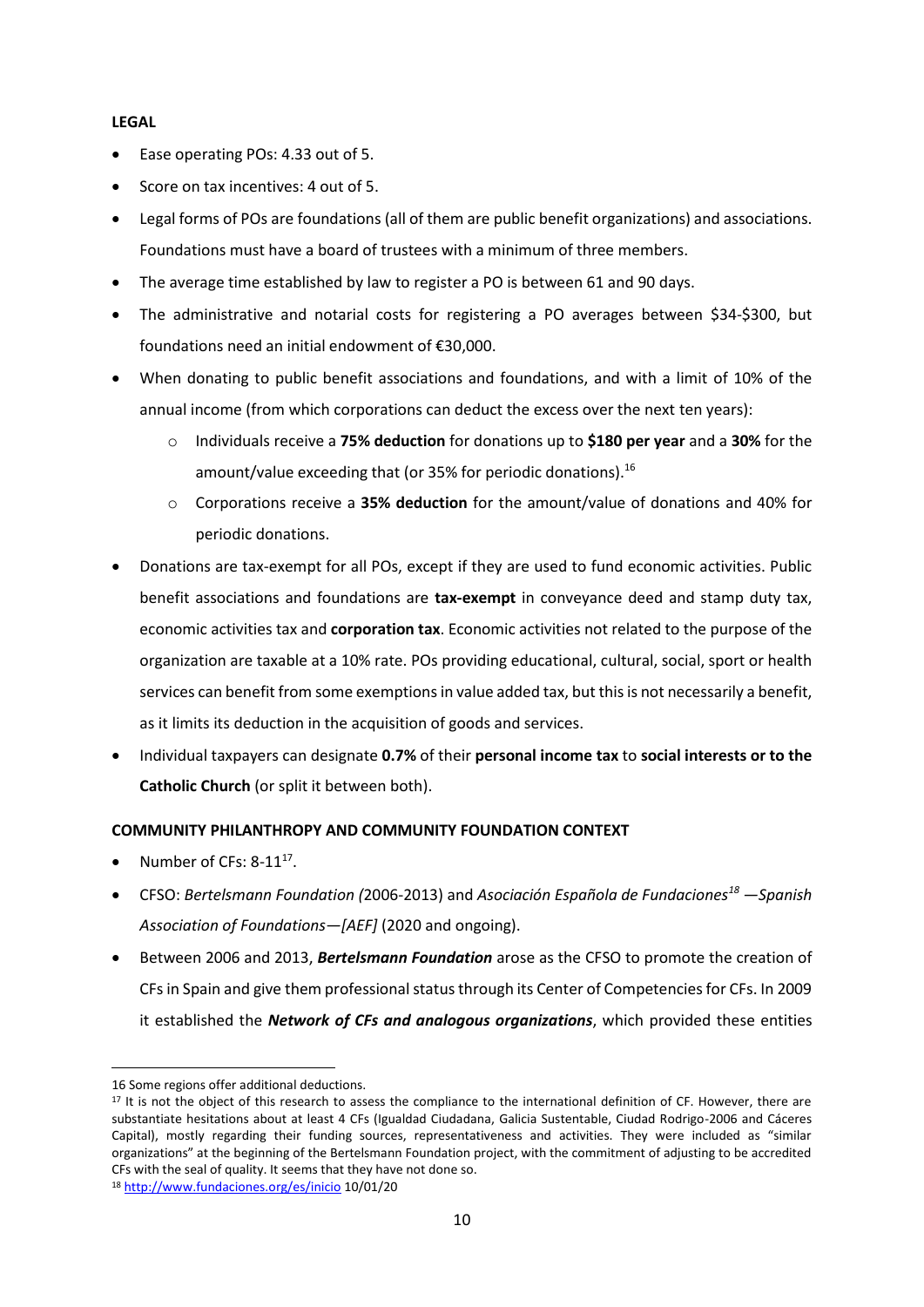with a seal of quality, tailored capacity building and knowledge guides (i.e. [Management Manual](https://www.fundacionbertelsmann.org/es/home/publicaciones/publicacion/did/manual-de-gestion-de-fundaciones-civicas)  [of CFs](https://www.fundacionbertelsmann.org/es/home/publicaciones/publicacion/did/manual-de-gestion-de-fundaciones-civicas)<sup>19</sup>), access to international networks and exchange of experiences and good practices. Out of the Network of CFs, the *Ibero-American Network of CFs* was created with 32 members in Spain, Portugal, Mexico, Brazil and Uruguay. The management of the network was transferred to *ICOM*.

- As of today, eight of the supported Spanish CFs are part the network: *[Fundación Ciudad de](http://fundacionciudadsiguenza.org/)  [Sigüenza](http://fundacionciudadsiguenza.org/)*<sup>20</sup> , *[Fundació](http://www.fcvalls.org/) [Ciutat](http://www.fcvalls.org/) [de Valls](http://www.fcvalls.org/)*<sup>21</sup> , *[Fundació](http://oreneta.org/es) [Civica](http://oreneta.org/es) [Oreneta](http://oreneta.org/es) [del Vallès](http://oreneta.org/es)*<sup>22</sup> , *[Fundació](http://www.novessendes.org/) [Cívica](http://www.novessendes.org/)  [Novessendes](http://www.novessendes.org/)*<sup>23</sup> , *[Fundación Galicia Sustentable](http://galiciasustentable.org/wp-signup.php?new=www.fundacion)*<sup>24</sup> , *[Fundació](https://fundaciohortasud.org/) [Horta Sud](https://fundaciohortasud.org/)*<sup>25</sup> , *[Fundación](http://www.fic07.eu/) [Igualdad](http://eapnextremadura.org/quienes-somos/socios/fundacion-igualdad-ciudadana/)  [Ciudadana](http://eapnextremadura.org/quienes-somos/socios/fundacion-igualdad-ciudadana/)*<sup>26</sup> and *[Fundación Maimona](http://www.maimona.org/)*<sup>27</sup> . Three of them stayed out: *[Fundación Cáceres Capital](https://www.europapress.es/epsocial/responsables/noticia-fundacion-bertelsmann-incorpora-fundacion-caceres-capital-red-fundaciones-civicas-20110303175403.html)*<sup>28</sup> , *[Fundación Ciudad Rodrigo-2006](http://www.fundacionciudadrodrigo.com/)*<sup>29</sup> and *[Fundació](https://www.totraval.org/ca) [Tot](https://www.totraval.org/ca) [Raval](https://www.totraval.org/ca)*<sup>30</sup> . The project equally supported both CFs and CF-like organizations (which complied with just some criteria of the international standard definition yet expressed their interest in adapting to meet others). Only the ones that complied with the essentials would receive the seal of quality and just **some of them, such** as *Fundació Civica Oreneta del Vallès* (starting grantmaking activity) and *Fundació Cívica Novessendes* (adapting its board and diversifying its income sources), **successfully implemented the needed changes completely**..
- The output of the whole project can be described as **bittersweet**. Regarding the pros, the concept and culture of CFs was **widespread** and adopted by some organizations, and very useful resources and connections were created and shared. The *Ibero-American Network of CFs* was established at the request of some members from Latin America, and productive exchange of experiences was fostered. However, the project did not consistently take hold in the philanthropy ecosystem and it did **not trigger the domino effect** that was expected. It **lacked** vision regarding the **sustainability**  of the support and focused too much on organizations as outcomes rather than as long-term community philanthropy initiatives in development. Moreover, the **end of the project** was quite **abrupt** due to a change in *Bertelsmann Foundation* strategy priorities, and many works-inprogress could not be consolidated. Thus, the project fell short and did not meet expectations in the long run. No new CFs have been established since then. Even Fundació Tot Raval, considered

<sup>19</sup> [https://www.fundacionbertelsmann.org/es/home/publicaciones/publicacion/did/manual-de-gestion-de-fundaciones](https://www.fundacionbertelsmann.org/es/home/publicaciones/publicacion/did/manual-de-gestion-de-fundaciones-civicas)[civicas](https://www.fundacionbertelsmann.org/es/home/publicaciones/publicacion/did/manual-de-gestion-de-fundaciones-civicas) 10/22/20

<sup>20</sup> <http://fundacionciudadsiguenza.org/> (Guadalajara) 10/30/20

<sup>21</sup> <https://www.fcvalls.org/> (Tarragona) 10/30/20

<sup>22</sup> <http://oreneta.org/es> (Barcelona) 10/30/20

<sup>23</sup> <http://novessendes.org/> (Castellón) 10/30/20

<sup>24</sup> <http://galiciasustentable.org/wp-signup.php?new=www.fundacion> (Galicia) 10/30/20

<sup>25</sup> <https://fundaciohortasud.org/> (Valencia) 10/30/20

<sup>26</sup> <http://eapnextremadura.org/quienes-somos/socios/fundacion-igualdad-ciudadana/> (Extremadura) 10/30/20

<sup>27</sup> <http://www.maimona.org/> (Badajoz) 10/30/20

<sup>28</sup> [https://www.fundacionbertelsmann.org/es/home/zona-de-prensa-raiz/zona-de-prensa/notas-de-prensa/2011/la](https://www.fundacionbertelsmann.org/es/home/zona-de-prensa-raiz/zona-de-prensa/notas-de-prensa/2011/la-fundacion-caceres-capital-se-incorpora-a-la-red-de-fundaciones-civicas)[fundacion-caceres-capital-se-incorpora-a-la-red-de-fundaciones-civicas](https://www.fundacionbertelsmann.org/es/home/zona-de-prensa-raiz/zona-de-prensa/notas-de-prensa/2011/la-fundacion-caceres-capital-se-incorpora-a-la-red-de-fundaciones-civicas) (Cáceres) 11/02/20. Almost extinct.

<sup>29</sup> <http://www.fundacionciudadrodrigo.com/> (Salamanca) 10/30/20

<sup>30</sup> <https://totraval.org/ca> (Barcelona) 10/30/20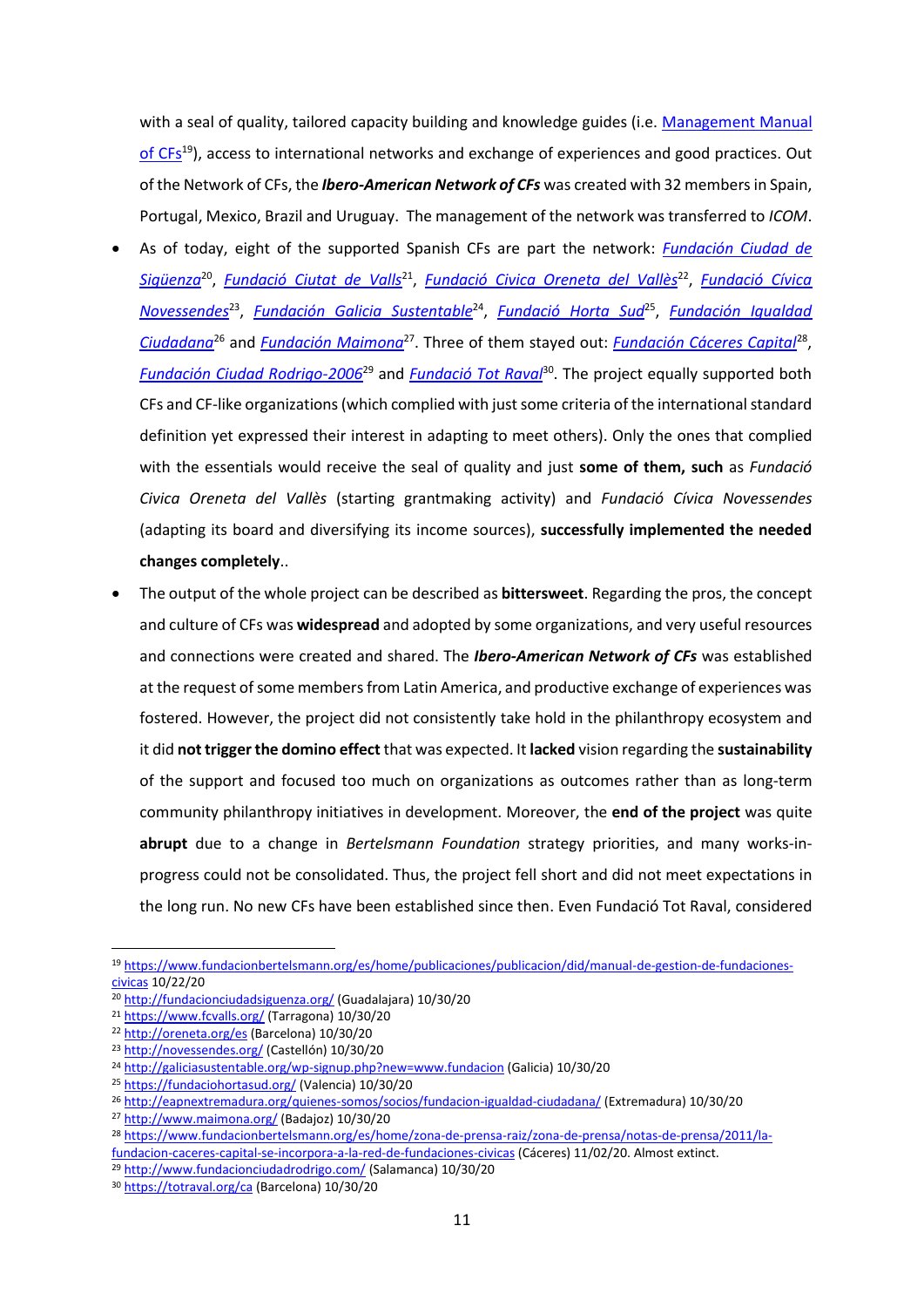to be an example in terms of good practices, left the network. Although it gained visibility and took advantage of capacity building, the organization was not interested in adapting any of the developed policies from the Center of Competencies for CFs.

- *[AEF](http://www.fundaciones.org/es/inicio)*<sup>31</sup> aims to take over the CFSO role for CFs and this year is starting a two-year project with *C.S. Mott Foundation* to foster the **creation and strengthening of** CFs in Spain, with the aim of eventually extending it for a total period of ten years. Established in 2003 and with a national scope, **AEF** brings together 820 Spanish foundations. It represents and defends their interests, strengthens and articulates the sector, improves their professionalization and management and contributes to their transparency and good governance. It is the most representative entity in the sector at the national level and the second most important in Europe. This is the **first time AEF is promoting a concrete type of foundation**. The project will comprise three complementary approaches:
	- $\circ$  Identify community organizing groups that constitute leadership and energy pools.
	- o Identify some existing foundations that match with the goals and tactics of CFs (starting with ones with place names).
	- o Create a dynamic community of CFs, and a national support alliance for CFs.

The promotors are aware that they must **build on past successes**(tailored capacity building, media exposure, trust-giving, generation of a network with multiple stakeholder alliances) **and avoid past mistakes** (being too top-down in approach and mixing in organizations that really do not want to become a CF or are unwilling to adapt, especially in the fundraising field). It should also be acknowledged that the initiative has originated at the national and international level, and that this must be reversed to become a truly bottom-up process.

<sup>31</sup> <http://www.fundaciones.org/es/inicio> 01/11/20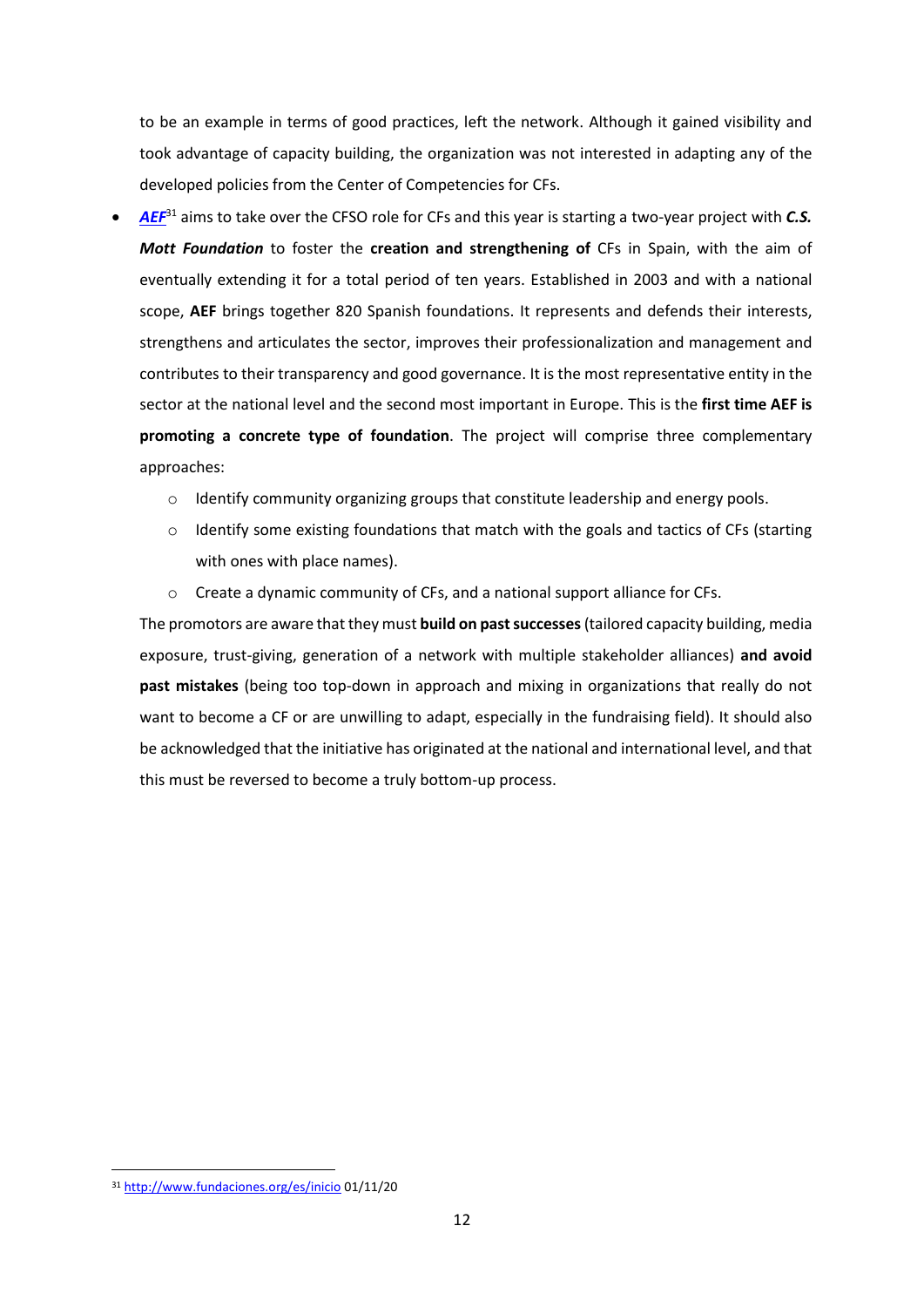### <span id="page-14-0"></span>ITALY

### <span id="page-14-1"></span>PESL<sup>32</sup> and community philanthropy context

### **POLITICAL**

- Score on political environment: 5 out of 5.
- After several **crises** (economic, sovereign debt, refugees), there is an increasing demand for social services, but the government shows limited ability or willingness to meet it.
- In an increasingly **polarized environment**, partly attributable to these crises, however **the performance of the philanthropic sector** is considerably **higher** than in other countries of the region; this observation may be explained by its long-term experience and the importance of cross-sectoral collaboration.

#### **ECONOMIC**

- GDP per capita \$30,500.
- Score on cross-border flows: 4.5 out of 5.
- As in Spain, the economy was also heavily impacted by the global financial crisis.
- It has the fourth highest unemployment rate in the European Union (8.8%).

#### **SOCIAL**

- Population: 61M.
- Number of registered POs: 336,275.
- Global Philanthropy Environment Index Score: [4.67 out of 5.](https://globalindices.iupui.edu/environment/regions/eastern-southern-europe/index.html)
- World Giving Index<sup>33</sup>: 54th place (33%).
	- o Helped a stranger, or someone you did not know who needed help? 68th place (45%).
	- o Donated money to a charity? 33rd place (38%).
	- o Volunteered your time to an organization? 73rd place (16%).
- Score on socio-cultural environment: 4.5 out of 5.
- The values of charity, solidarity and compassion from the **Roman Catholic** philosophy, highlighting the importance of helping those in need, are embedded in a **long-lasting informal philanthropic tradition**. As in Spain, the **Church** has traditionally had a primary role in offering **social services** together with the **government**. The government and the Church still have an active role in service provision, especially in basic needs and education.

<sup>32</sup> <https://globalindices.iupui.edu/environment/regions/eastern-southern-europe/italy.html> 11/09/20

<sup>33</sup> <https://www.cafonline.org/about-us/publications/2019-publications/caf-world-giving-index-10th-edition> 11/09/20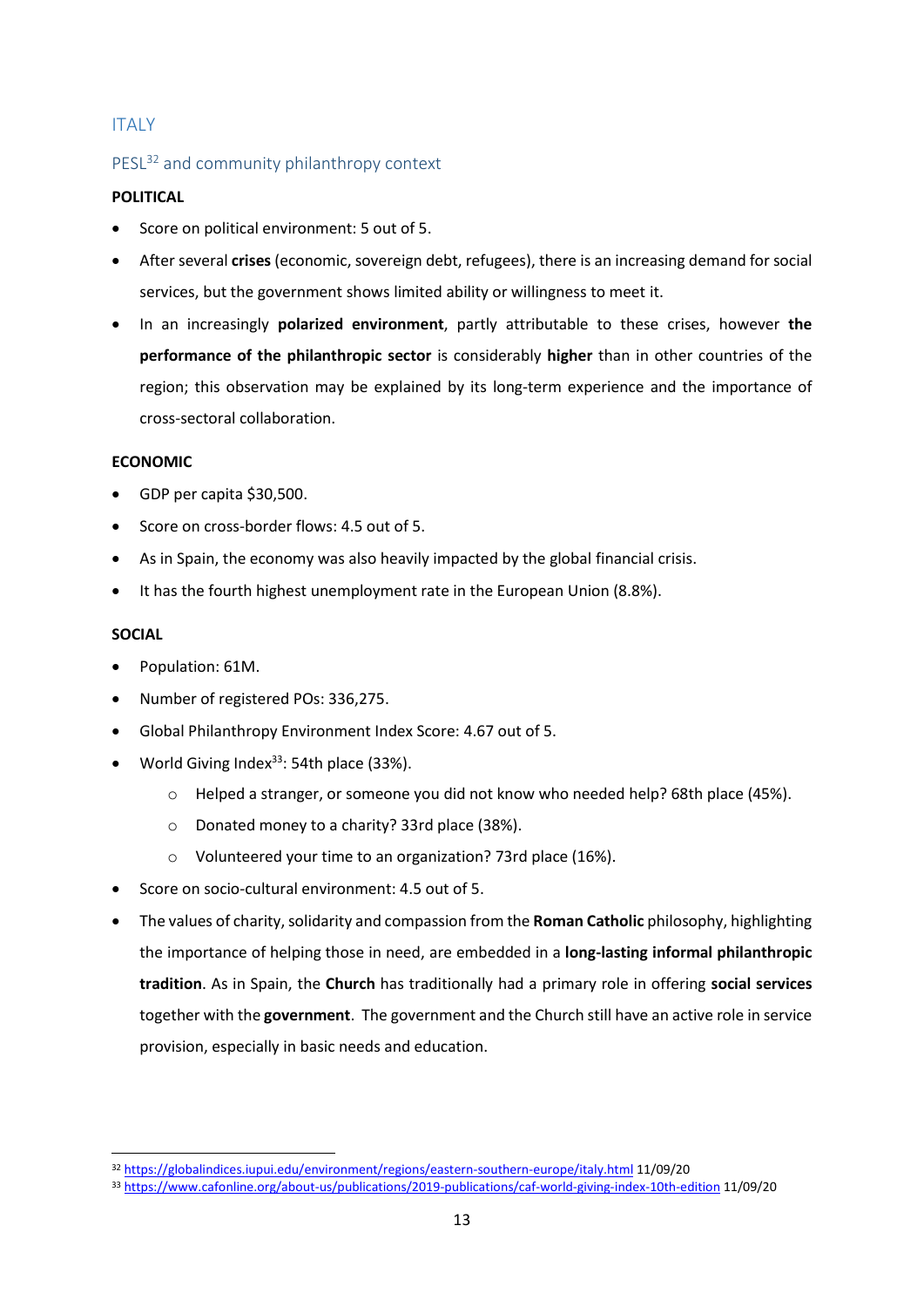#### **LEGAL**

- Score on tax incentives: 4.5 out of 5.
- Ease operating POs: 4.83 out of 5.
- Italy has lately experienced **positive changes** in the philanthropic sector. The Third Sector Code of 2017 **harmonized and incentivized** it by recognizing the social value of POs and the importance of their cooperation with governmental authorities for public policies. This legislation includes financial reporting requirements for POs, which has considerably brought reputational benefits to them. However, the system still benefits far more the donors than CSOs. POs cannot compensate taxes with liabilities, deduct value added tax (VAT) or, unlike regular businesses, rarely have advantages in investment taxes.
- Philanthropy organizations may obtain **tax-exempted status** from **corporate tax**, gift tax, vehicle tax and property tax. They can also pursue self-financing through secondary and instrumental commercial activities, which are taxed using a special flat-rate scheme. Creating an endowment is not tax-exempted.
- Individuals and corporations receive a 30% **tax deduction** for donations up to **€26,000** and **€30,000,** respectively. There are also exemptions on inheritance tax, tax on donations and the land registry taxes for donations to CSOs.
- Individuals and corporations have the *5X1000-tax scheme*, by which Italian taxpayers may choose to give the 0.5% of their income tax to a voluntary organization.

#### **COMMUNITY PHILANTHROPY AND COMMUNITY FOUNDATION CONTEXT**

- Number of CFs: 41 (including seven in the process of being established).
- CFSO: *Assifero* (2003 andongoing).
- [Assifero](https://assifero.org/)<sup>34</sup> is the national trade association of Italian foundations and philanthropic bodies, founded in 2003 to promote Italian institutional philanthropy at the national and international levels. It has supported the creation of CFs, promoting their interaction, information and knowledge exchange, trusting, partnership-based relationships and the development of individual and collective capacity. Assifero advocates for **Italian philanthropic foundations to fund missions**, [strategic objectives and organizations and not only projects](https://www.alliancemagazine.org/wp-content/uploads/2018/04/Carola-Carazzone-ENG-Debunking-two-myths-April-2018.pdf)<sup>35</sup> in order to become a major driver of social transformation and stop trying to contain overhead costs as a priority. According to Assifero's survey of CFs, conducted in 2017<sup>36</sup>:

<sup>34</sup> <https://assifero.org/> 10/29/20

<sup>35</sup> [https://www.alliancemagazine.org/wp-content/uploads/2018/04/Carola-Carazzone-ENG-Debunking-two-myths-April-](https://www.alliancemagazine.org/wp-content/uploads/2018/04/Carola-Carazzone-ENG-Debunking-two-myths-April-2018.pdf)[2018.pdf](https://www.alliancemagazine.org/wp-content/uploads/2018/04/Carola-Carazzone-ENG-Debunking-two-myths-April-2018.pdf) 11/10/20

<sup>36</sup> <https://www.communityfoundations.eu/fileadmin/ecfi/knowledge-centre/ECFI-guide-CF-in-Italy.pdf> 11/02/20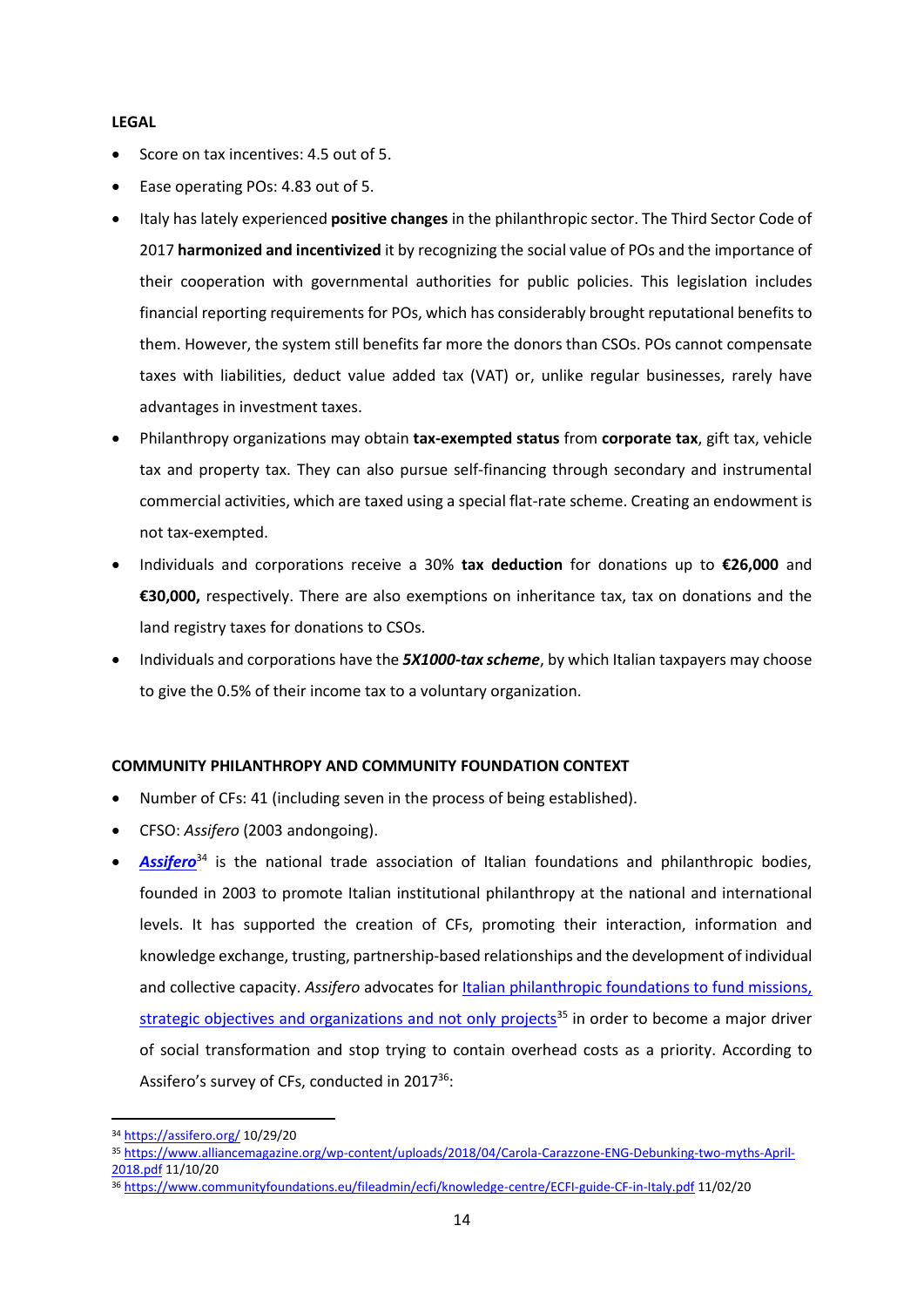- o **Grantmaking** is the most used tool, followed by services supplied and social investment/investment in social enterprises.
- $\circ$  The main fields of intervention are poverty, education and training, social services, arts, culture, protection of artistic heritage, unemployment and local development.
- $\circ$  The main beneficiaries are children and youth, people with disabilities, immigrants and refugees, the elderly and women.
- o Community foundations differ in terms of origin, size, vision, methodology and operations, so represent different forms of community philanthropy. They look alike in two main aspects:
	- Deeply rooted in the fabric of a given community, they are philanthropic intermediary platforms that provide a bridge between local institutions and CSOs to deal with social, economic and cultural challenges at the local levels.
	- The vast majority of them have been **promoted by a large and wealthy foundation**, with initial and ongoing financial and technicalsupport. **Sixteen** were promoted by *Fondazione Cariplo*, **eight** by *[Compagnia di San Paolo](http://www.compagniadisanpaolo.it/)* (two more are efforts in progress), **six** by *Fondazione con il Sud* and fourby *Fondazione di Venezia*.
- The first CFs were born in 1999 in Lecco and Como on the will of the *[Fondazione Cariplo](https://www.fondazionecariplo.it/it/la-fondazione/fondazioni-specializzate/fondazioni-di-comunit.html)*<sup>37</sup>, a foundation of banking origin that introduced and adapted the United States model. Since then, this experience has spread with different approaches throughout the country; initially in the north, also with the endorsement from *[Compagnia di San Paolo](https://www.compagniadisanpaolo.it/it/contributi/linee-guida-2020-per-il-sostegno-alle-fondazioni-di-comunita/)*<sup>38</sup> (with a banking origin too) and *[Fondazione di Venezia](https://www.fondazionedivenezia.org/activity/fondazioni-comunitarie/)*<sup>39</sup> (with special attention to youth and education); and since 2009 also in Southern Italy, with the sponsorship of *Fondazione con il Sud*. Apart, there is also another phenomenon to mention, nationwide CFs, as **[Fondazione Italia per il Dono](https://www.perildono.it/)**<sup>40</sup>.
- The economy of southern Italy is considerably different than northern Italy's economy. For example, the south has a custom of requesting money from elsewhere and confront realities like corruption and mafia. In this context community foundations represent an extraordinary cultural shift and an alternative to progress in life. *[Fondazione Con il Sud](https://www.fondazioneconilsud.it/interventi/fondazioni-di-comunita/)*<sup>41</sup>, which supports endogenous regional development, has allowed each local community to choose how to organize and operate. Its role is to facilitate this process without passing judgement on operational decisions. It supports

<sup>37</sup> <https://www.fondazionecariplo.it/it/la-fondazione/fondazioni-specializzate/fondazioni-di-comunit.html> 11/04/20

<sup>38</sup> <https://www.compagniadisanpaolo.it/it/contributi/linee-guida-2020-per-il-sostegno-alle-fondazioni-di-comunita/> 11/19/20

<sup>39</sup> <https://www.fondazionedivenezia.org/activity/fondazioni-comunitarie/> 11/07/20

<sup>40</sup> <https://www.perildono.it/> 10/04/20

<sup>41</sup> <https://italianonprofit.it/filantropia-istituzionale/fondazioni-di-comunita/> 11/05/20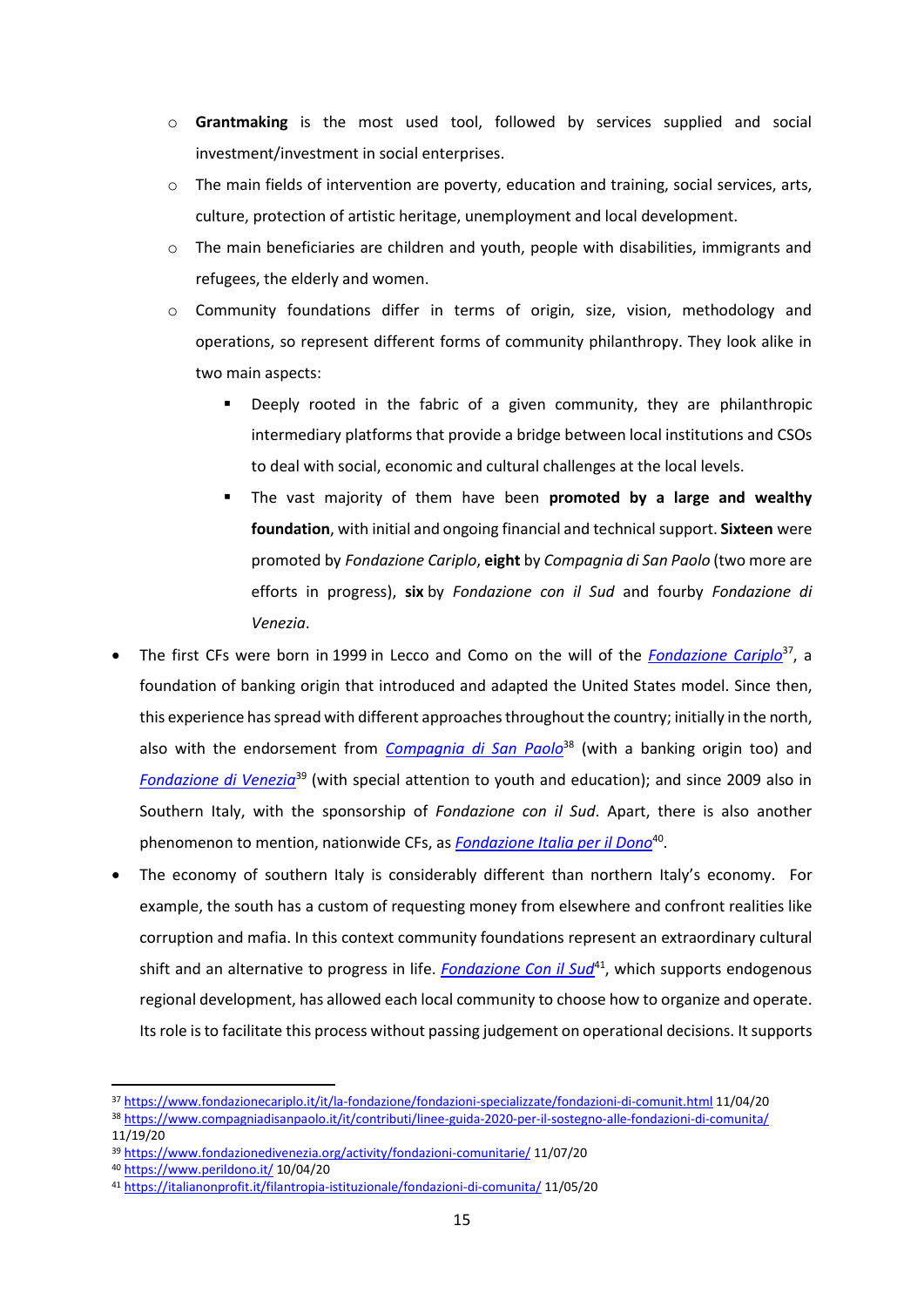the development of CFs on an ongoing basis, accompanies them and monitors their achievement of planned goals. Its aim is to contribute to the creation of a significant number of CFs in the southern regions of Italy with at least €5 million to sustain their activities and reach a critical mass capable of attracting further funds and donations. Once the prerequisites for funding are met, it doubles the initial assets (between €300,000 and €500,000) raised by the CF. Further investments are added to consolidate the asset structure (to a maximum total of €2.5 million), to contribute to initial grant-making activities and cover the management costs of specific projects to support fundraising (€200,000 per year per initiative and €25,000 per fundraising project for five years). In order to continue supporting the CF after that time, *Fondazione Con il Sud* has set aside resources of up to €1 million to assign as grants to specific projects.

The [quick, effective and creative response](https://www.ariadne-network.eu/part-i-generating-hope-beyond-the-spotlight-the-impact-of-the-covid-19-lock-down-on-italian-civil-society-and-the-response-of-the-philanthropic-sector/)<sup>42</sup> of Italian CFs [in partnership with](https://assifero.org/le-fondazioni-di-comunita-in-prima-linea-per-lemergenza-coronavirus/v) *Assifero* to the COVID-19 pandemic has capitalized on their material and immaterial assets, social trust and local capacities*.* <sup>43</sup> They have been among the first to mobilize in support of their communities, committing financial, relational and social resources to counter the health, social and cultural emergency.

### <span id="page-17-0"></span>*[Fondazione di Comunità San Gennaro Onlus](http://www.fondazionesangennaro.org/)*<sup>44</sup> (*San Gennaro Community Foundation*)

- Foundation: 2014
- Contact: Vincenzo Porzio (Communications Officer)
- Community: Rione Sanità (neighborhood of Naples, southern Italy), around 32,000 inhabitants. It is one of the *rioni* (administrative division) of Naples, part of the Stella quarter. Initially home of nobles and the bourgeois and characterized by brilliance and splendor, it became gradually isolated and cut off from the city since the construction of il Ponte della Sanità, which crossed the neighborhood. It looks like a suburb in the center of Naples, with a social and infrastructure patent deterioration, including high unemployment rates and mafia challenges. The arrival of the new parish priest of the Basilica of Santa Maria della Sanità in 2000 represented a turning point, initiating a process of rehabilitation and enhancement of its historical, artistic and human heritage.

<sup>42</sup> [https://www.ariadne-network.eu/part-i-generating-hope-beyond-the-spotlight-the-impact-of-the-covid-19-lock-down](https://www.ariadne-network.eu/part-i-generating-hope-beyond-the-spotlight-the-impact-of-the-covid-19-lock-down-on-italian-civil-society-and-the-response-of-the-philanthropic-sector/)[on-italian-civil-society-and-the-response-of-the-philanthropic-sector/](https://www.ariadne-network.eu/part-i-generating-hope-beyond-the-spotlight-the-impact-of-the-covid-19-lock-down-on-italian-civil-society-and-the-response-of-the-philanthropic-sector/) 13/11/20

<sup>43</sup> <https://assifero.org/le-fondazioni-di-comunita-in-prima-linea-per-lemergenza-coronavirus/> 11/13/20

<sup>44</sup> <http://www.fondazionesangennaro.org/> 11/08/20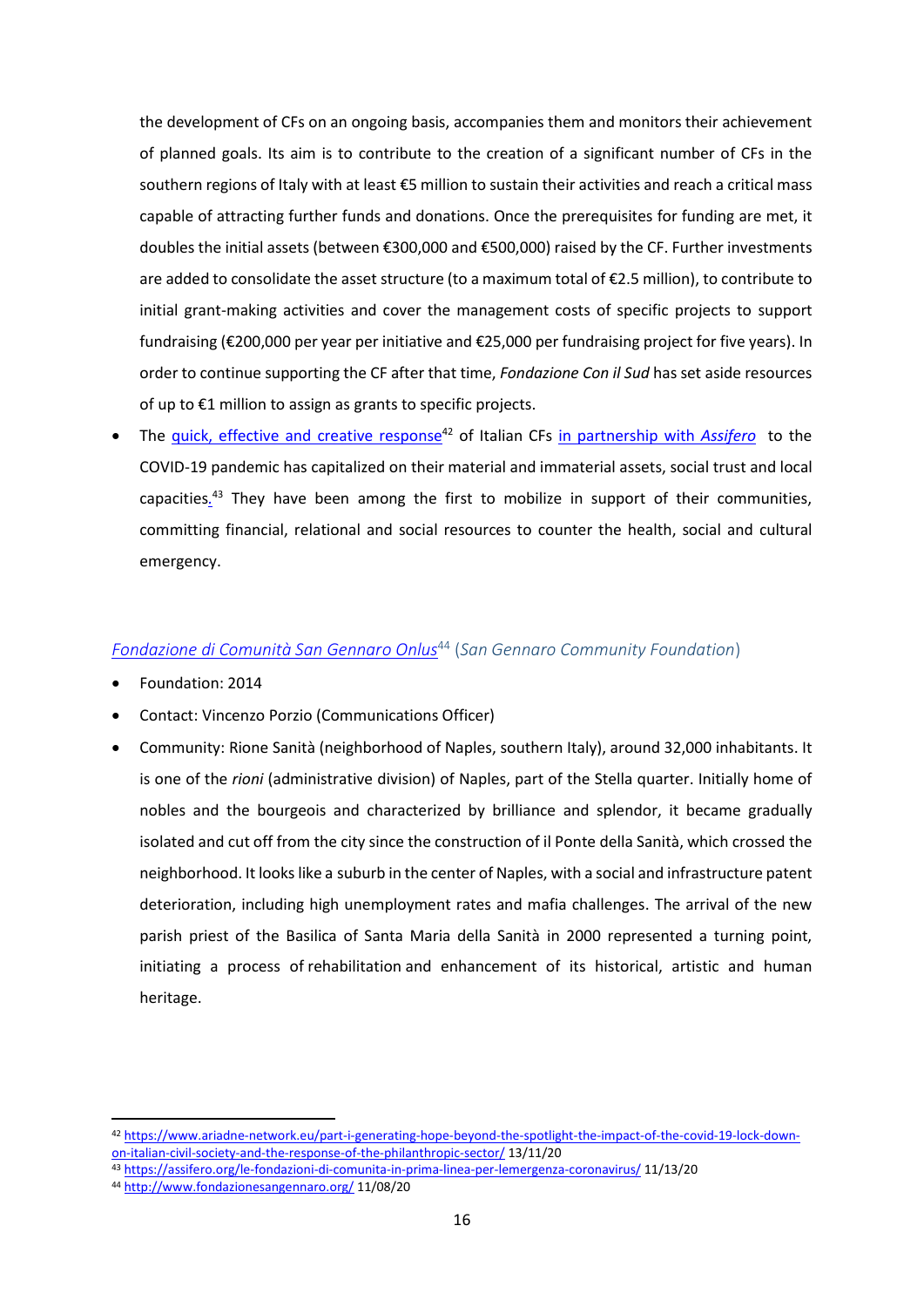#### **Defining characteristics**

- Mission: Encouraging taking care of **beauty**, the **culture of giving,** participation and responsibility, contributing to the social and economic infrastructure of the area.
- It operates through public notices (calls for tenders and expressions of interest) and shared planning with local CSOs. **Operational projects** are its main tool. (Grantmaking is residual.)
- Its creation has been supported by *Fondazione con il Sud*, which has contributed both to the endowment and to project grants. Investment in its own infrastructure is minimal.
- **Catholic Church** has a high importance, as origin, channel and key partner.
- Activities comprising the **restoration of common goods** range from street art murals, rehabilitation of sloppy buildings and regeneration of public space for community use.
- **Youth and children** constitute key beneficiaries and multiple initiatives seek to support their growth and maturation in a healthy and encouraging environment.
- An **annual week-long event/celebration** is organized to show the beauty of the community. It includes many kinds of shows, as theatre and concerts.
- Half of the donations come from mid-sized neighborhoods. Individual giving is rare.
- Current **endowment** is around \$1.7M (\$1M in accounts and \$700M in art pieces), with the goal to reach \$5M in 10 years (\$2.5M inner and \$2.5M as a matching grant from *Fondazione con il Sud*).
- Founding members are several stakeholders with interests in the community, such as Santa Maria della Sanità and San Severo parishes, corporation foundations and other associations. One of them, the Social Cooperative La Paranza, was granted by the Catholic Church in 2009 the right of use of [the Catacombs](https://www.catacombedinapoli.it/en/about)<sup>45</sup> (hidden to the public) for 30 years. The foundation restored them with volunteers from the neighborhood and the support of experts and made the place blossom. Today the Catacombs attracts thousands of visitors per year and employs people from Rione Sanità. The income generated is, on one hand, used to pay the employees that keep the place alive and make it grow, and, on the other, it is reinvested in the neighborhood and other artistic sites.
- A collaboration with *[Jago](https://jago.art/it/biografia/)*<sup>46</sup>, a world-renown sculptor and artist, is an example of investment in beauty and culture as force of development. He donated the *Figlio Velato*, a marble sculpture that is an artistic modern version of *[Cristo Velato.](https://www.museosansevero.it/la-statua/)* <sup>47</sup> He is producing a new sculpture in a church (reopened for this occasion) that has become a laboratory accessible to everyone. People, especially those from Rione Sanità, are invited to leave their mark on the marble block he is going to use.

<sup>45</sup> <https://www.catacombedinapoli.it/en/about> 11/11/20

<sup>46</sup> <https://jago.art/it/biografia/> 11/11/20

<sup>47</sup> <https://www.museosansevero.it/la-statua/> 11/11/20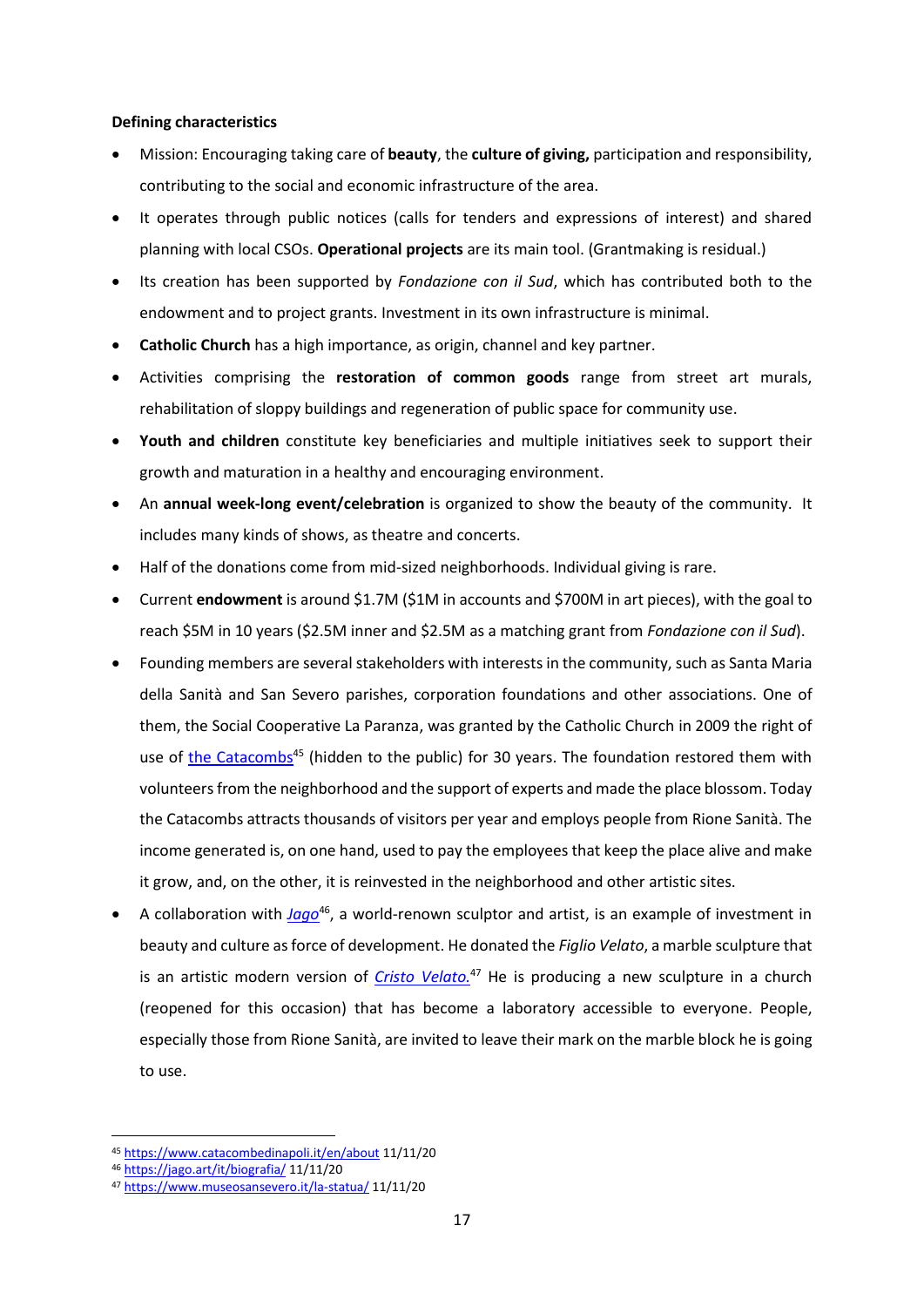| <b>KEY PARTNERS</b>                  | <b>KEY ACTIVITIES</b>                  |  | <b>VALUE PROPOSITION</b>                             | <b>CUSTOMER RELATIONSHIPS</b>                                                 | <b>CUSTOMER SEGMENTS</b>  |  |  |
|--------------------------------------|----------------------------------------|--|------------------------------------------------------|-------------------------------------------------------------------------------|---------------------------|--|--|
| 30 CSOs of the region: Cooperatives, | Fundraising for private and public     |  | Promotion of the Humanism, beauty                    | Trust and long-term relationship                                              | Community                 |  |  |
| associations, parish groups          | grants                                 |  | and culture with a direct impact on                  | <b>Closeness and proximity</b>                                                | Youth and children        |  |  |
| Local public administration          | Creating, maintining and growing       |  | the community                                        | Networks partnerships                                                         | <b>Corporation donors</b> |  |  |
| <b>Catholic Church</b>               | public relationships and               |  | <b>Restoration of Common goods</b>                   | Innovation and belief in change                                               | Local business owners     |  |  |
| <b>University of Architecture</b>    | <b>Press office and communications</b> |  | Opening of the district to the outside               | Participative street art                                                      | and artists               |  |  |
| <b>University of Economics</b>       | <b>Exploration of new projects</b>     |  | Growth of Youth Human Capital                        | Educational, culture, music, health                                           | <b>Public donors</b>      |  |  |
| Assifero                             | <b>Implementation of projects</b>      |  | CSR high impact long-term                            | and sports opportunities                                                      |                           |  |  |
| <b>Schools</b>                       |                                        |  | community projects for revitalisation                | One-on-one relationship                                                       |                           |  |  |
| Pro-bono support from                |                                        |  |                                                      | Boost of local activity, commerce and Concrete change and results' visibility |                           |  |  |
| professionals                        |                                        |  | tourism                                              | Card gifts to use in local businesses                                         |                           |  |  |
|                                      |                                        |  | Revaluation of the community                         | Public policies alliance                                                      |                           |  |  |
|                                      | <b>KEY RESOURCES</b>                   |  | through high impact effective public                 | <b>CHANNELS</b>                                                               |                           |  |  |
|                                      | Network: personal relationships        |  |                                                      | Week event celebration                                                        |                           |  |  |
|                                      | with stakeholders                      |  |                                                      | <b>Press office</b>                                                           |                           |  |  |
|                                      | <b>Staff</b>                           |  |                                                      | Church                                                                        |                           |  |  |
|                                      | Endowment (money+pieces of art)        |  |                                                      | Social Networks: FB, Twitter, Youtube                                         |                           |  |  |
|                                      | Office (usufruct)                      |  |                                                      | Website                                                                       |                           |  |  |
|                                      | <b>Funding members</b>                 |  |                                                      | <b>Newsletter</b>                                                             |                           |  |  |
|                                      |                                        |  |                                                      | <b>Meetings</b>                                                               |                           |  |  |
|                                      |                                        |  |                                                      | Project centers                                                               |                           |  |  |
|                                      |                                        |  |                                                      | One-on-one meetings                                                           |                           |  |  |
|                                      | <b>COST STRUCTURE</b>                  |  |                                                      | <b>REVENUE STREAMS</b>                                                        |                           |  |  |
|                                      | <b>Staff salaries</b>                  |  |                                                      | Catacombs tickets entrance                                                    |                           |  |  |
|                                      | Communications (branding, paid ads)    |  | Endowment (Fondazione con il Sud) and project grants |                                                                               |                           |  |  |
|                                      | Implementation of the projects         |  | Money and pieces of art donations                    |                                                                               |                           |  |  |
|                                      |                                        |  | Public grants. E.g. Campania Region                  |                                                                               |                           |  |  |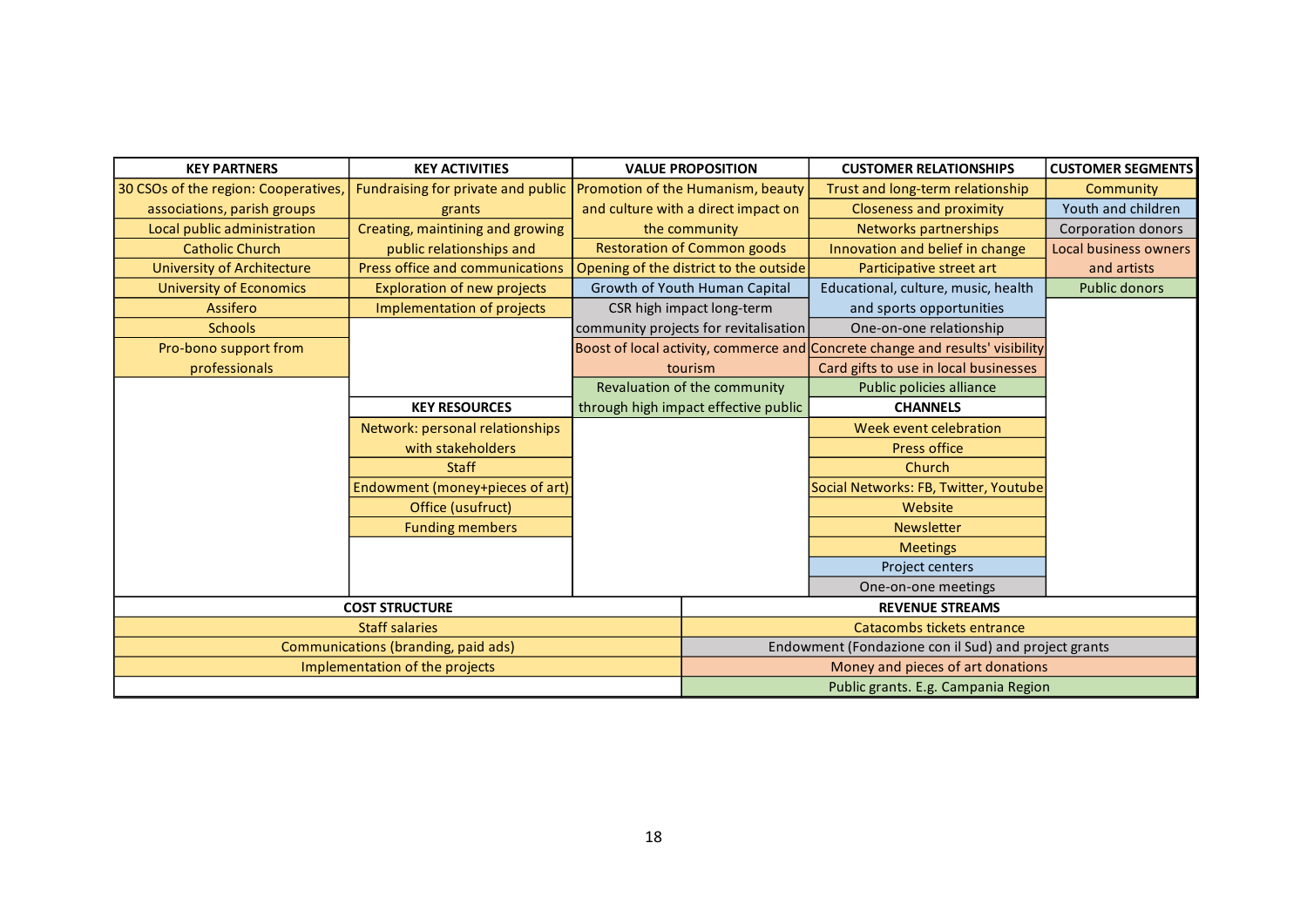#### <span id="page-20-0"></span>ROMANIA

### <span id="page-20-1"></span>PESL<sup>48495051</sup> and community philanthropy context

#### **POLITICAL**

- In Romania, political context is key to understanding the proliferation of CFs. Traditionally, there has not been a tradition of community organizing. Young CFs and community organizing movements are rooted in the powerful reaction from the population to protect the civic space and be agents of change in addressin[g instability and the antidemocratic tendency](https://www.stiftungen.org/en/home/worldwide/next-philanthropy/romania-fight-against-the-anti-democratic-wave.html)<sup>52</sup>. In 2017 there were massive social movements and large street demonstrations to protest again political interference in the judicial system. The turbulent political context has propelled people to become active citizens, to start fighting for their rights and their future. The act of donating is becoming **more of a political than civic act**, to show the caring for democracy and to stand for European values and basic human rights.
- Each time better organized and coordinated, the philanthropic sector has grown and matured significantly with strong local community leaders and activists. Nevertheless, cooperation between national authorities and the civic sector is becoming more and more difficult. The dialogue is tainted by **a lack of trust** from both sides, and this minimizes the influence of POs.

#### **ECONOMIC**

- GDP per capita: \$10,800.
- Unemployment rate: 5.2%.
- For almost 50 years, Romania was under a communist regime that did not recognize private property, so philanthropy—which had previously been a strong tradition—was non-existent during that period. It restarted when few funding bodies existed at the national level and wealthy families' money was highly inaccessible. Currently, Romania is evolving and adapting to international trends and national needs. Philanthropy organizations now understand the need for modern, comprehensive fundraising, and Romanians trust more in POs as a way to change the society and the power balance, and they want to be a part of it. After joining the European Union, a lot of funding from international bodies for CSOs disappeared, but last year's donations have

<sup>49</sup> <https://www.communityfoundations.eu/fileadmin/ecfi/knowledge-centre/cf-and-democracy-in-europe.pdf> 11/07/20

<sup>48</sup> [https://www.stiftungen.org/en/home/worldwide/next-philanthropy/romania-fight-against-the-anti-democratic](https://www.stiftungen.org/en/home/worldwide/next-philanthropy/romania-fight-against-the-anti-democratic-wave.html)[wave.html](https://www.stiftungen.org/en/home/worldwide/next-philanthropy/romania-fight-against-the-anti-democratic-wave.html) 11/07/20

<sup>50</sup> <https://www.communityfoundations.eu/fileadmin/ecfi/knowledge-centre/ECFI-guide-CF-in-Romania.pdf> 11/09/20

<sup>51</sup> <https://philanthropyinfocus.org/2019/10/01/nurturing-community-philanthropy-in-romania/> 11/09/20

<sup>52</sup> [https://www.stiftungen.org/en/home/worldwide/next-philanthropy/romania-fight-against-the-anti-democratic](https://www.stiftungen.org/en/home/worldwide/next-philanthropy/romania-fight-against-the-anti-democratic-wave.html)[wave.html](https://www.stiftungen.org/en/home/worldwide/next-philanthropy/romania-fight-against-the-anti-democratic-wave.html) 11/09/20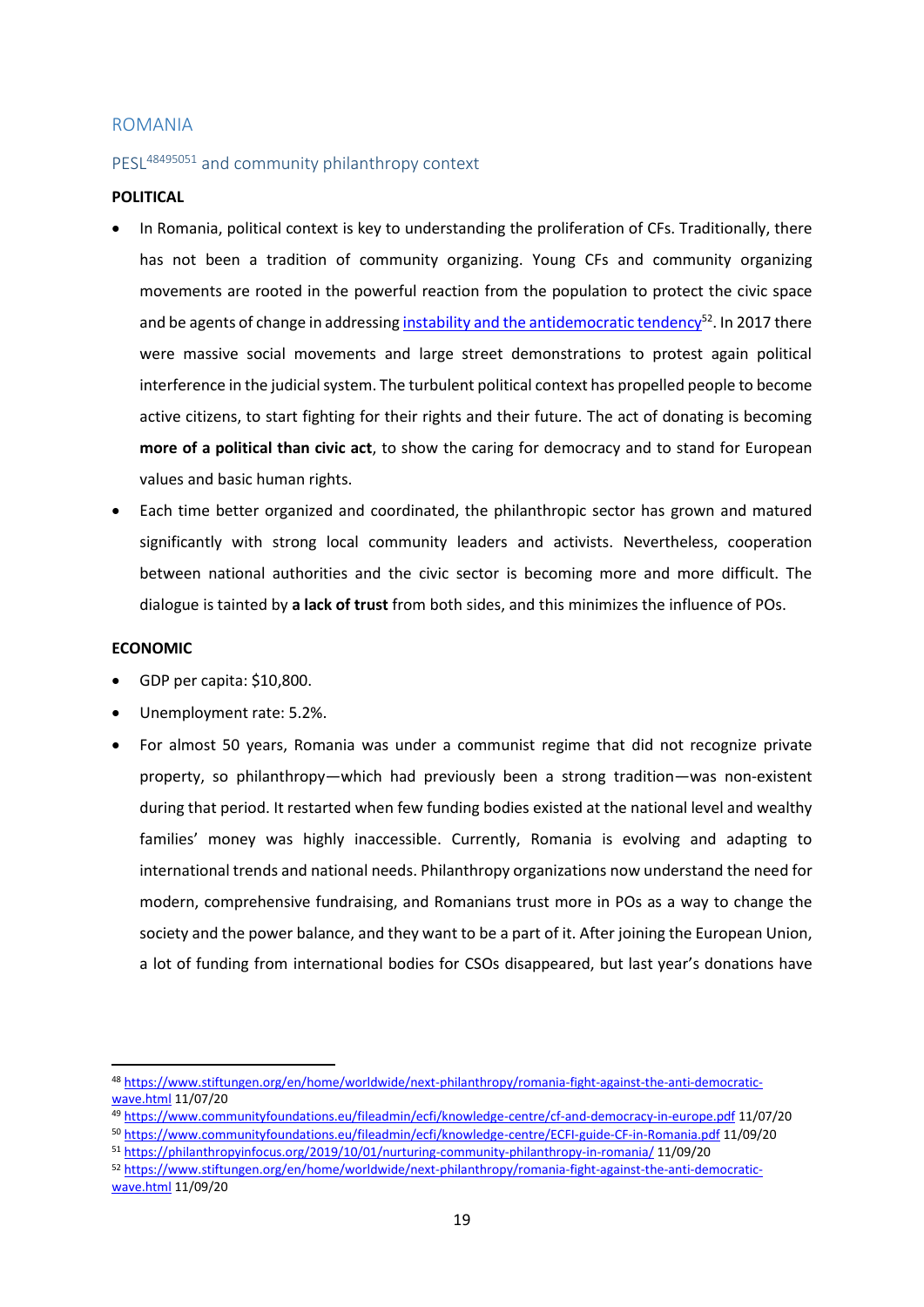achieved **record levels**. Still, a **comprehensive strategic funding** is necessary to consolidate and make the sector sustainable in the long run.

### **SOCIAL<sup>53</sup>**

- Population:  $19.3M^{54}$ .
- Number of POs: around 77,000.
- Global Philanthropy Environment Index Score: no data available.
- World Giving Index $55$ : 97th place (24%).
	- o Helped a stranger, or someone you did not know who needed help? 66th place (45%).
	- o Donated money to a charity? 81st place (20%).
	- o Volunteered your time to an organization? 118th place (7%).
- In 2017, there were 70,194 associations and 16,613 foundations, but only 5,436 of the latter were found to be active and, of these, just 50 are funding bodies. The POs were funded mainly from international sources for almost 20 years and did not develop in an organic way, building their project portfolios based just on this foreign bodies funding. In the last few years, nevertheless, a growing number of CSOs have adopted a different vision, being better integrated into their community.
- Romania is the European country that has had the biggest number of emigrants in the last years (more than 3.4 million people left the country since 2007), so philanthropy is and should continue to be highly focused on **diaspora**, connecting Romanians living abroad with the community value propositions and needs. There is also an increasing global way of thinking that makes Romanian individuals and companies more conscious and reacting to tragedies outside the borders.

### **LEGAL<sup>56</sup>**

- Romanian law allows for the development of CFs within the general legal framework for associations and foundations. Foundations need an initial capital of 100 times the national minimum salary to be set up legally (about \$50,000), except if they have the exclusive purpose to raise funds for supporting other associations and foundations (then it is twenty times).
- There have been numerous turbulences in the legal framework, such as changes in the sponsorship law, law of associations and foundations, public policies, as well as new ways of

<sup>53</sup> [https://www.communityfoundations.eu/community-foundations-in-europe/atlas-support-organizations/cfso](https://www.communityfoundations.eu/community-foundations-in-europe/atlas-support-organizations/cfso-romania.html)[romania.html](https://www.communityfoundations.eu/community-foundations-in-europe/atlas-support-organizations/cfso-romania.html) 11/04/20

<sup>54</sup> [https://insse.ro/cms/sites/default/files/com\\_presa/com\\_pdf/poprez\\_ian2020r.pdf](https://insse.ro/cms/sites/default/files/com_presa/com_pdf/poprez_ian2020r.pdf) 11/04/20

<sup>55</sup> <https://www.cafonline.org/about-us/publications/2019-publications/caf-world-giving-index-10th-edition> 11/04/20

<sup>56</sup> <https://www.cof.org/content/nonprofit-law-romania> 11/04/20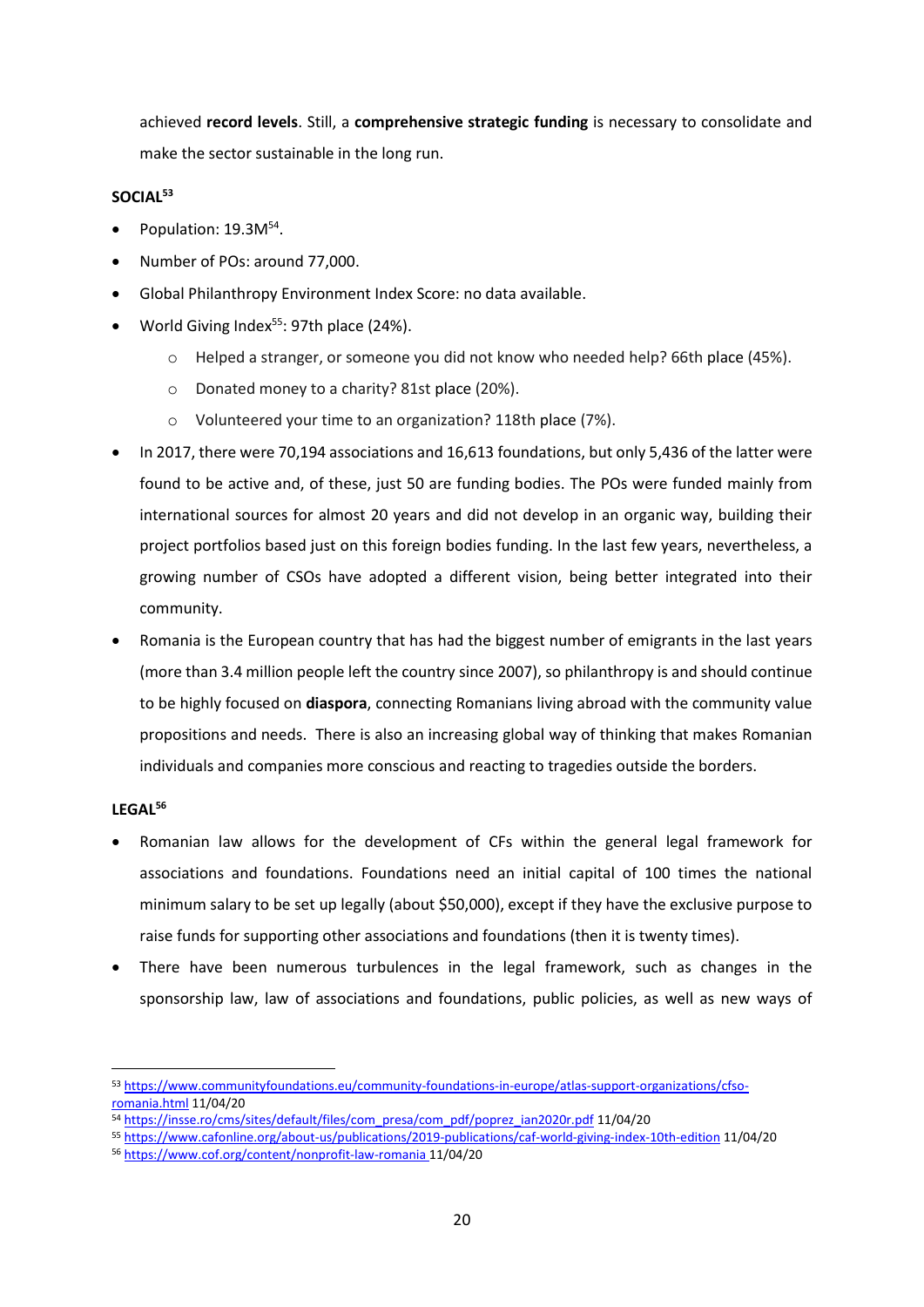controlling fiscal facilities. This **unstable environment** has been generating confusion both at the level of CSOs and at the level of donors.

- There are very time and money consuming complex legal procedures for the acquisition of legal personality. <sup>57</sup> Associations and foundations are liable for profit tax on all of their business activities beyond a certain threshold. **Main income sources** for **POs with Public Utility Status** are **tax exempt**: grants, sponsorship, donations, contributions from members and supporters, membership fees, interests and dividends from nonprofit income, income from occasional nonprofit fundraising and social and professional activities. Also tax-exempt are income from occasional economic activities, such as festivals, raffles, and conferences, but only up to 10% of non-profit income, but no more than €15,000 per year. Foundations created as a result of a legacy are exempt from all profit tax.
- A corporation that grants sponsorships can deduct up to **0.5% of its turnover or 20% of the profit tax due**, whichever is less. Only companies with turnover of more than €1M are eligible to deduct sponsorships. For companies with a turnover under this threshold, providing social services can also deduct 20% of the profit tax through sponsorships of CSOs.
- Individual taxpayers do not have tax incentives for individual giving. They can only choose a **nonprofit organization** as the recipient of **2%** of **individual income taxes** paid that year, and the state directs this money to the chosen recipient. This mechanism has proven to be a modest, yet reliable source of funds for many Romanian CSOs.

#### **COMMUNITY PHILANTHROPY AND COMMUNITY FOUNDATION CONTEXT**

- Number of CFs: 19 (3 of them established in 2019 and 2020).
- *[Asociatia Pentru Relatii Comunitare](https://arcromania.ro/arc/)<sup>58</sup>—Association of Community Relations—[ARC],* founded in 2001, is the main CFSO, having supported the creation of the 19 CFs in Romania to date. The organization's goal is to bolster philanthropic awareness in Romanian society by offering tools and framework to enable citizens, informal leaders, companies and POs to meet, work and produce a positive change in their communities. It provides existing foundations with grants and technical assistance. It also offers legal, administrative and financial assistance to initiative groups before evolving into a CF, and it connects CFs and initiative groups.

<sup>57</sup> Romania 2017: Non-governmental sector – profile, trends, challenges", survey conducted by the Civil Society Development Foundation 11/13/20

<sup>58</sup> <https://arcromania.ro/arc/> 11/13/20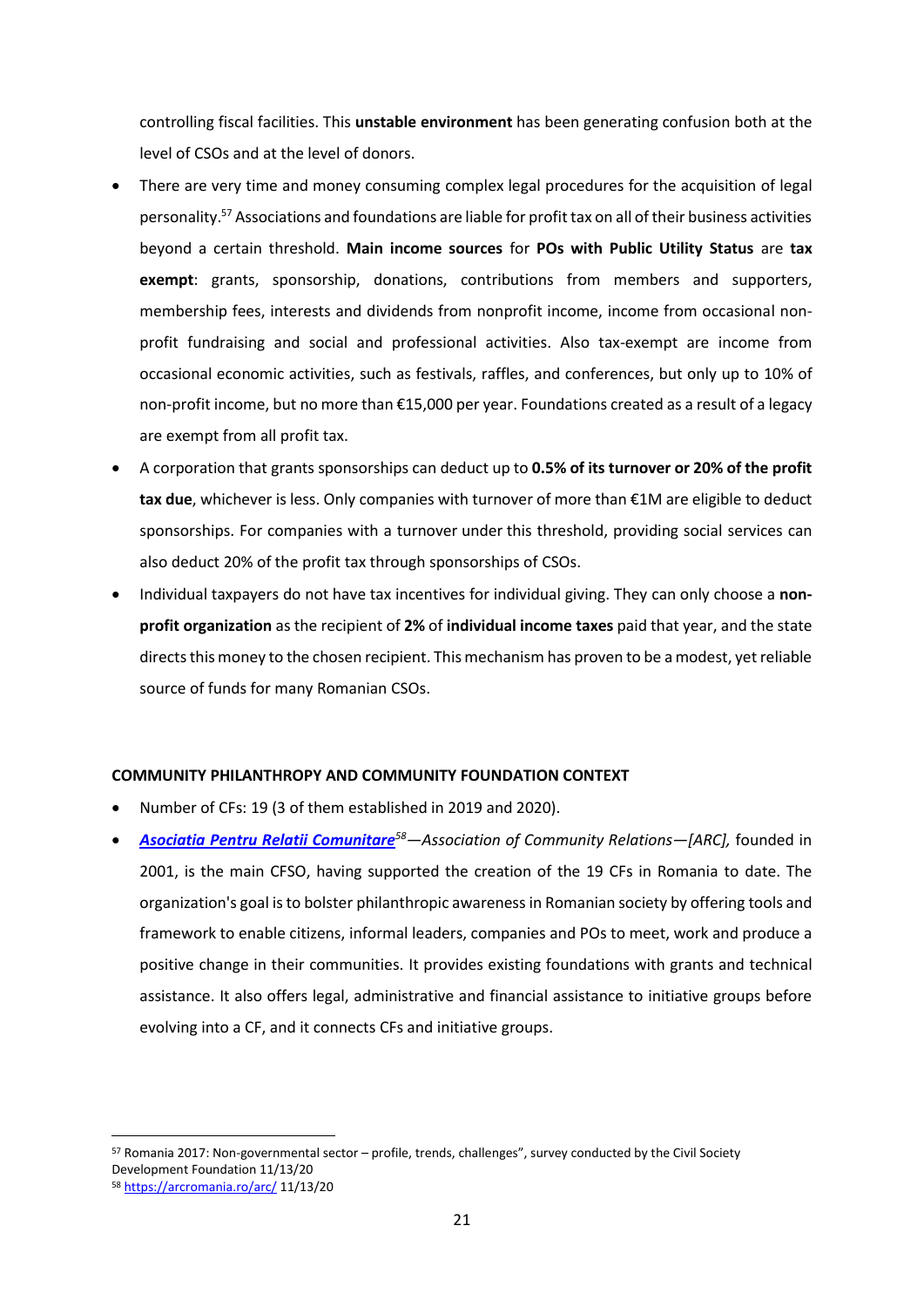- *[Federatia Fundatiile Comunitare Din Romania](https://ffcr.ro/)*<sup>59</sup>*—Romanian Federation of Community Foundations—[FFCR]* was founded in 2012 to represent and support its members to achieve the final goal of social change. It provides various mechanisms for attracting funds and a communication network. It fosters the generation and dissemination of community ideas, as well as monitors and evaluates activities in support of partner foundations. Currently, it concentrates on helping CFs start their first endowment and reserve funds to build on their sustainability.
- *ARC* has been solidly supporting the creation and development of CFs in Romania for the last twelve years through the *National Community Foundation Development Program*, in cooperation with the *Environmental Partnership Foundation* and the *PACT Foundation*, and with the financial support of *C.S. Mott Foundation*, *Trust for Civil Society in Central and Eastern Europe* and the *Romanian American Foundation*. It took advantage of the increasing demand for civic space—traditionally empty— and the willingness of many to raise and fight for open spaces with high visible impact. General-purpose grants and trusts were offered to the initiatives to allow them to crystalize, experimenting with building connections, make mistakes and learn from them. The first two CFs were established in 2008 in *Odorheiu Secuiesc* and *Cluj-Napoca*, followed over the years by other seventeen through different support waves. Last 3 have been settled in 2019 and 2020 in communities traditionally considered to be depressed. As a normal procedure, *ARC* matches \$25K with the local initiative to make the \$50K to set up the foundation. These CFs have become quickly independent and well-established, with a strong leadership, and are thriving in their communities, connecting with the relevant stakeholders and fundraising for local for resources.
- Between 2008 and 2019, regarding all Romanian CFs:
	- o Total investment in the community amounted to \$8.8M. Of his amount, \$6.3M were in grants (35% in education, 16% in health, 13% in social inclusion and 10% in public and community services), \$1.1M in CF initiated and implemented projects and \$1M in scholarships.
	- o Staff, services, transport and office costs amounted to \$7.6M.
	- $\circ$  The most used tools have been youth banks, swimathons, donor circles, running events and community cards (although the latter has dramatically decreased from 2017) $60$ .
	- o They cover 52% of the population, mostly located in the center of the country (Transylvania region, the most economically developed one).

<sup>59</sup> <https://ffcr.ro/> 11/13/20

<sup>60</sup> <https://fundatiicomunitare.ro/?lang=en> 10/18/20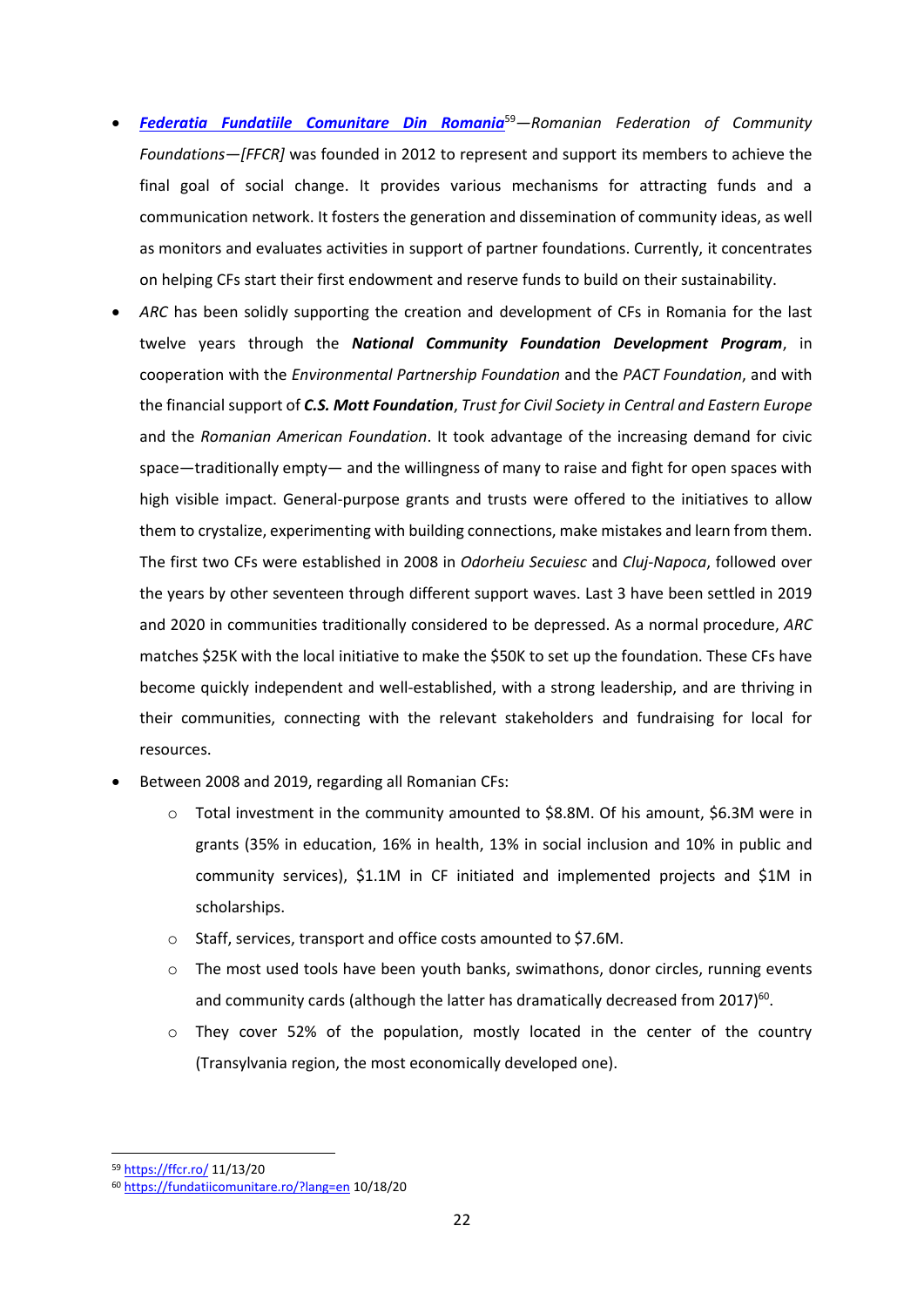- $\circ$  They obtained \$17.6M in income. 74% from the community (\$13M, which was divided among companies [\$7.3M], individual donors [\$4.2M], public donors [\$1.1M] and other [\$430K]) and 26% from external sources (\$4.6M, spread among CF development national program partners [\$3.2M] and individual donors [\$1.4M])<sup>61</sup>.
- This successful process has been working in three complementary levels:
	- o **International**: Drawing from the international movement of CFs, with knowledge and experiences exchange and learning from different models around the world as a starting point to adapt them to the Romanian context. For example, there is an ongoing collaboration with *Assifero* in Italy, with the support of the *[European Community](https://www.communityfoundations.eu/home.html)  [Foundations Initiative](https://www.communityfoundations.eu/home.html)<sup>62</sup> [ECFI]*, to share and learn about the pandemic response.
	- o **National:** Vast effort has been made in building a robust social infrastructure for CFs and promoting giving, especially with new methods, such as SMS donation and donor circles, which have been remarkably successful.
	- o **Local:** Encouragement of leadership in local communities has guided trust and change building. Fifty percent of CFs are currently led by females. An important aspect is the ability to keep a fruitful relationship with local governments. This happens in most of cases and relies on the apolitical and neutral stand of CFs in the civic space (although many leaders were politically active during the protest movements).
- The followed approach has been highly context-adapted for each community, but always preserving and propelling two non-negotiable keystones:
	- o **Local grantmaking**: The amount is not as important as the role of shifting power and mobilizing resources and allocating them to grassroots groups and initiatives.
	- o **Trust brokering**: Building long-term relationships and looking for systemic change.
- $\circ$  Several successes have been following as a result of this clear unified philosophy and structure, which has been complemented by a strong communications setting. The most resounding success was experienced recently: during the first wave of COVID-19, seventeen CF[s together](https://globalfundcommunityfoundations.org/blog/pulling-together-for-the-national-good-lessons-from-romanias-community-foundations-covid-19-response/?fbclid=IwAR3smJ2lxKK_dzVJoEsl0wa0iZP_lYSe1tj5Eb9JUaeljXroSbphqQbm0BQ) raised \$1.8M in two [months through local and national emergency funds](https://globalfundcommunityfoundations.org/blog/pulling-together-for-the-national-good-lessons-from-romanias-community-foundations-covid-19-response/?fbclid=IwAR3smJ2lxKK_dzVJoEsl0wa0iZP_lYSe1tj5Eb9JUaeljXroSbphqQbm0BQ)<sup>63</sup> for vital public health services and vulnerable groups. *ARC* set up its own emergency fund (which raised \$1.4M) to match the local fundraising efforts. The pandemic has tested the resilience of Romanian CFs and deepened their community roots. Other outstanding landmarks are *Brasov CF* raising \$10,000 in one night last

[response/?fbclid=IwAR3smJ2lxKK\\_dzVJoEsl0wa0iZP\\_lYSe1tj5Eb9JUaeljXroSbphqQbm0BQ](https://globalfundcommunityfoundations.org/blog/pulling-together-for-the-national-good-lessons-from-romanias-community-foundations-covid-19-response/?fbclid=IwAR3smJ2lxKK_dzVJoEsl0wa0iZP_lYSe1tj5Eb9JUaeljXroSbphqQbm0BQ) 11/06/20

<sup>61</sup> OSIFE is currently funding a grant to ARC for a capacity building program for four CFs to better equip them with tools to foster community organizing and fundraising.

<sup>62</sup> <https://www.communityfoundations.eu/home.html> 11/05/20

<sup>63</sup> [https://globalfundcommunityfoundations.org/blog/pulling-together-for-the-national-good-lessons-from-romanias](https://globalfundcommunityfoundations.org/blog/pulling-together-for-the-national-good-lessons-from-romanias-community-foundations-covid-19-response/?fbclid=IwAR3smJ2lxKK_dzVJoEsl0wa0iZP_lYSe1tj5Eb9JUaeljXroSbphqQbm0BQ)[community-foundations-covid-19-](https://globalfundcommunityfoundations.org/blog/pulling-together-for-the-national-good-lessons-from-romanias-community-foundations-covid-19-response/?fbclid=IwAR3smJ2lxKK_dzVJoEsl0wa0iZP_lYSe1tj5Eb9JUaeljXroSbphqQbm0BQ)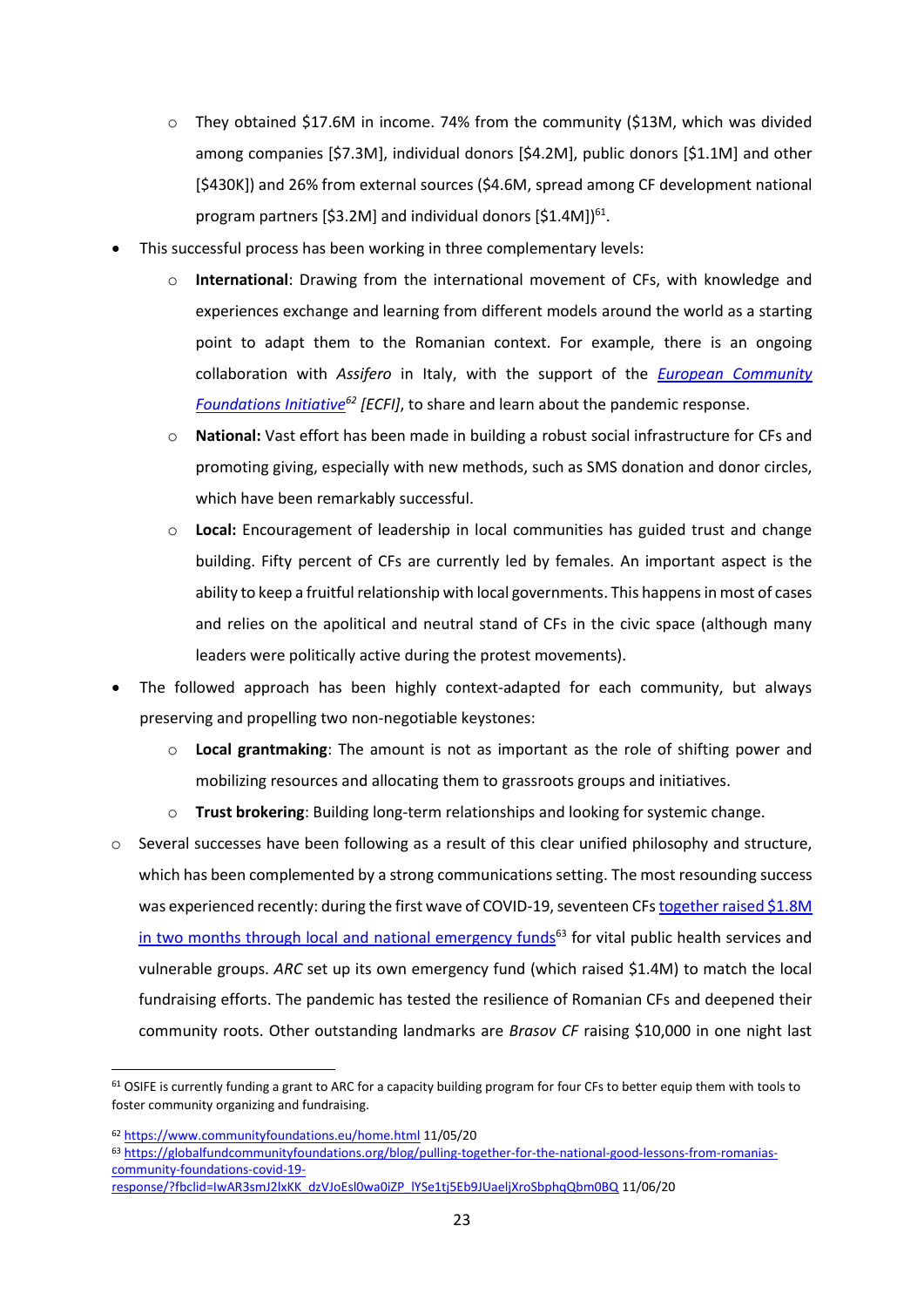year and *Bucharest CF* \$150,000 with an online swimming event (same as their former in-person event).

- o Current challenges:
	- **■** Most Romanian CFs are **executive director-led organizations** that rely on strong and bold leader figures, but boards and staff teams are usually not at the same level.
	- **Sustainability in the long term**, being able to raise money from the CF's community for operational costs and grant-making.
	- **Legal barriers** to set up an endowment. *ARC* has encouraged CFs to build it and *C.S. Mott Foundation* and *Romanian American Foundation* have offered matching funds, yet it seems to be a struggle and maybe not the priority for most of them.

### <span id="page-25-0"></span>*Fundaţia Comunitară Sibiu*<sup>64</sup> <sup>65</sup> (*[Sibiu Community Foundation](https://fundatiacomunitarasibiu.ro/)*)

- Foundation: 2012
- Contact: Ciprian Ciocan (Executive director)
- Community: County of Sibiu (center of Romania, in the historical region of Transylvania, 275 kilometers North West of Bucharest). Around 400,000 inhabitants(Sibiu is the county capital, with 171,000). It is one of Romania's most dynamic economies and one of the regions with the highest level of foreign investment in that country. The capital has become a domestic and foreign tourist destination since the beginning of the century. It is known for its culture, history, [gastronomy](https://en.wikipedia.org/wiki/Gastronomy) and its diverse architecture, which includes its iconic [houses with eyes.](https://en.wikipedia.org/wiki/Eyes_of_Sibiu)

#### **[Defining](https://fundatiacomunitarasibiu.ro/) characteristics**

- The foundation strategically fosters spaces and opportunities that give people power and a framework to re-think and reinvent their city so that it is **centered around its citizens and on their dreams**. Well established and well rooted, its motto is "a living community, in the city you would never leave". It is based on the spirit of not waiting for authorities to solve their problems, but mobilizing local resources and creating cultural changes around philanthropy, CSOs, innovation and collaboration<sup>66</sup>.
- The *Sibiu International Marathon event*, which started as a *half marathon* in 2012, is already a tradition. It happens in one single day but is organized over a whole year. It is the largest philanthropic sports event in Romania. It relies on 500 mostly young volunteers and it is adapted to many publics, including children, so everyone can participate and enjoy. Organizations and

<sup>64</sup> <https://fundatiacomunitarasibiu.ro/> 11/01/20

<sup>65</sup> <https://fundatiicomunitare.ro/fundatii/sibiu-community-foundation/?lang=en> 11/01/20

<sup>66</sup> [https://www.communityfoundations.eu/fileadmin/ecfi/views\\_from\\_the\\_field/romania-interview-ciocan.pdf](https://www.communityfoundations.eu/fileadmin/ecfi/views_from_the_field/romania-interview-ciocan.pdf) 11/15/20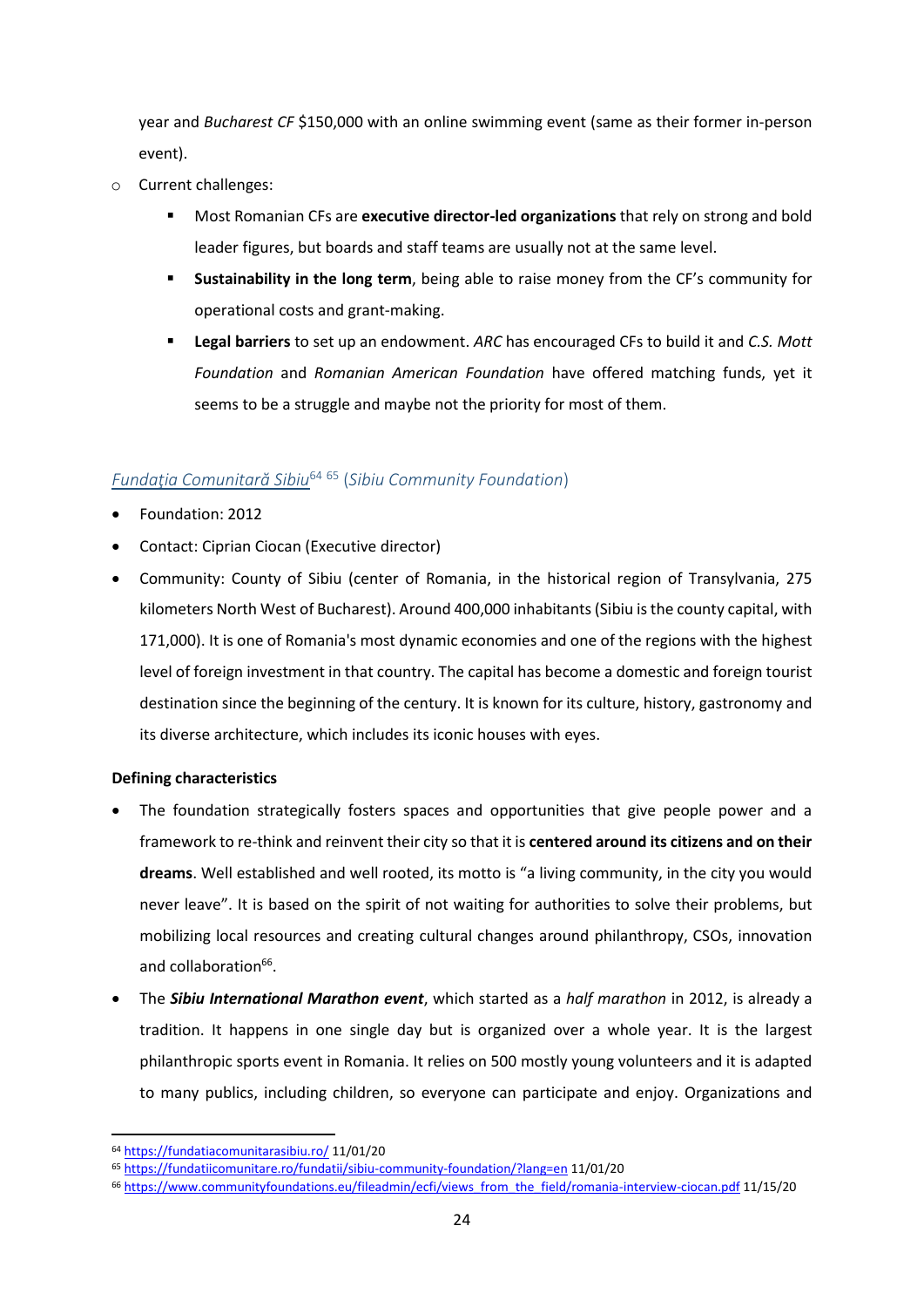initiative groups enroll the projects or causes in the competition, companies and fundraisers choose their cause and, on the day of the event, supporters donate to their favorites. Thanks to more than 5,000 participants, it constitutes the "star product" of the organization and accounts for 70% of its yearly income. Companies compete to participate and gain public visibility, because in this region the job supply is greater than demand in general. Public initiatives with great exposure like this one help them position themselves. Unfortunately, when it comes to other projects, their participation is rare or irrelevant, as their action cannot be broadcasted in the same way. In the context of the coronavirus pandemic, a special edition of the Marathon took place with almost 700 runners participating, one by one through the gate.

- It undertakes some operational projects, but only when civil society is not able to lead them.
- *Științescu Fund and Hub* is a financing program and space for informal educational projects that encourage a passion for science and technology among children and youth aged six to nineteen.
- A **youth bank** was organized for four years. It recruited teams of teenagers, taught them how to fundraise and make grants to other young people. Currently there is a plan for a new youth-based leadership program.
- **Green Sibiu** is a local community communication platform that aims to bring together all relevant information for selective recycling in Sibiu.
- *CitySense* is a financing program that supports the creation of prototypes of Smart City solutions, which, by using technology, contribute to improving the quality of life in Sibiu.
- Its **campaign for COVID-19**—still ongoing—has proved to be very successful, with more beneficiaries and impact than initially expected. So far, it has raised funds and provided logistics for Sibiu County Hospital, Sibiu Pediatric Clinical Hospital, Sibiu Military Emergency Hospital, County Ambulance Service, ISU Sibiu and family doctors in the city.
- It has supported the creation of several formal CSOs, such as a running club, an educational hub and an environmental promotion organization.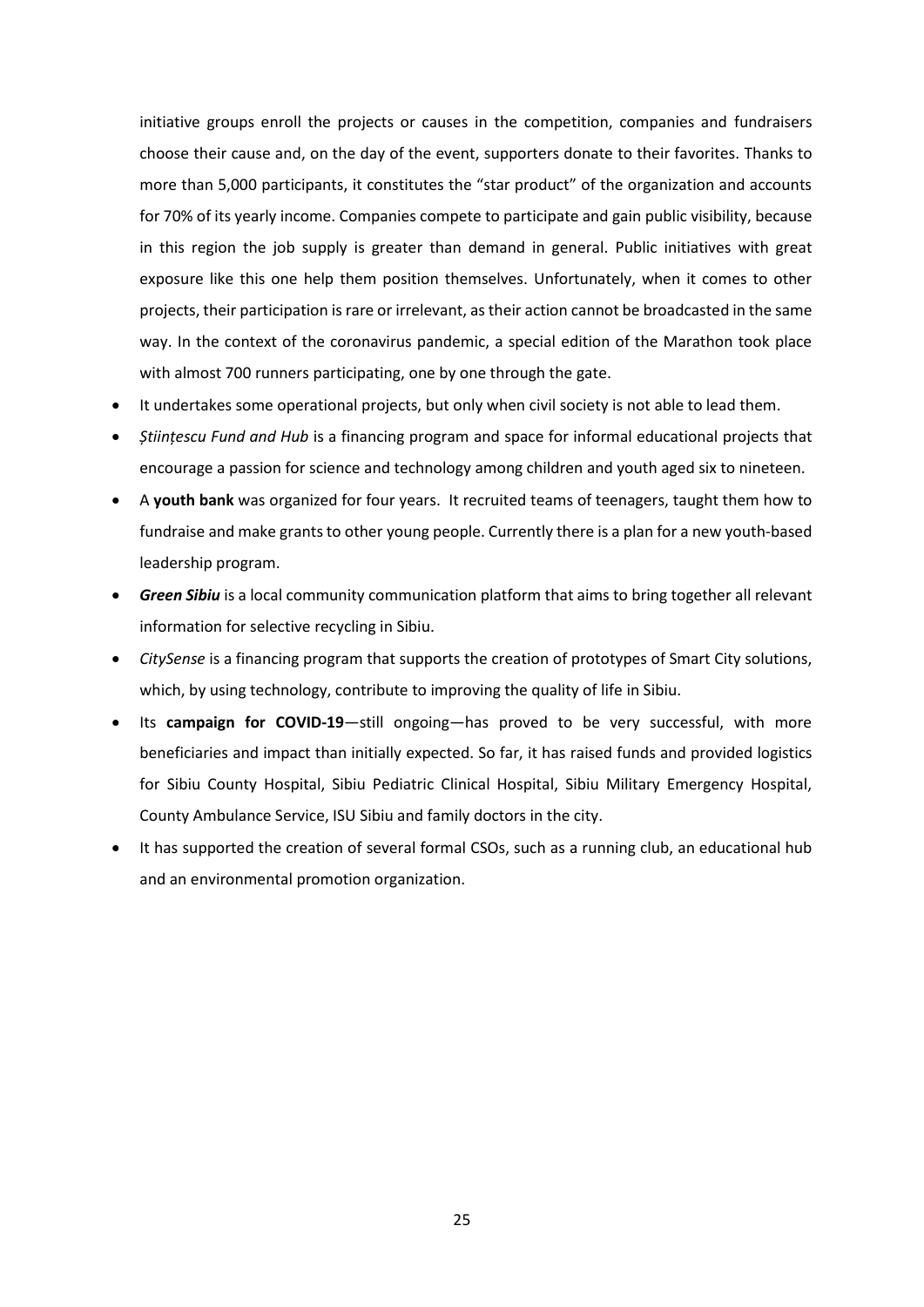| <b>KEY PARTNERS</b><br><b>KEY ACTIVITIES</b> |                                     |  | <b>VALUE PROPOSITION</b>                             | <b>CUSTOMER RELATIONSHIPS</b>                                              | <b>CUSTOMER SEGMENTS</b> |  |  |  |
|----------------------------------------------|-------------------------------------|--|------------------------------------------------------|----------------------------------------------------------------------------|--------------------------|--|--|--|
| <b>CSOs and informal initiatives</b>         | International Marathon campaign     |  | Promotion and empowerment of                         | <b>Capacity building</b>                                                   | Community                |  |  |  |
| <b>Runners</b>                               | <b>Fundraising</b>                  |  | civil society initiatives, bridging the              | Community-driven participatory                                             | Youth                    |  |  |  |
| <b>City council</b>                          | Relationships management            |  | gap between all stakeholders and                     | processes                                                                  | Multinational            |  |  |  |
| <b>FFCR</b>                                  | <b>Needs research</b>               |  | creating a strong ecosystem in the                   | Combination of old and new                                                 | corporations and tech    |  |  |  |
| Romanian-American                            | Grant-making management             |  | civic space field                                    | community habits and traditions                                            | startups with offices in |  |  |  |
| Foundation (capacity building)               | Technical support to set up CSOs    |  | Build and strenghten a living                        | Mobilization and networking                                                | Sibiu                    |  |  |  |
| <b>ARC</b>                                   | <b>Operational projects</b>         |  | community, in the city you would                     | <b>Needs carer</b>                                                         |                          |  |  |  |
| "Lucian Blaga" University of                 |                                     |  | never leave                                          | Promotion of cultural and mindset                                          |                          |  |  |  |
| Sibiu                                        |                                     |  | Promotion of Youth Initiatives, giving               | changes                                                                    |                          |  |  |  |
|                                              |                                     |  | them the opportunity to step in, lead                | Leadership and empowerment                                                 |                          |  |  |  |
|                                              |                                     |  | and contribute to improve the                        | promotion                                                                  |                          |  |  |  |
|                                              |                                     |  | community                                            | One-on-one relationship                                                    |                          |  |  |  |
|                                              | <b>KEY RESOURCES</b>                |  | Creating and maintaining public                      | <b>CHANNELS</b>                                                            |                          |  |  |  |
|                                              | Social capital and reputation       |  |                                                      | visibility and branding for increase of Sibiu International Marathon event |                          |  |  |  |
|                                              | 7 staff                             |  | reputation                                           | <b>Hackatons</b>                                                           |                          |  |  |  |
|                                              | 500 volunteers (mostly youth)       |  |                                                      | <b>Social Networks</b>                                                     |                          |  |  |  |
|                                              | Platform to manage the              |  |                                                      | Website                                                                    |                          |  |  |  |
|                                              | Marathon event                      |  |                                                      | <b>Green Sibiu</b>                                                         |                          |  |  |  |
|                                              |                                     |  |                                                      | <b>Youth Bank</b>                                                          |                          |  |  |  |
|                                              |                                     |  |                                                      | Squad Race                                                                 |                          |  |  |  |
|                                              |                                     |  |                                                      | One-on-one meetings                                                        |                          |  |  |  |
|                                              | <b>COST STRUCTURE</b>               |  |                                                      | <b>REVENUE STREAMS</b>                                                     |                          |  |  |  |
|                                              | <b>Staff salaries</b>               |  |                                                      | Sibiu International Marathon event donations                               |                          |  |  |  |
|                                              | <b>Grants and scholarships</b>      |  | <b>Recurrent donations of individuals</b>            |                                                                            |                          |  |  |  |
|                                              | Marathon event operational expenses |  | Sponsorship of the Marathon event from big companies |                                                                            |                          |  |  |  |
|                                              |                                     |  | Other project grants                                 |                                                                            |                          |  |  |  |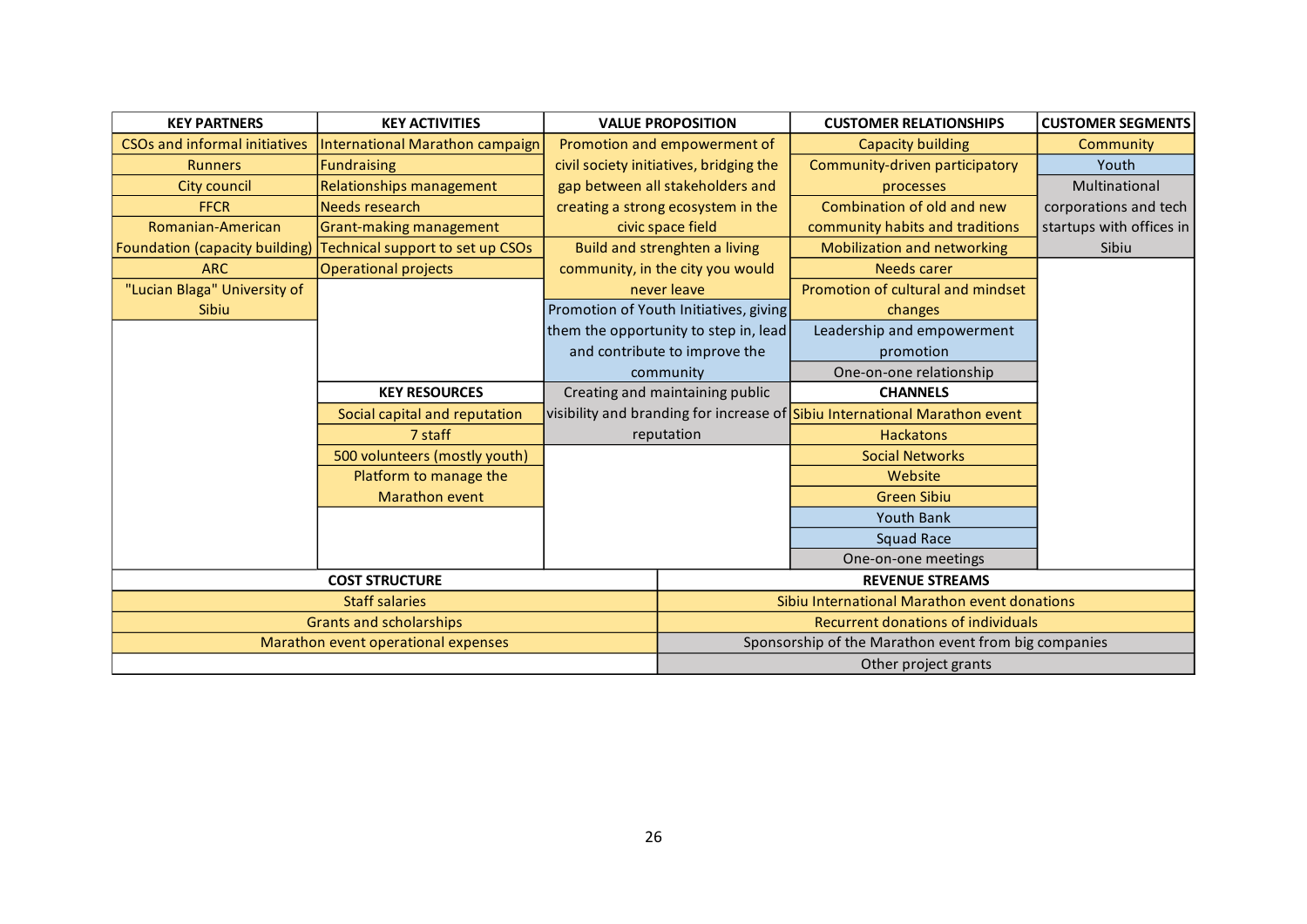### <span id="page-28-0"></span>**SERBIA**

### <span id="page-28-1"></span>PESL<sup>6768</sup> and community philanthropy context

#### **POLITICAL**

- Score on political environment: 3.35.
- **A negative narrative around POs is** quite **widespread**, and conservative national and local governments have not contributed to overcoming this view. On the contrary, the governments have taken actions that have contributed to a negative view.
- Political stability is currently under threat; the access to media and the normal operation of POs involved in human rights and social activism is diminished.
- It is a highly **centralized country**, local governments depend a lot on the national sphere, and previously on the international one. Public funds for domestic philanthropy have been traditionally nationally distributed, thereby somewhat hindering the proliferation of local and regional CSOs.
- POs are free to form and function with little restriction from the government. The test of whether philanthropic freedom really works is in the regulation and promotion of giving and receiving.

#### **ECONOMIC**

- GDP per capita: \$5,300.
- Score on cross-border flows: 3.5 out of 5.
- Unemployment rate is 12.7%<sup>69</sup>.
- CSOs are still mostly oriented toward **foreign donations**, but they are increasingly turning to domestic philanthropic sources. The value of corporate sector donations reached 45.5% in 2016. This rise shows that the private sector is more actively involved in philanthropy every time.
- It is the country in the Western Balkans with higher amounts of giving, on the rise for the last five years. However, they are still especially focused on vulnerable collectives and humanitarian issues.
- As the returns on investments are quite modest and do not typically exceed 4% in the market, **building an endowment does not seem to be a very effective practice** generally for Serbian CSOs as compared to other practices, such as receiving donor monthly donations.

### **SOCIAL**

- Population: 7M.
- Number of registered POs: 23,394.

<sup>67</sup> <https://globalindices.iupui.edu/environment/regions/balkan/index.html> 10/25/20

<sup>68</sup> <https://globalindices.iupui.edu/environment/regions/balkan/serbia.html> 10/25/20

<sup>69</sup> <https://www.statista.com/statistics/440532/unemployment-rate-in-serbia/> 11/19/20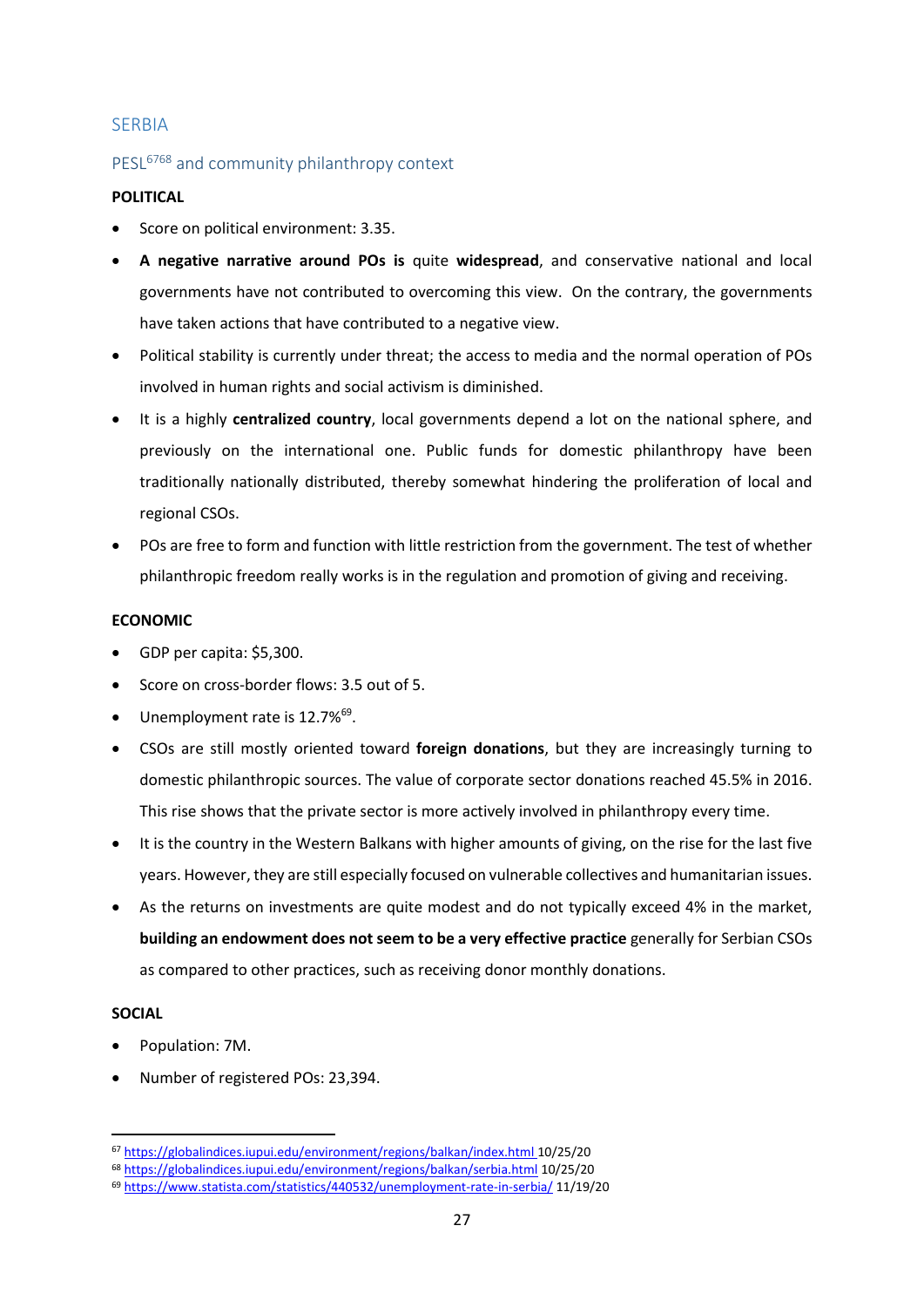- Global Philanthropy Environment Index Score: 3.6 out of 5.
- World Giving Index $^{70}$ : 123rd place (19%).
	- o Helped a stranger, or someone you did not know who needed help? 123rd place (28%).
	- o Donated money to a charity? 73rd place (22%).
	- o Volunteered your time to an organization? 122nd place (6%).
- Score on socio-cultural environment: 3 out of 5.
- On average, there is one CSO for every 302 people (397 in all Western Balkans). The general public feel that the level of incentives for donating to the common good is insufficient (78%). The level of distrust in POs (45%) is the highest in the region, with a general thought that misuse happens often or always. Foundations are seen more trustworthy than CSOs in general.
- The main challenge for the field is **corporate sectors donations.** Over the past years, corporate and individual philanthropy's volume and focus on local CSOs have been increasing, but there is still a long path to be followed. The importance of POs advocating for improved frameworks and their implementation has begun to rise on the priorities of these organizations' advocacy agendas. *Ana and Vlade Divac Foundation* works with youth activists and CSOs in municipalities across the country to promote youth-led community development solutions.
- The **steady and incremental growth of domestic philanthropy** is fueled by the efforts of POs to improve outreach; to increase awareness among companies on being good corporate citizens; and to proliferate available data on giving.

#### **LEGAL**

- Ease operating POs: 4.67 out of 5.
- Score on tax incentives: 3.5 out of 5.
- Corporations receive **tax deductions** for donations to POs engaged in **certain types of public benefit activities**, deductions are determined for each project and donation. There is no permanent public benefit status and POs must apply for a tax deduction for each received donation. **Gifts below \$900** from a single donor are automatically **exempt** from income taxes.
- There are **no tax exemptions for individuals.**
- There is an **imbalanced legal and regulatory framework** on paper and an inconsistent application of the framework in practice. The law prescribes excessive administrative requirements for both the donor and the recipient; the requirements disincentive donations. In 2017, *Trag Foundation* with partners from the *Coalition for Giving*—successfully advocated for the adoption of a unique

<sup>70</sup> <https://www.cafonline.org/about-us/publications/2019-publications/caf-world-giving-index-10th-edition>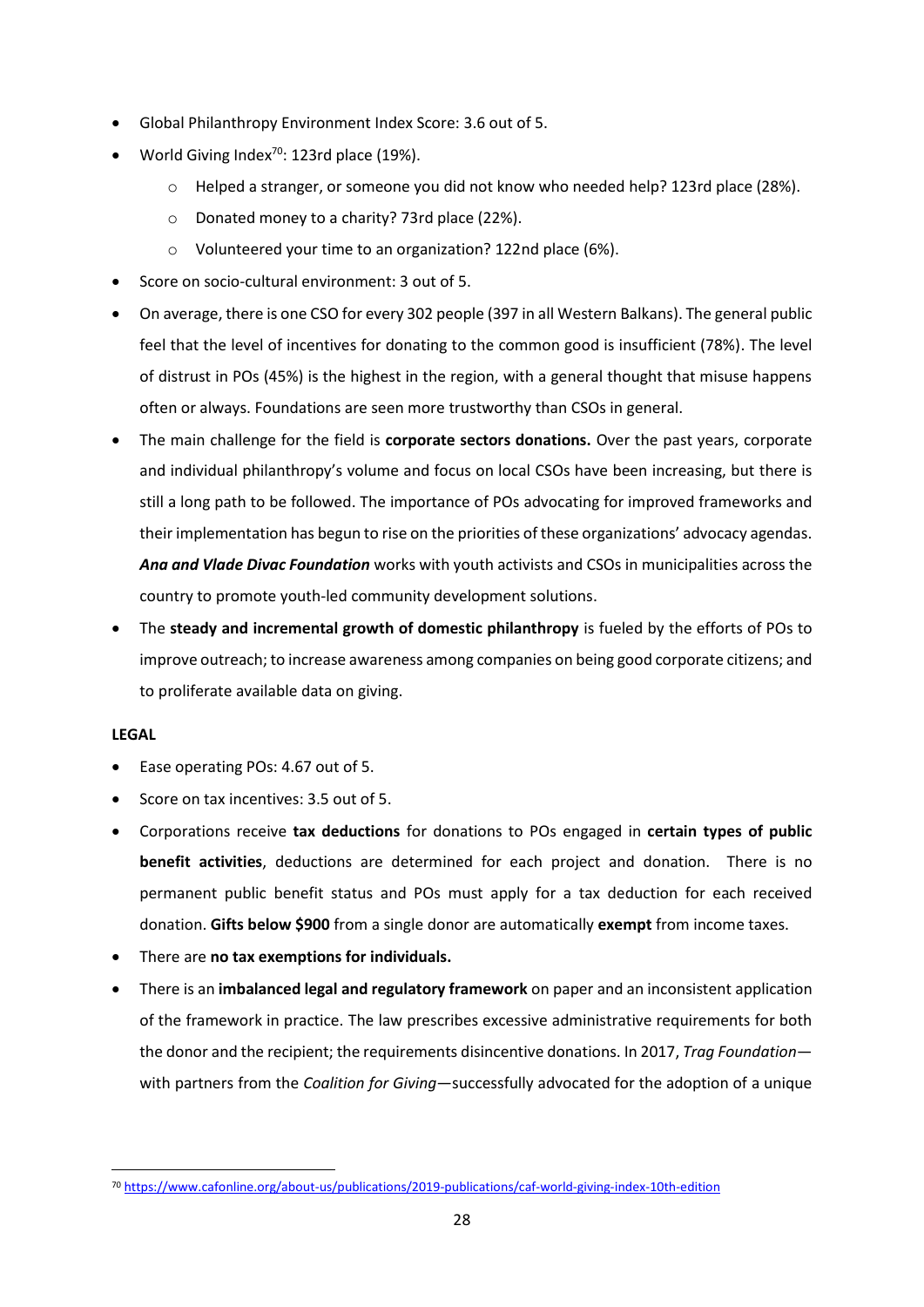manual on the implementation of tax deductions by the Tax Authority, making its navigation much easier.

- The average time to register a PO is between 5 and 30 days and the registration process costs \$50.
- It is possibe to register two separate entities. For foundations, A founding stake is not required for for foundations, while a founding stake, of €30,000 in an account are required for endowments.

#### **COMMUNITY PHILANTHROPY AND COMMUNITY FOUNDATION CONTEXT**

- Number of CFs: Three (*Obrenovac Youth Foundation*, *Step Forward* and *Foundation Front from Novi Pazar*). Four initiative groups are developing but they are not yet registered as CFs.
- CFSOs: *Trag Foundation*, *Cathalyst Balkans* and *Zaječar Initiative*.
- Until 2011, there were no CFs in Serbia. Three CFs in Serbia were established independently, all with different backgrounds and for different reasons.
- Regarding the Balkans context, there are currently five CFs. In the late 90s and early 2000s, after the disintegration of Yugoslavia and the flourishment of democracy, eleven CFs were established—mostly operational—in North Macedonia thanks to international support. Nonetheless, the approach was top-down; pretty much donor driven and oriented. As a result, cooperation with different stakeholders was not propelled and when an income source withdrew, eight of them dismantled. Only three survived and just one (*CF of Shtip*) currently operates as a CF (operational). The other two CFs are in Bosnia and Herzegovina: *Gradacac* (which was established by the municipality) and *[Tuzla Community](https://www.fondacijatz.org/) Foundation*<sup>71</sup>, which stands out. Established in 2003, it supports the participation of citizens in the democratic development of the community through empowerment, networking and partnership. It promotes a culture of giving and volunteering, pooling donations and directing them to improve living conditions. It was able to transform and adapt when traditional funding sources disappeared. Its projects include *Vital Signs* methodology and a youth bank.
- *[Trag Foundation](https://tragfondacija.org/en/homepage-2/)*<sup>72</sup> role as a CFSO in the Western Balkans is dynamic and multiple. Its origin is rooted in 1999 and its recent name dates to 2013. It contributes to the development of active and open communities by providing financial, capacity building and other types of support to citizens' initiatives. It has supported more than 1,500 local initiatives with over €13M. It actively promotes and develops individual and corporate strategic giving and the adoption of the new technologies; advocates for a more favorable legislative and fiscal framework; builds the capacities of CSOs to mobilize resources at the local level and contributes to the development of the CF movement in

<sup>71</sup> <https://www.fondacijatz.org/> 11/14/20

<sup>72</sup> <https://tragfondacija.org/en/homepage-2/> 10/30/20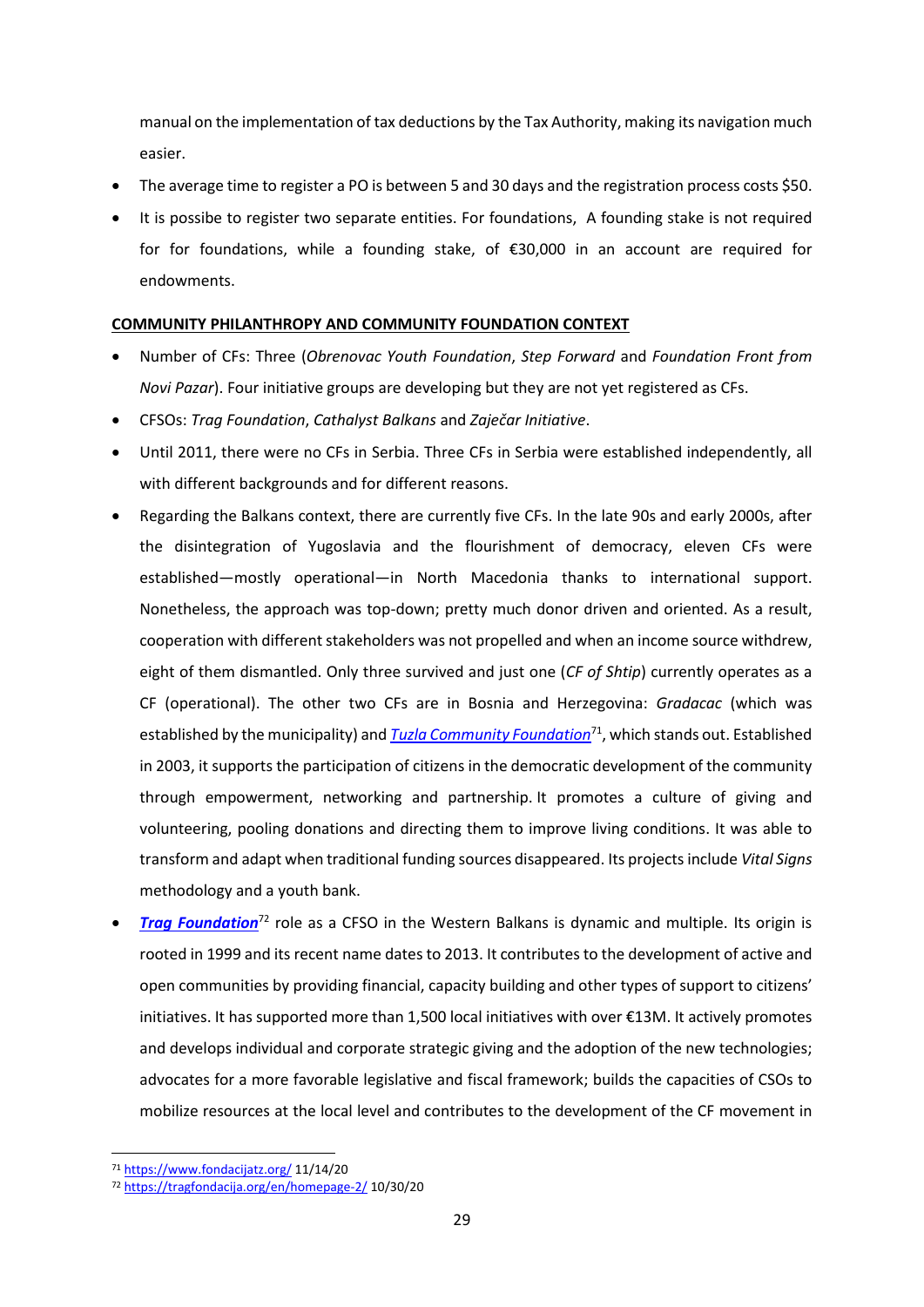the Western Balkans, with a strong focus on communicating case studies as human stories. Now it is working on strategies to **overcome donor fatigue from the first COVID-19 campaign**. Its philosophy is to raise issues to solve them and not wait for the government to act, to identify the community priorities since the beginning and involving as much stakeholders as possible. It is kind of national CF, being the first one in the region to have an **endowment—**supported by *C.S. Mott Foundation***—**of close to \$800K, using the returns on the investment to support small initiatives.

- Currently, *Trag Foundation* is in a 10- project (2018-2028) with *C.S. Mott Foundation* to promote the creation of CFs (between 15 and 20) in the Western Balkans. It follows the Romanian experience led by *ARC* given its economic, social and political context similarities and the quick success of the movement. In Serbia, four initiative groups have been spotted, but the COVID-19 pandemic is delaying their establishment. In Bosnia and Herzegovina, the program is co-funded by *Porticus Foundation* and will take off in February 2021.
- **[Foundation Cathalyst Balkans](https://catalystbalkans.org/)**<sup>73</sup> supports the development and expansion of locally-sourced philanthropy and to increase knowledge exchange within the philanthropy community in the Western Balkans. It stands out for its *[GivingBalkans](https://givingbalkans.org/)*<sup>74</sup> **Database**, a first-of-its-kind resource of data pulled from public domain sources on giving in the region.
- The *[Zaječar Initiative](http://www.zainicijativa.org/en/)*<sup>75</sup> (*Zaječarske inicijative*) was established in 2001. With *Trag Foundation*'s accompaniment, it established in 2011 the first CF in Serbia, *Iskorak (Step Forward)*. The Initiative is said to provide strategic advice to CFs and helps them networking, but according to different actors in the field, it seems that it is currently carrying out its mission with a primarily endogenous approach.
- The biggest challenge CFs facing is **mitigating the effects of the COVID-19 pandemic** in two ways: mobilizing the community with online interventions and raising financial resources for their work. (Most of corporate funding has been addressed to health institutions and citizens face a significant decrease in their purchasing power). One way to mitigate the effect is by strengthening their **leadership role** in the community, opening spaces for dialogue and identifying community-led priorities and initiatives. Their goal is to make communities more resilient to the health, socioeconomic, educational and other negative effects of the pandemic. They need to be more flexible, adaptive and responsive to the changing context and effectively mobilize people and resources.

### <span id="page-31-0"></span>*[Fondacija za mlade Obrenovca](https://oyf.rs/en/home-2/)<sup>76</sup> -Obrenovac Youth Foundation- [OYF]*

• Foundation: 2014

<sup>73</sup> <https://catalystbalkans.org/> 10/30/20

<sup>74</sup> <https://givingbalkans.org/> 10/30/20

<sup>75</sup> <http://www.zainicijativa.org/en/> 10/30/20

<sup>76</sup> <https://oyf.rs/en/home-2/> 11/11/20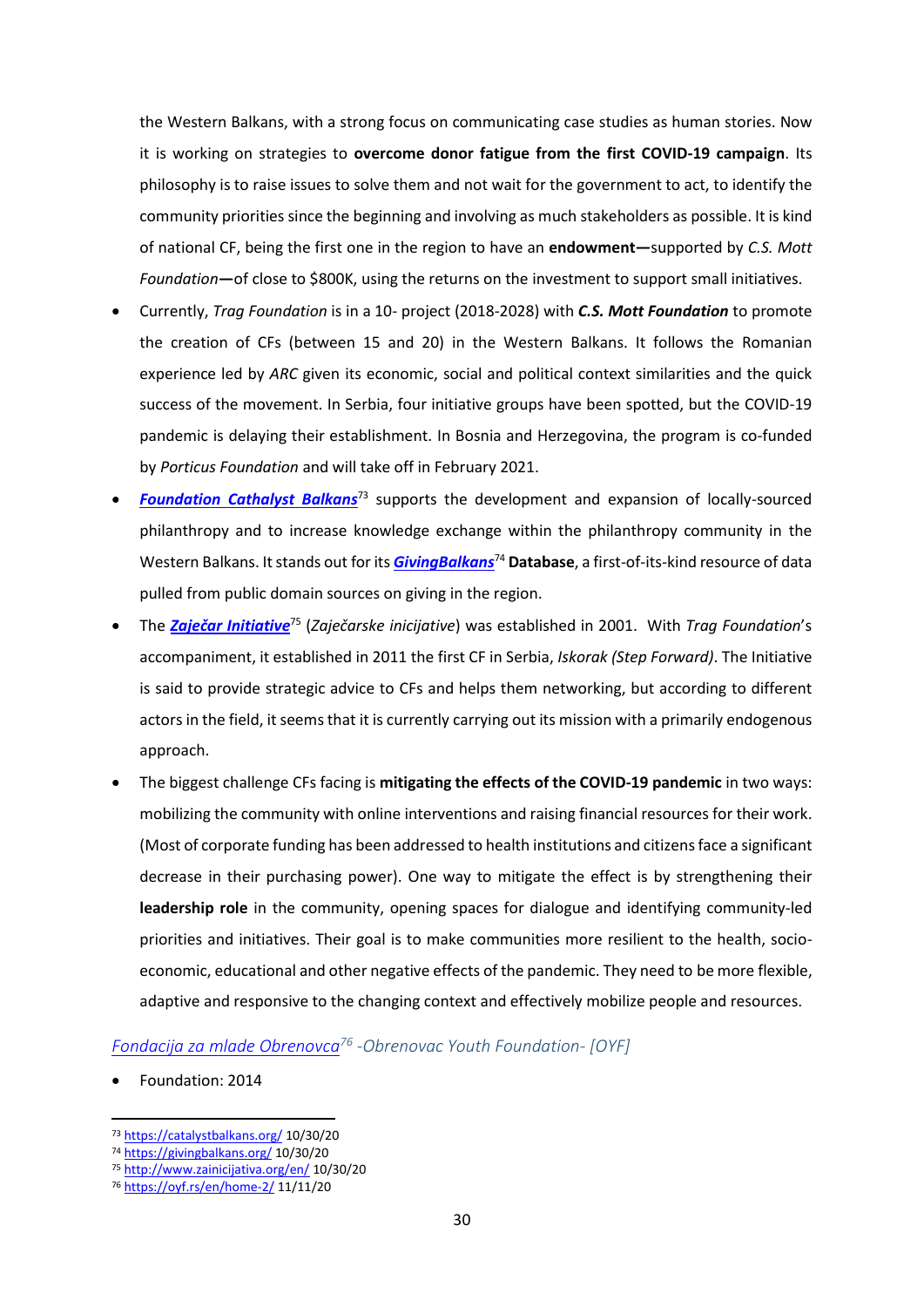- Contact: Jelena Ivkovic (Executive director)
- Community: Municipality of Obrenovac (30 kilometers southwest of Belgrade, Serbia). Around 72,000 inhabitants, 25,000 of whom live in the city (40% live in rural areas). It is a commercial city surrounded by rural villages. In the outskirts, there are two coal-fired thermal power plants (*[Termonektana Nikola Tesla](https://en.wikipedia.org/wiki/TPP_Nikola_Tesla)*<sup>77</sup>), which provide about 60% of the country is energy and constitute the ninth largest emitter of sulfur dioxide in the world from industrial plants that use coal as the main emergent.<sup>78</sup> The air in this area is one of the most polluted in Serbia. Central heating is not available in most rural areas; households use mostly coal and wood as energy sources; and the water and sewage systems are a problem in many of the villages. In 1999 bombardments by NATO forces of the municipality damaged mostly electrical plants, and in 2014 there were some major floods. Lately there have been problems with the integration of migrants and refugees, especially from the Middle East, including one direct attack (with only material losses).

#### **Defining characteristics**

- The mission of OYF is to provide opportunities for active citizens to **organize, learn and network**, so that their future initiatives make our community grow.
- Its vision is that every person in our community is an active citizen, **empowered to contribute** to making the community a **better place to live**
- It was created in response to the  $2014$  southeast Europe floods<sup>79</sup> that especially affected the city.
- There **is a staff of five**, all of whom are involved **part-time**. They have other jobs and some of them are working remotely from other countries; both factors represent a big challenge. The role of executive director is unpaid and structure costs are very modest. They rely on volunteers, most of them youth, who are involved as part of the selection boards, are invited to participate in public events and trainings and have even performed as photographers who follow the activities. When possible, professional associates from the community have been hired for specific activities.
- One key aspect is **social capital** and **representativeness**: staff were involved in the local municipality, the Youth Council and several youth organizations, so knowledge of bonds with the community are high. Moreover, selection of projects is done by highly diverse and representative independent committees, assuring a 360º vision and multiple perspectives about social impact on the community.

<sup>77</sup> <https://www.nsenergybusiness.com/projects/nikola-tesla-b-thermal-power-plant-tent-b/> 11/11/20

<sup>78</sup> <https://serbia-energy.eu/single-esiasee/?postid=17515> 11/11/20

<sup>79</sup> <https://www.youtube.com/watch?v=xYrLgepcCeo> 11/11/20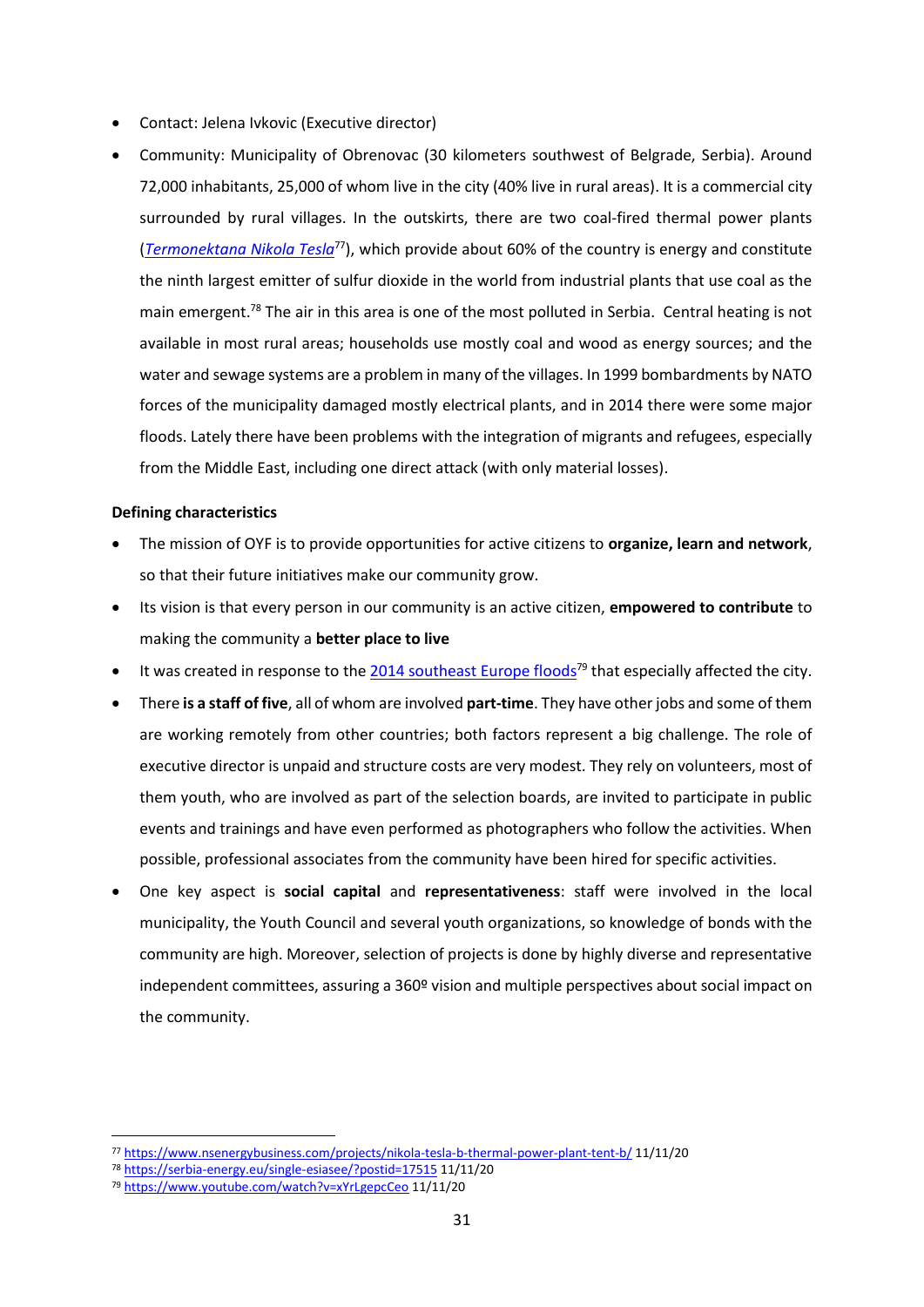- The foundation is in the middle of an important **transition**, and, thanks to an institutional grant, it is going through strategic planning in the coming years, with the goal of improving the organizational structure.
- Protection of the natural environment is channeled by *The Green Fund program*, which includes small grants to initiatives to foster a cleaner environment—especially from an infrastructure point of view, such as planting trees—and the organization of an Ecological Festival and workshops about sustainability, such as promoting recycling, responsible consumption and the use of clean transportation.
- Promotion of youth initiatives are channeled by the **[Youth Fund program](http://oyf.rs/en/programs/youth-fund/)**<sup>80</sup>, in cooperation with *Ana and Vlade Divac Foundation* and the municipality of Obrenovac, which aims to give youngsters the tools to organize and shape the community they live in to make a tangible change. Small grants of  $£1,000$  are given to groups of five 15-30-year-old members<sup>81</sup> to carry out initiatives, such as improving schools, creating sports facilities and rehabilitation of parks and buildings. There is also a specific *[Green project](http://oyf.rs/sr/konkurs-za-finansiranje-malih-inicijativa-neformalnih-grupa-iz-obrenovca/)<sup>82</sup>* for youth. In all cases they are mentored by a youth committee.
- General initiatives are channeled by the *Neighborhood Initiatives program*, aiming at improving connections and bonds among members of the community, fostering a solidarity sentiment and supporting and empowering them to take care of the community. It consists of small grants of \$350 to \$500 given to informal groups of five members chosen by an independent committee. The projects are mostly infrastructural, such as visible murals or agreeable spaces for the citizens.
- In 2015, the Foundation established the **[Community Center](https://obrenovac.rs/?p=6522)**<sup>83</sup>, which included free services, primarily for children and youth, such as creative and educational workshops, language courses, concerts, movie screenings and open conversations with the community. It stopped working in 2017 due to financial constraints but this year an institutional grant was received to reopen it, using a public space, avoiding paying rent, and making it more sustainable. The intention is to establish a new management model based on the cooperation of different sectors and with greater citizen involvement to be able to improve work conditions of CSOs.
- A yearly [fundraising campaign](https://oyf.rs/sr/zavrsena-kampanja-prikupljanja-sredstava-za-renoviranje-osnovne-skole-u-velikom-polju/)<sup>84</sup> is organized for a specific cause, but the pandemic prevented it this year. In 2019 a[n award for local philanthropy](https://oyf.rs/sr/obrenovacka-nagrada-za-filantropiju-konkurs/)<sup>85</sup> was organized. It was supposed to be an annual

<sup>80</sup> <http://oyf.rs/en/programs/youth-fund/> 10/17/20

<sup>81</sup> According to the Law on Youth in Serbia, young people are between 15 and 30 years old.

<sup>82</sup> <http://oyf.rs/sr/konkurs-za-finansiranje-malih-inicijativa-neformalnih-grupa-iz-obrenovca/> 10/18/20

<sup>83</sup> <https://obrenovac.rs/?p=6522> 11/03/20

<sup>84</sup> <https://oyf.rs/sr/zavrsena-kampanja-prikupljanja-sredstava-za-renoviranje-osnovne-skole-u-velikom-polju/> 11/03/20

<sup>85</sup> <https://oyf.rs/sr/obrenovacka-nagrada-za-filantropiju-konkurs/> 11/03/20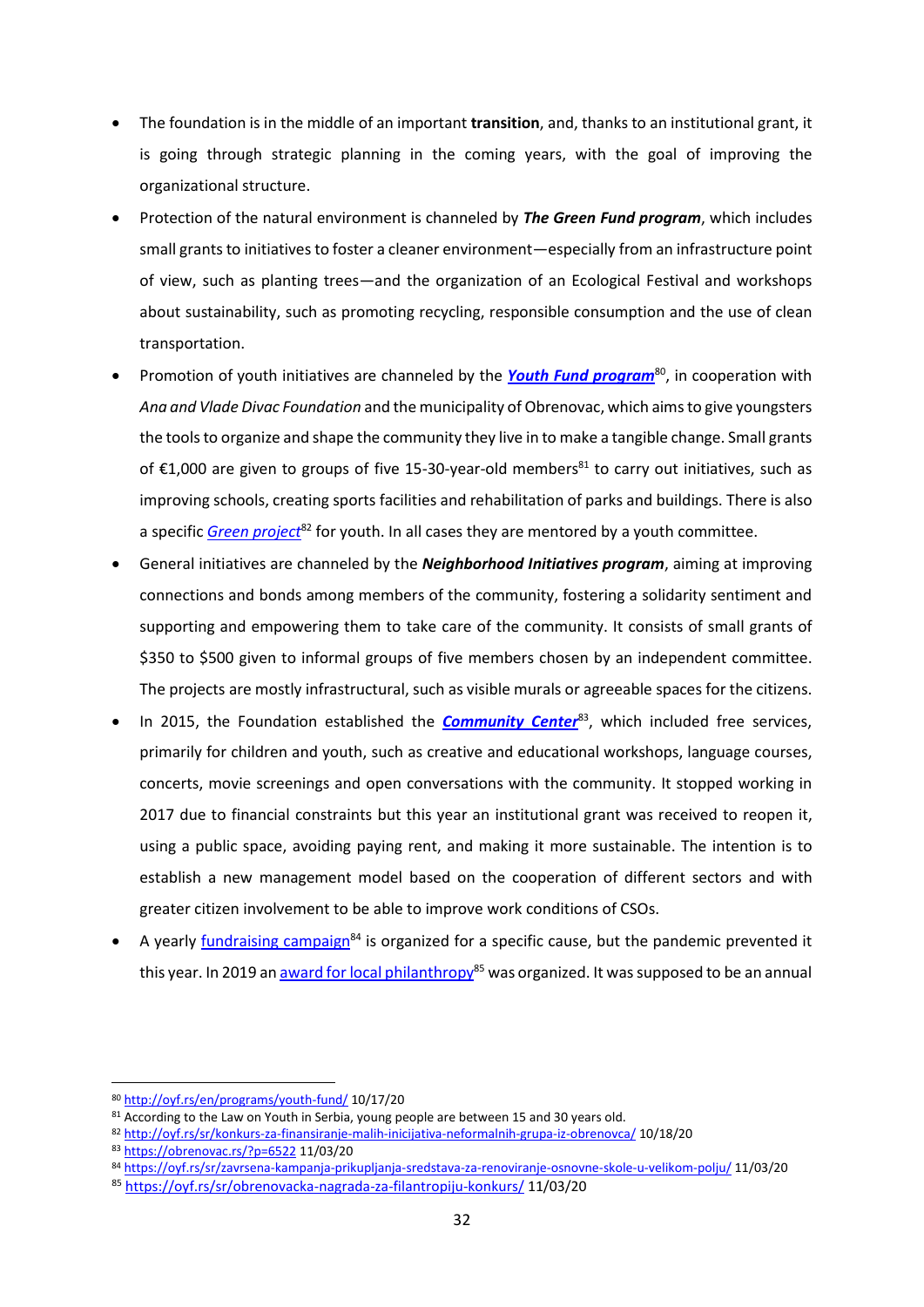event, but it is unlikely that it will be organized this year. The local media *RTV MAG* regularly reports on its activities, such as the *bike race*<sup>86</sup>, [fundraising campaign](http://www.rtvmag.co.rs/24_sata_o_obrenovcu_objava.php?o=11580)<sup>87</sup> and the [Youth Fund](https://www.youtube.com/watch?v=lPgmRI8VyqY&feature=youtu.be)<sup>88</sup>.

- The foundation is planning to advocate with other stakeholders for empty public spaces to be used in accordance with the needs of the local community, especially for youth, and to find an adequate and democratic model of community involvement and governance.
- *Trag Foundation*, *Ana and Vlade Divac Foundation* and *Civic Initiatives* are OYF's largest donors:
	- o *Trag Foundation* supported OYF at the beginning through an institutional grant of \$5,000. After that, *OYF* has taken part in their *Active Community program* (which includes capacity building and study visits), as well as in the *Sustainability Academy*, a program to build capacities to mobilize resources in the community. (A \$5,000 matching grant was received to renovate a rural school.) Cooperation continues and may include future fund transfers. Because of that, *Trag Foundation* is considered both customer and key partner.
	- o *Ana and Vlade Divac Foundation* is a partner of the *Youth Fund* and projects that mainly concern young people, as well as the promotion of local philanthropy.
	- o *Civic Initiatives* has been supporting *OYF* from the beginning. Thanks to Initiatives, OYF launched the *Neighborhood Initiatives Fund*. Furthermore, this year OYF received an institutional grant under Civic Initiatives' *Together for Active Civil Society program*.
- The foundation is facing two main issues: on one hand, the **local municipality is not very open to collaborating** and recognizing CSOs as credible connectors and helpers. These organizations are not part of the foundation's political agenda. They provide few resources, some spaces at most. On the other hand, the **civil society sector in Obrenovac is very weak**. It has few CSOs and they are very small, created for ad hoc activities and typically lacking expertise. They tackle social issues (integration of people with disabilities, Roma people, migrants and refugees), culture and the arts, children and youth, and humanitarian activities. *OYF* supports them by providing grants, venues and guidance.

<sup>86</sup> [http://www.rtvmag.co.rs/24\\_sata\\_o\\_obrenovcu\\_objava.php?o=3761](http://www.rtvmag.co.rs/24_sata_o_obrenovcu_objava.php?o=3761) 11/03/20

<sup>87</sup> [http://www.rtvmag.co.rs/24\\_sata\\_o\\_obrenovcu\\_objava.php?o=11580](http://www.rtvmag.co.rs/24_sata_o_obrenovcu_objava.php?o=11580) 11/03/20

<sup>88</sup> <https://www.youtube.com/watch?v=lPgmRI8VyqY&feature=youtu.be> 11/03/20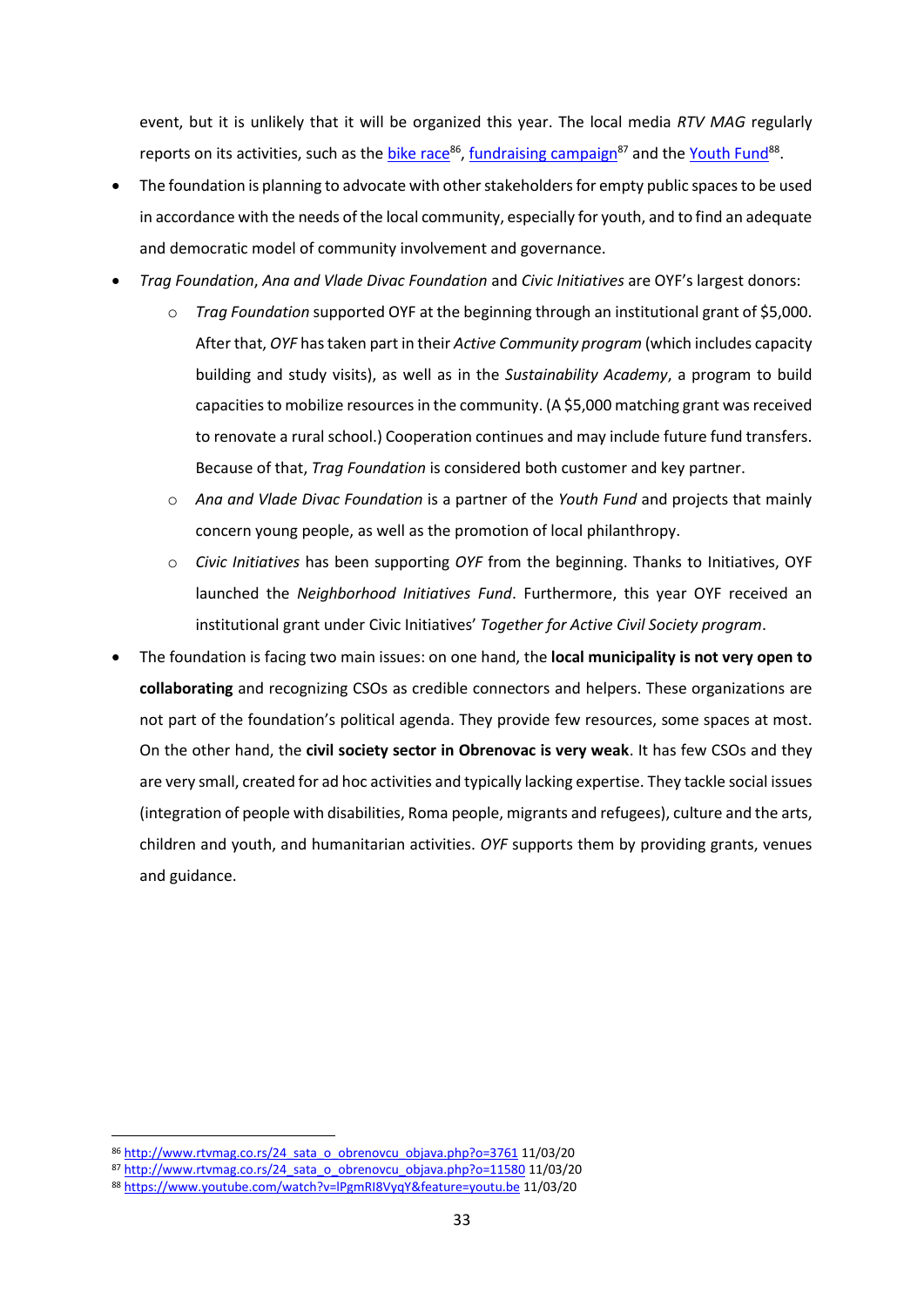| <b>KEY PARTNERS</b><br><b>KEY ACTIVITIES</b> |                              | <b>VALUE PROPOSITION</b>                  | <b>CUSTOMER RELATIONSHIPS</b>           | <b>CUSTOMER SEGMENTS</b>       |
|----------------------------------------------|------------------------------|-------------------------------------------|-----------------------------------------|--------------------------------|
| <b>Trag Foundation</b>                       | <b>Building partnerships</b> | Empowering citizens to organize,          | Decision-making                         | Community                      |
| <b>Ministry of Environmental</b>             | <b>Yearly fundraising</b>    | learn, network and channel initiatives    | <b>Trust and solidarity</b>             | Youth and children             |
| Protection                                   | campaign                     | to make the community a better place      | Network engagement                      | <b>Corporation donors (Ana</b> |
| <b>Center for Civic Action</b>               | Communications               | to live                                   | Independent representative committes    | and Vlade Divac                |
| Local media RTV MAG                          | Needs and impact research    | Protection of the natural environment     | with no political involvement           | Foundation)                    |
| Local council                                | and surveys                  | for the current and upcoming              | Guidance and accompaniment              | Local businesses and           |
|                                              | Volunteers training and      | generations                               | Bottom-up promotion of philanthropy     | individual donors              |
|                                              | coordination                 | Promotion of Youth Initiatives, giving    | <b>Educational and recreational</b>     | <b>CSO<sub>s</sub></b>         |
|                                              |                              | them the opportunity to step in, lead     | opportunities, emotional support,       | (Civic Initiatives, Academy    |
|                                              |                              | and contribute to improve the             | empowerment, soft-skills development    | for the Development of         |
|                                              |                              | neighbourhood                             | Mentoring                               | Philanthropy Global Fund       |
|                                              |                              | CSR high impact long-term community       | Divac Youth Center                      | for Community                  |
|                                              |                              | projects for revitalisation               | One-on-one relationship                 | Foundations, Trag              |
|                                              |                              | Boost of local activity and commerce      | Concrete change and results' visibility | Foundation)                    |
|                                              |                              |                                           | Co-investment and promotion of local    |                                |
|                                              |                              | Boost of civil society space, fostering a | philanthropy                            |                                |
|                                              |                              | participate and dynamic environment       |                                         |                                |
|                                              |                              |                                           |                                         |                                |
|                                              | <b>KEY RESOURCES</b>         |                                           | <b>CHANNELS</b>                         |                                |
|                                              | Social capital and trust     |                                           | Website and blog                        |                                |
|                                              | 5 part-time staff            |                                           | FB and Instagram                        |                                |
|                                              | <b>Volunteers</b>            |                                           | Local Media RTV MAG (Radio and          |                                |
|                                              |                              |                                           | Television)                             |                                |
|                                              |                              |                                           | Events: round tables, forums, public    |                                |
|                                              |                              |                                           | presentations                           |                                |
|                                              |                              |                                           | <b>Research studies</b>                 |                                |
|                                              |                              |                                           | <b>Community Center</b>                 |                                |
|                                              |                              |                                           | <b>Youth Bank</b>                       |                                |
|                                              |                              |                                           | One-on-one meetings                     |                                |
|                                              | <b>COST STRUCTURE</b>        |                                           | <b>REVENUE STREAMS</b>                  |                                |
|                                              | <b>Staff salaries</b>        |                                           | Project and institutional grants        |                                |
|                                              | Office rent                  |                                           | <b>Donations</b>                        |                                |
|                                              | Grants/fellowships           |                                           | Project and institutional grants        |                                |
|                                              | <b>Community Center rent</b> |                                           |                                         |                                |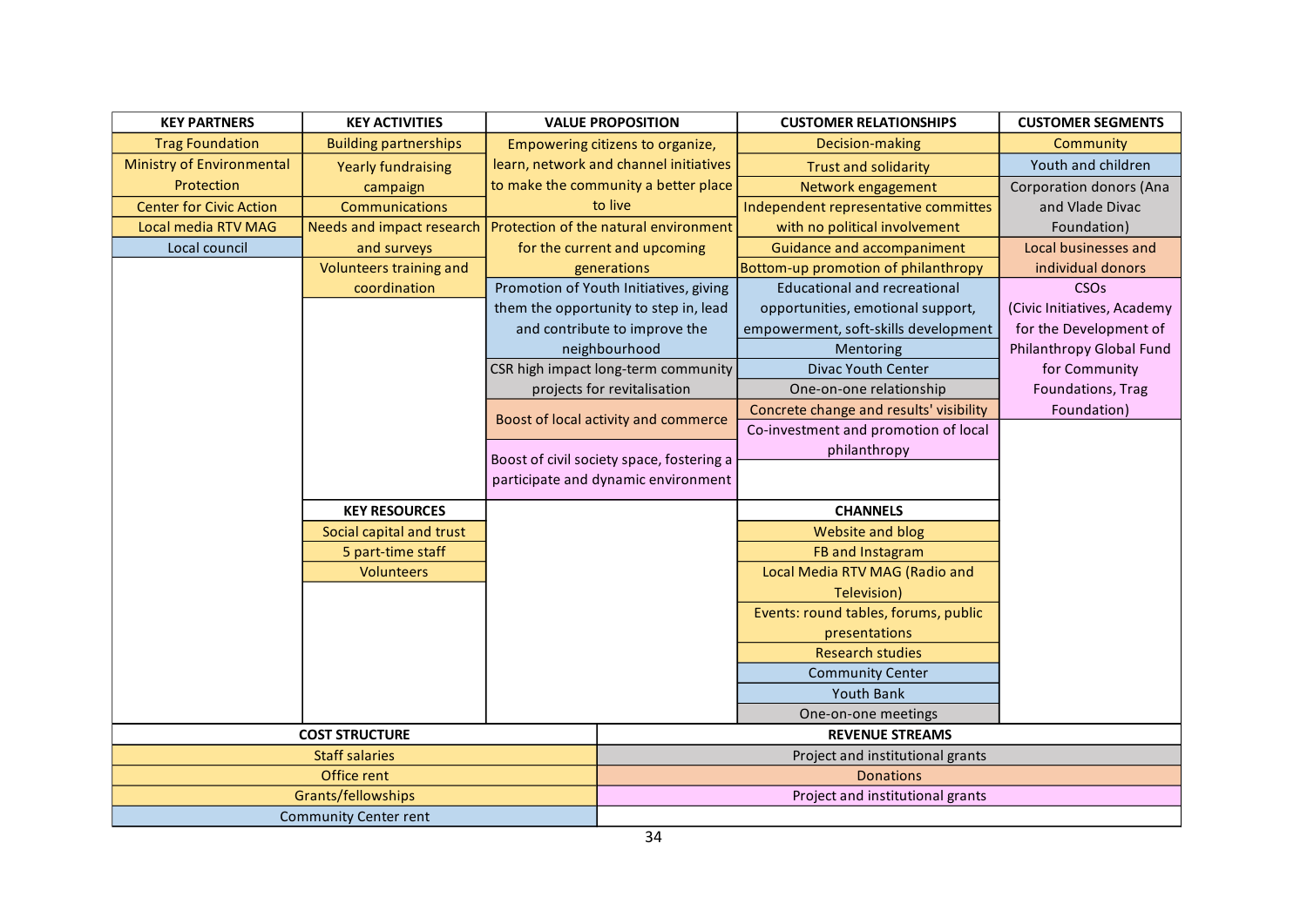### <span id="page-36-0"></span>**MEXICO**

### <span id="page-36-1"></span>PESL and community philanthropy context <sup>89</sup>

#### **POLITICAL**

- Score on political environment: 3.1 out of 5.
- Traditionally, POs did not have legal impediments from the government. In the past, there have been frustrated attempts to enact laws and regulations to strengthen oversight and cut benefits to POs, but the relationship has recently dramatically changed.
- During the last two years, under the assumption of generalized corruption, **civil society is being heavily targeted by the government**. Amongst other actions, the government removed the budget from *Indesol* (National Institute of Social Development), an intermediary for giving public funding to CSOs. The policy is purposely weakening them by providing direct financial support to individuals. This situation is especially worrisome for the aid assistance CSOs, which depended on public support almost exclusively. Recently, moreover, the fiscal policy is pushing to remove the tax-exempt status and simplified audit system of CSOs. Civil society is organizing to counter these measures.
- Public powers are not involved in promoting a philanthropic tradition in the country. Incentives for donating to POs are often considered negative for tax collection overall. Public infrastructure to support the development of POs is scarce and under-resourced.

#### **ECONOMIC**

- GDP per capita: Around \$10,000<sup>90</sup>.
- Score on cross-border flows: 3.75 out of 5.
- Unemployment rate is quite low, 3.3% in March 2020<sup>91</sup>. Salaries are relatively low, especially in POs, and the informal economy has a heavy weight at all levels. CSOs have long competed for limited resources.

#### **SOCIAL**

- Population: 126.2M.
- Number of registered charitable organizations: 9,366<sup>92</sup>.

<sup>89</sup> <https://globalindices.iupui.edu/environment/regions/latin-america/mexico.html> 11/01/20

<sup>90</sup> <https://www.ceicdata.com/en/indicator/mexico/gdp-per-capita> 11/01/20

<sup>91</sup> [https://www.ceicdata.com/en/indicator/mexico/unemployment-](https://www.ceicdata.com/en/indicator/mexico/unemployment-rate#:~:text=Mexico)

[rate#:~:text=Mexico's%20Unemployment%20Rate%20dropped%20to,an%20average%20rate%20of%203.94%20%25.](https://www.ceicdata.com/en/indicator/mexico/unemployment-rate#:~:text=Mexico) 11/19/20

<sup>92</sup> [https://uk.practicallaw.thomsonreuters.com/9-634-](https://uk.practicallaw.thomsonreuters.com/9-634-0169?__lrTS=20200517044525717&transitionType=Default&contextData=%28sc.Default%29#:~:text=The%20number%20of%20charitable%20organisations%20in%20Mexico%20as%20of%202019,compared%20with%20the%20previous%20year)

[<sup>0169?</sup>\\_\\_lrTS=20200517044525717&transitionType=Default&contextData=%28sc.Default%29#:~:text=The%20number%20](https://uk.practicallaw.thomsonreuters.com/9-634-0169?__lrTS=20200517044525717&transitionType=Default&contextData=%28sc.Default%29#:~:text=The%20number%20of%20charitable%20organisations%20in%20Mexico%20as%20of%202019,compared%20with%20the%20previous%20year) [of%20charitable%20organisations%20in%20Mexico%20as%20of%202019,compared%20with%20the%20previous%20year.](https://uk.practicallaw.thomsonreuters.com/9-634-0169?__lrTS=20200517044525717&transitionType=Default&contextData=%28sc.Default%29#:~:text=The%20number%20of%20charitable%20organisations%20in%20Mexico%20as%20of%202019,compared%20with%20the%20previous%20year)  11/05/20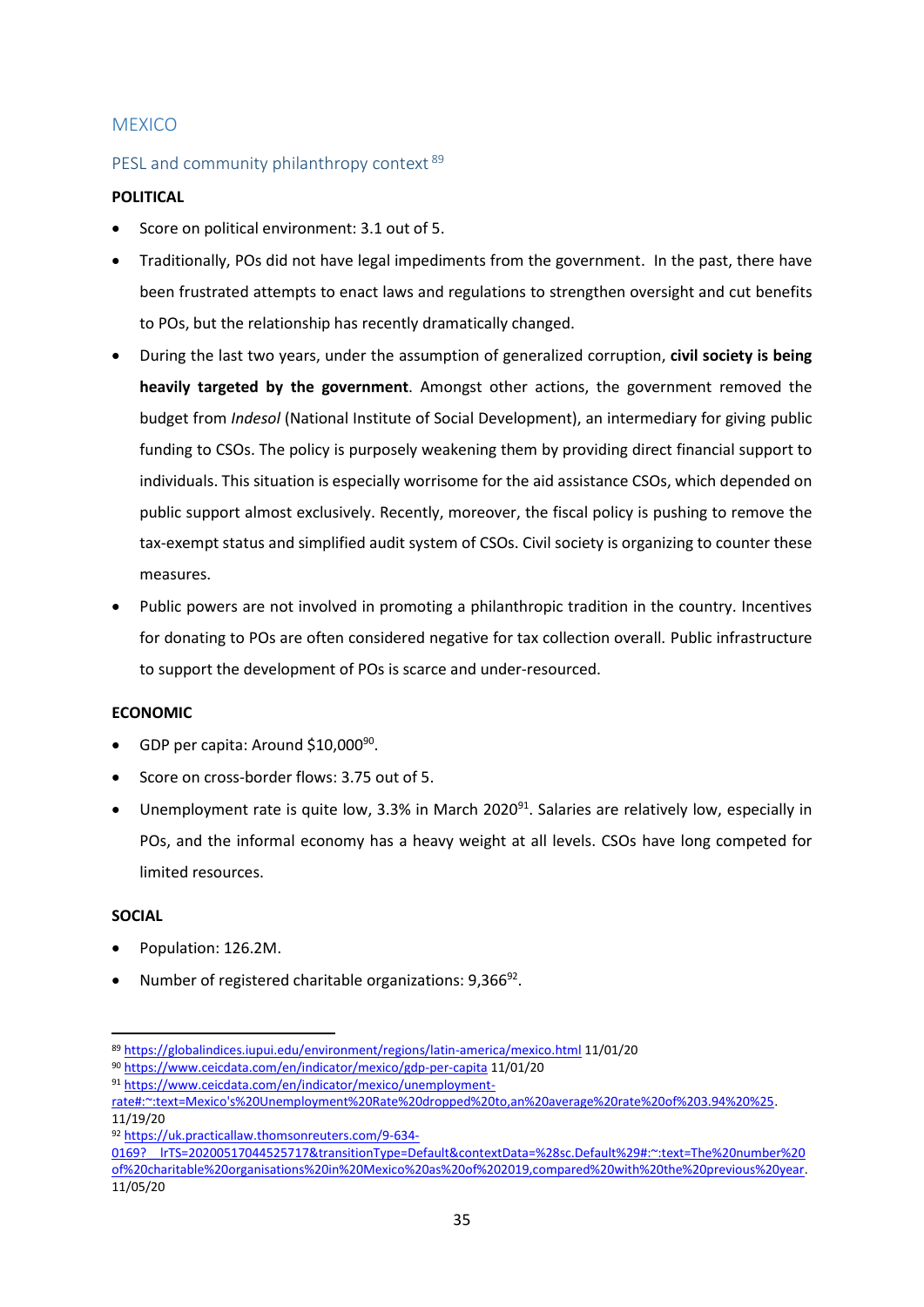- Global Philanthropy Environment Index Score: 3.47 out of 5.
- World Giving Index $93$ : 73th place (28%).
	- o Helped a stranger, or someone you did not know who needed help? 67th place (45%).
	- o Donated money to a charity? 83rd place (20%).
	- o Volunteered your time to an organization? 65th place (18%).
- Score on socio-cultural environment: 3.3 out of 5.
- Five main social issues are addressed by POs: primary and high school education, health and medical research, basic needs, food, housing and economic development. The CSOs, which face general corruption and social insecurity, vary from citizen oversight, human rights, freedom of the press, indigenous rights, and services to victims of organized crime. Many of them start as social movements and later become institutionalized, while others never register.
- Because of the **Catholic heritage** and the historical development of the State, the traditional view is that it is the **duty of the government and the church** to meet the needs of the most vulnerable. There is strong state control of social assistance activities and many CSOs with religious origin have been for a long time bringing people together around faith practices and tackling concrete issues, such as childhood, youth or disability. Gender discrimination is ingrained in the country's culture, but less obvious in the philanthropic sector.
- There is a strong philanthropic culture, yet much relates to **informal small-scale giving** through **unregistered organizations**. The number of organized CSOs is proportionately low compared to other countries and most are concentrated in a few urban centers. The sector is in the very early stages of consolidation. There is a growing number of CSOs devoted to the professionalization of the sector and a growing interest in the generation of knowledge among research centers and universities. Several cross-sectorial initiatives have developed. Still, gathering data and mapping CSOs is quite difficult and some structural conditions must be overcome.
- There is a **generalized mistrust of POs**, especially of the ones related to corporations. Even though tax-exempt POs are required to disclose their financial information, this data is not available to the public and is mostly unknown. Still, the population perceives the existence of CSOs as positive and important for overcoming social issues.

#### **LEGAL**<sup>94</sup>

- Score on tax incentives: 3.25 out of 5.
- Score on ease operating POs: 3.93 out of 5.
- The average time established by law to register a PO is between 0 and 30 days.

<sup>93</sup> <https://www.cafonline.org/about-us/publications/2019-publications/caf-world-giving-index-10th-edition> 11/05/20 94 All the content can be modified due to the recent modification of the Law about the corporate tax in CSOs.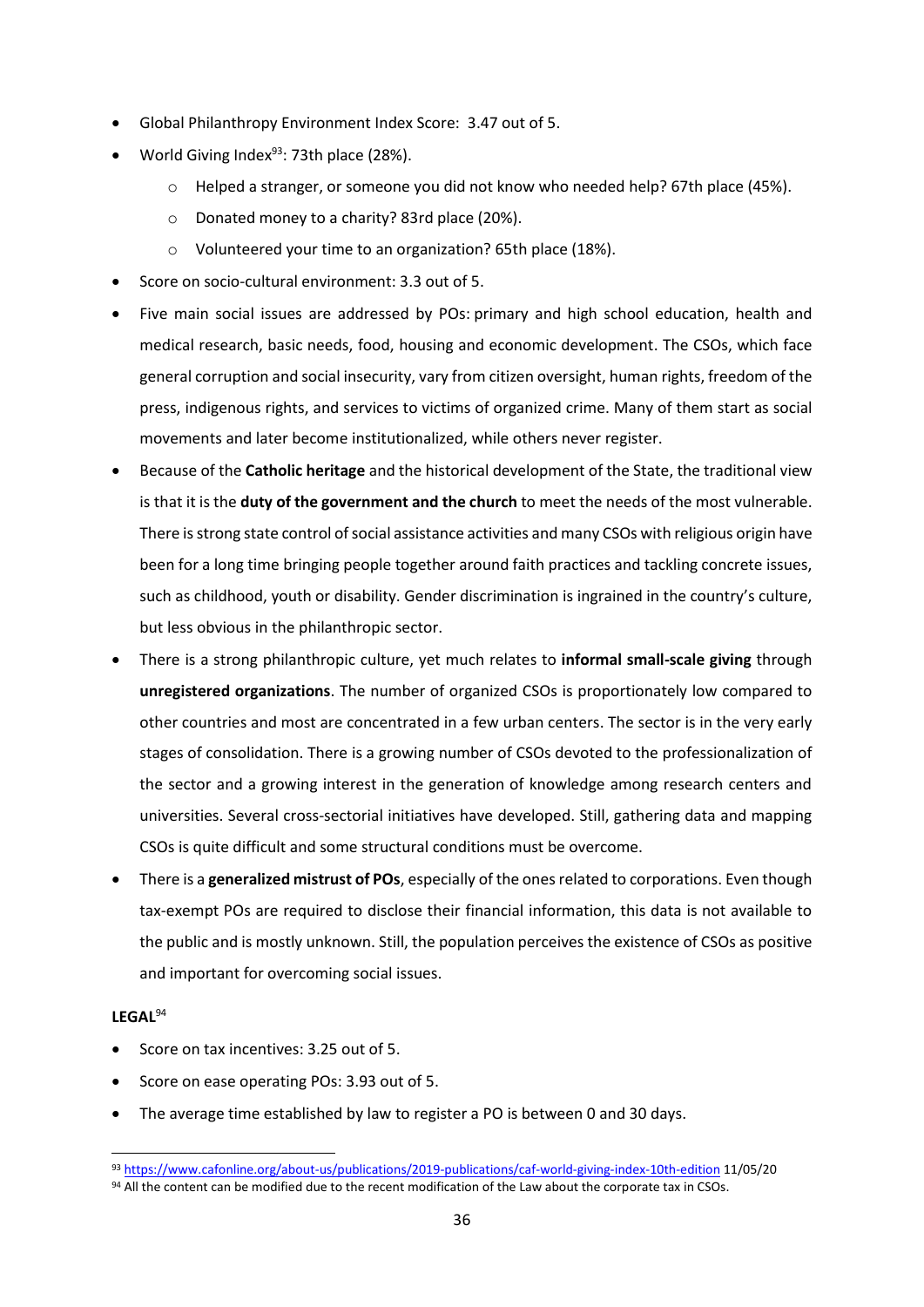- The average cost for registering a PO is \$500. (With associated costs the average is US\$1,500 and there is no minimum amount of capital.) The registration process can be costly and time consuming because of the lack of widely available information and the involvement of different authorities.
- Legal forms of POs are association, cooperative, society and others. Names vary according to each state, the most common name being"*institución de asistencia privada*" (private assistance institution). Regular POs have discretion to determine the structure and governance of the organization; there is not even a legal obligation to establish a board of directors/trustees.
- Registered POs are considered nonprofit organizations under the income tax code and are **not subject to taxation on their income**, although exceptions and limits apply.
- Some POs have the additional "*donataria autorizada*" tax-exempt status that allows them to provide receipts to donors to get a **deduction** on their **individual income tax**. There is a lack of clarity regarding the documentation needed, and obtaining it may prove very time-consuming.
- There are income tax incentives for donations at the federal level in the form of deductions, with a limit of **7% of the previous fiscal year's taxable income** for both individuals and corporations.
- The congress just passed a law<sup>95</sup> that sets notable limitations to the regular tax-exempt and "*donataria autorizada*" statuses, which will affect all CSOs operations quite negatively.

### **COMMUNITY PHILANTHROPY AND COMMUNITY FOUNDATION CONTEXT**

- Number of CFs: 16.
- CFSO: *Centro Mexicano para la Filantropía —Mexican Center for Philanthropy—[CEMEFI]* (1993- 2009) and *Comunalia* (2009 to the present).
- Mapping CFs in Mexico represents a huge challenge, aggravated by the fact that many CSOs combine different approaches and themes (human rights, gender, democracy, politics, etc.).
- Mexico has followed a **hybrid model** for CFs, with a high degree of variation among regions. It is important to say that a considerable number of them have a corporate origin.
- *[CEMEFI](https://www.cemefi.org/)<sup>96</sup>* is a private, non-profit civil association founded in 1988. It promotes and articulates the philanthropic participation of citizens, CSOs and companies to achieve a more equitable, supportive and prosperous society. It accounts 1,584 members (institutions and individuals) and it is identified as an important source of reliable information on the civil society sector and social responsibility in Mexico. It was the first promoter of the CF movement in Mexico (which started

<sup>95</sup> <https://www.animalpolitico.com/blog-invitado/asi-quedaron-los-cambios-a-la-lisr-que-afectan-a-osc/> 11/22/20

<sup>96</sup> <https://www.cemefi.org/> 11/22/20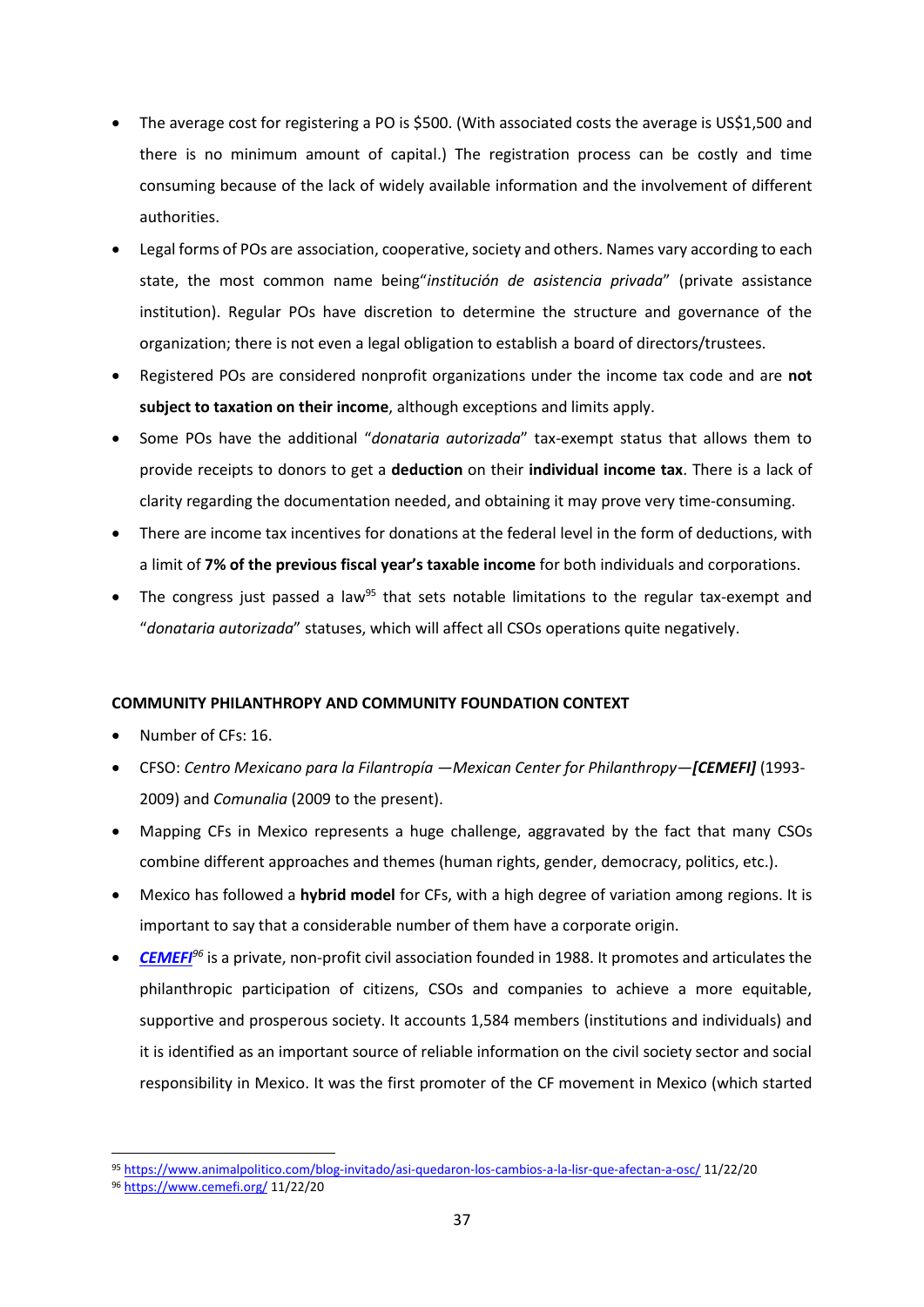in the decade of 90s, if not before $97$ ), was influenced by the US model and was financially supported by, amongst others, *C.S. Mott Foundation*, *Inter-American Foundation* and *W.K. Kellogg Foundation*.

- In 1993, it organized the First Seminar on CFs, looking for models triggering local development based on the mobilization of local resources that could be viable in the Mexican reality and that could contribute to the promotion of philanthropy to achieve social development objectives. In 1996 it promoted the *[Oaxaca Community Foundation](http://fundacion-oaxaca.org/)*<sup>98</sup>, the first created Mexican CF. Its beginning was quite difficult and tense because it was being promoted by foreign capital, and other CSOs were looking at it with distrust, considering it a rival. From this experience, other groups became interested, giving birth to other CFs in the country.
- *CEMEFI* continued with the promotion and strengthening of CFs in Mexico, triggering a process that included the construction of endowment funds in each CF; the conceptual development of the model; the creation of standards of performance for CFs; accompaniment; technical assistance; international linkage; and multiple collaboration and development projects. In 2009, the initiative crystallized with the creation of the *Comunalia* project, which constituted a step forward in the development of the donor sector. Two years later the formal spin off was effective.
- *[Comunalia](https://comunalia.org.mx/)*<sup>99</sup> is the alliance of CFs of Mexico. It is a non-profit Mexican civil association created in 2011 aimed at strengthening the Mexican model of CFs by: promoting the collective work of the partner foundations to achieve a greater social impact in the communities where they work; investigating and positioning the model to have representativeness and collective dialogue; and influencing public policies. Currently, it is promoting the concept of CFs in Latin America, with Chile and Colombia being the most advanced countries. *Comunalia* made up of 14 FCs (previously 16, but 2 left) and exists in 13 states of the country. Some of them are US influenced, with business origins, with a large grant-making budget and high focus on strengthening (e.g. *Fundación Comunitaria Puebla IBP*, *Corporativa de Fundaciones* and *Fundación Cozumel*). Others are much more modest in terms of budget and size and with a very local and rural approach that empowers and invigorates civil society in their regions (e.g., *Fundación Malinalco*).

<sup>97</sup> In 1985 fertile land began to be developed for the creation of CF in Mexico. Initially, 3 funds were created: the Córdoba Fund, the Chihuahuense Business Fund and the Cozumel Fund

<sup>98</sup> <http://fundacion-oaxaca.org/> 11/14/20

<sup>99</sup> <https://comunalia.org.mx/> 11/13/20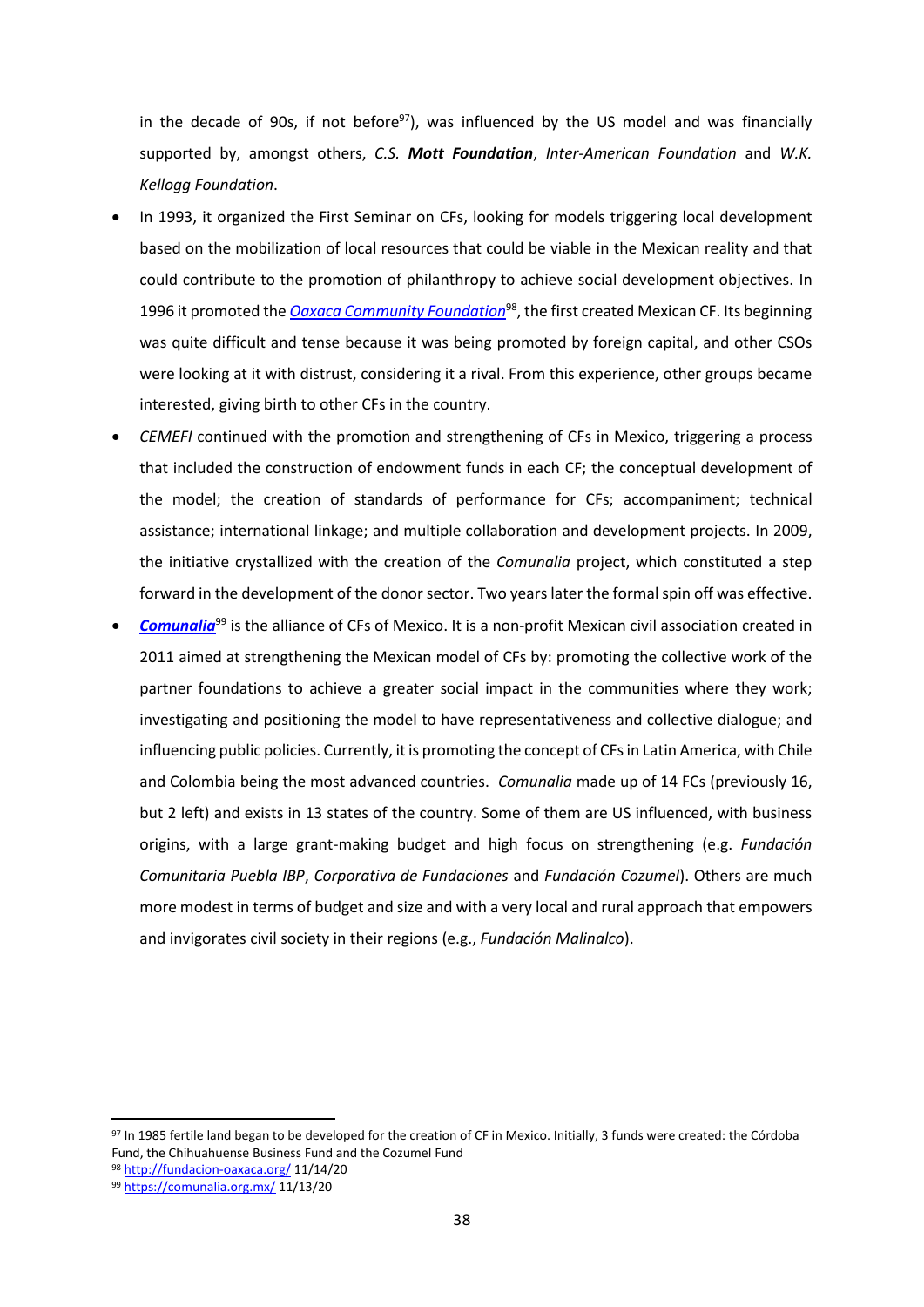### <span id="page-40-0"></span>*[Fundación Comunitaria Malinalco](https://fundacioncomunitariamalinalco.org/)<sup>100</sup> (Malinalco Community Foundation)*

- Foundation: 2007
- Contact: Oscar Plens (General Director)
- Community: Municipality of Malinalco (95 kilometers southwest of Mexico DF, Mexico). 27,000 inhabitants. It presents a great cultural, historical, natural, architectonic and culinary heritage. It is a rural area where the population is divided into small villages and settlements. There is quite a big difference among them; depending on the location, they may be safe places or dangerous ones.

### **Defining characteristics**

- The foundation's mission is to preserve and care for the great natural, social, historical and spiritual wealth of the area. It promotes the participation and collaboration of its members to achieve creative solutions to social or environmental challenges.
- There is a strong preference to **impulse and accompany projects** and then let them go, only leading them and being operational if there are no other actors in the field willing to do so. Consequently, it follows an **anti-assistance-based approach or policy** except in the case of major emergencies, such as the last two earthquakes. Its efforts are highly directed at mobilizing resources within the community (despite the lack of individual financial giving), and it promotes philanthropy over charity.
- **It empowers** the population and constitutes a connections builder with stakeholders, promoting participation and entrepreneurship among the community members.
- It has become a **hub of information and research center for the region**, being able to detect and connect challenges and centers of social action and provide an accompaniment in the take-off of initiatives.
- It focuses on **internal and external capacity building**, to facilitate the acquisition of knowledge and soft skills required to carry on projects and not depend on external players.
- **Strong social ties and connections** in the region are one of its main assets. There were no CSOs in the region before its creation. Now, 24 groups and organizations operate (46% legally constituted) and work in the fields of education environment, water caring, reforestation, culture, recovery of historical heritage, youth, migrants, security, job creation, addiction prevention, community development and health.
- The board acts on a volunteer basis, brings connections and makes small donations. Nonetheless, the members are far from the ground, which complicates matters for the operative team to take

<sup>100</sup> [https://fundacioncomunitariamalinalco.org](https://fundacioncomunitariamalinalco.org/) 11/02/20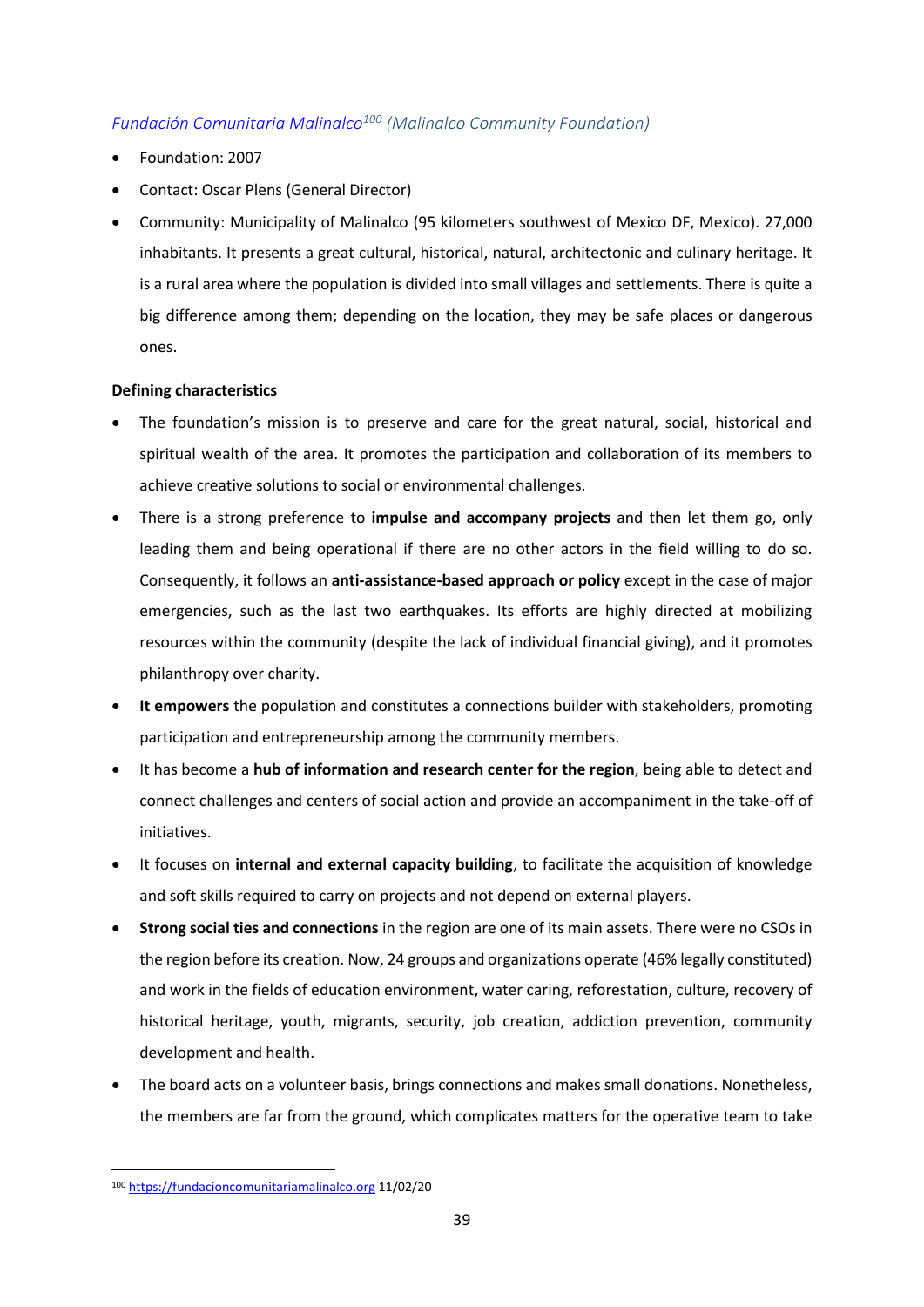decisions. Moreover, staff salaries are very low and, thus, it is very difficult to achieve a high degree of professionalization.

• The campaign to face the COVID-19 pandemic has included several actions, such as food and mask distribution to more than 8,000 people, medical equipment delivery to two hospitals and a program to reactivate the agro-ecological economy.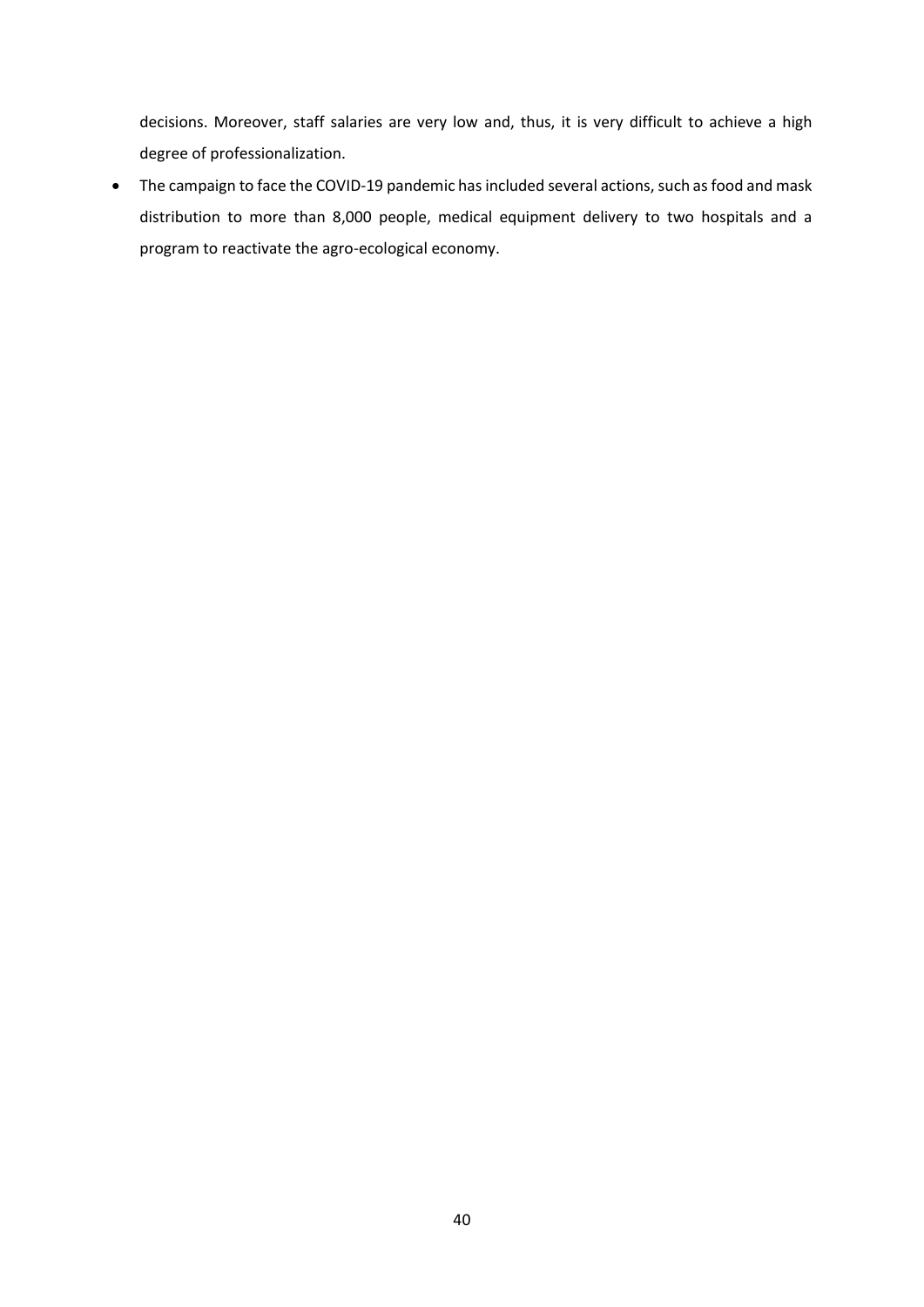| <b>KEY PARTNERS</b>                   | <b>KEY ACTIVITIES</b>                                  | <b>VALUE PROPOSITION</b>                 | <b>CUSTOMER RELATIONSHIPS</b>                                    | <b>CUSTOMER SEGMENTS</b> |  |  |
|---------------------------------------|--------------------------------------------------------|------------------------------------------|------------------------------------------------------------------|--------------------------|--|--|
| <b>CSOs and support</b>               | Fundraising for private and public                     | Preservation and care of the natural,    | Capacity building and co-investment                              | Community                |  |  |
| organizations: Comunalia,             | calls for proposals                                    | social, historical and spiritual assets  | Promotion of the collaboration of all                            | Youth and children       |  |  |
| <b>CECYTEM plantel Malinalco, CBT</b> | Design, monitoring and reporting                       | Promotion of the entrepreneurial spirit  | stakeholders                                                     | Corporation and          |  |  |
| Cuauhtinchan, Ashoka                  | of the projects                                        | and collaboration in sustainably solving | Accompaniment of community-led                                   | private donors           |  |  |
| Groups and organizational             | Communication and negotiation                          | problems                                 | initiatives                                                      | (Fomento Social          |  |  |
| operational partners (Golf Club,      | with stakeholders                                      | Regeneration, protection and             | Participative diagnosis                                          | Banamex, Promotora       |  |  |
| Centro Comunitario La Loma,           | Internal and external capacity                         | sustainability of the woods              | <b>Educational and recreational</b>                              | Social México, HSBC,     |  |  |
| Arpe Foundation, Imaginalco,          | building                                               | Engagement and decision-making in        | opportunities, emotional support,                                | Dibujando un mañana,     |  |  |
| Observatorio Ciudadano de             | Research and data compilation                          | community challenges for a better        | empowerment, soft-skills development                             | S.C. y Johnson & Son,    |  |  |
| Malinalco, Grupo Oriente,             | Management and accompaniment                           | future                                   | Pedagogy of philanthropy                                         | Fundación Karuna, Red    |  |  |
| Productores ecológicos de             | of CSO <sub>s</sub>                                    | Ethical and transparent policy vehicle   | Annual financial and legal reports                               | Juvenil Nacional         |  |  |
| Chalmita, Orquesta Esperanza          | Implementation of the programs                         | with high social impact change           | Continuous follow-up and invitations                             | Reforestamos México)     |  |  |
| Azteca, PROBOSQUE,                    |                                                        |                                          | to engage                                                        | <b>Public donors</b>     |  |  |
| Universidad del Medio                 | <b>KEY RESOURCES</b>                                   |                                          | <b>CHANNELS</b>                                                  |                          |  |  |
| Ambiente)                             | Social capital and trust                               |                                          | Group and organizations meetings,                                |                          |  |  |
| Fluye CDI, Espacio Cultural Seis      | 16 staff (hired + scholarship)                         |                                          | workshops and activities                                         |                          |  |  |
| Calles, Centro Juvenil Xolotlán,      | <b>Volunteers</b>                                      |                                          | Monthly newsletter, Blog and FB                                  |                          |  |  |
| <b>Voces y Visiones</b>               | Website                                                |                                          | "Recorrido al Mictlán" community                                 |                          |  |  |
|                                       |                                                        |                                          | festival and annual fair                                         |                          |  |  |
|                                       |                                                        |                                          | One-on-one meetings                                              |                          |  |  |
|                                       |                                                        |                                          | Events and networkings                                           |                          |  |  |
|                                       | <b>COST STRUCTURE</b>                                  |                                          | <b>REVENUE STREAMS</b>                                           |                          |  |  |
|                                       | <b>Staff salaries</b>                                  |                                          | Ad-hoc emergency funds (Unidos por Malinalco Fund, La Loma Fund) |                          |  |  |
|                                       | Project costs (e.g. equipment in wood culture program) | Infraestructure support fees for NGOs    |                                                                  |                          |  |  |
|                                       | Venue rental of Terrocal (Casa Comunitaria)            | Grants and donations                     |                                                                  |                          |  |  |
|                                       |                                                        | <b>Public grants</b>                     |                                                                  |                          |  |  |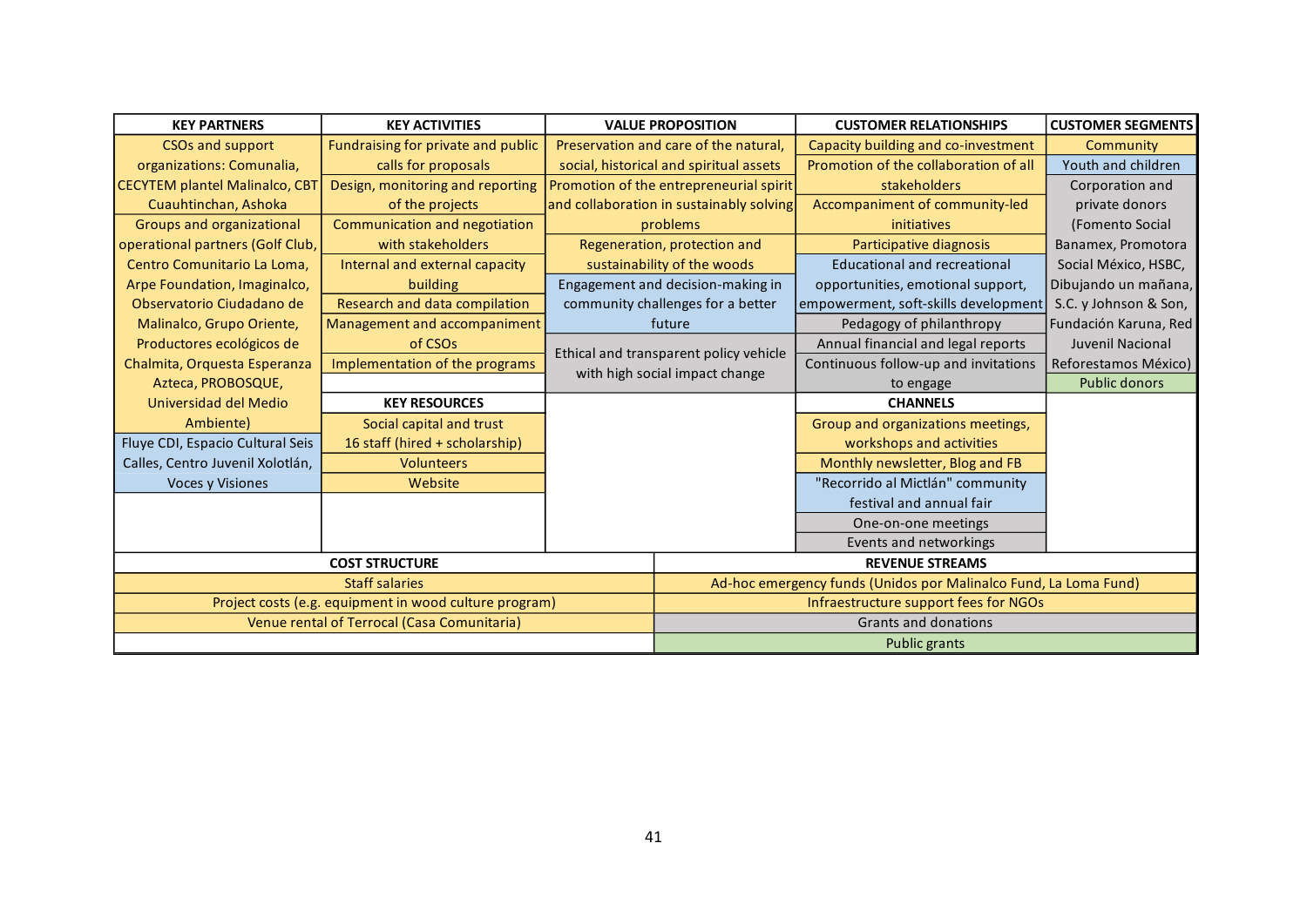## <span id="page-43-0"></span>**CONCLUSIONS**

Context is everything and no two CFs are identical, but traversing four CFs in four countries shows that there are some universal factors present in all of them that make them shine (key factors), while others can be important but not essential (other factors).

### <span id="page-43-1"></span>Key factors

- **Public trust**, **community engagement**, **ability to mobilize**, **prestige** and **leadership** are the most valuable assets of a CF. Building social ties and relationships with and amongst all community stakeholders must be a priority from the beginning.
- **Social capital takes years to develop**. It can sometimes seem that not much return has been achieved in relation to fund development or activity. Nonetheless, with patience and time there will be evidence that they pay off.
- **Community philanthropy** philosophy comes (or should come) earlier than CFs. The CF is a specific form or vehicle of community philanthropy, and therefore efforts should be set first in the roots, and not on the appearance. A complete success cannot be expected from just promoting CFs as organizations. The community needs to understand first what philanthropy is and mobilize its resources before becoming institutionalized. Giving circles can be an intermediary step.
- **Promotion of solidarity, community philanthropy** and the **culture of giving** is a marathon, not a sprint. Cultivating it must aim for long-term effects, not short-run successes, and should advocate and make pedagogy regarding individuals, CSOs, public powers and other organizations, especially corporation foundations with common goals. For that purpose, tools, such as publications, events and awards can be very effective. It is useful to also understand how philanthropy around Christian communities has been working to take advantage of this heritage and apply them to community philanthropy.
- **Leaders** who boldly step up and take responsibility for making things happen make a difference in the startup phase and during a foundation's consolidation.
- In order to share knowledge and good practices, a **capacity building framework** is needed at multiple levels: from a CFSO to a CF, from a CF to the community and within the same CF. Technical skills, soft-skills and teamwork should be at the center of that.
- **Financial support** from large philanthropic institutions or CFSOs to support the establishment and consolidation of CFs is required. This requirement allows CFs to look for financial sustainability in the long run—ideally with matching funds—and to be able to at least cover the operational costs. Yet, it is not enough. Technical support is also extremely relevant. In any case, the project has to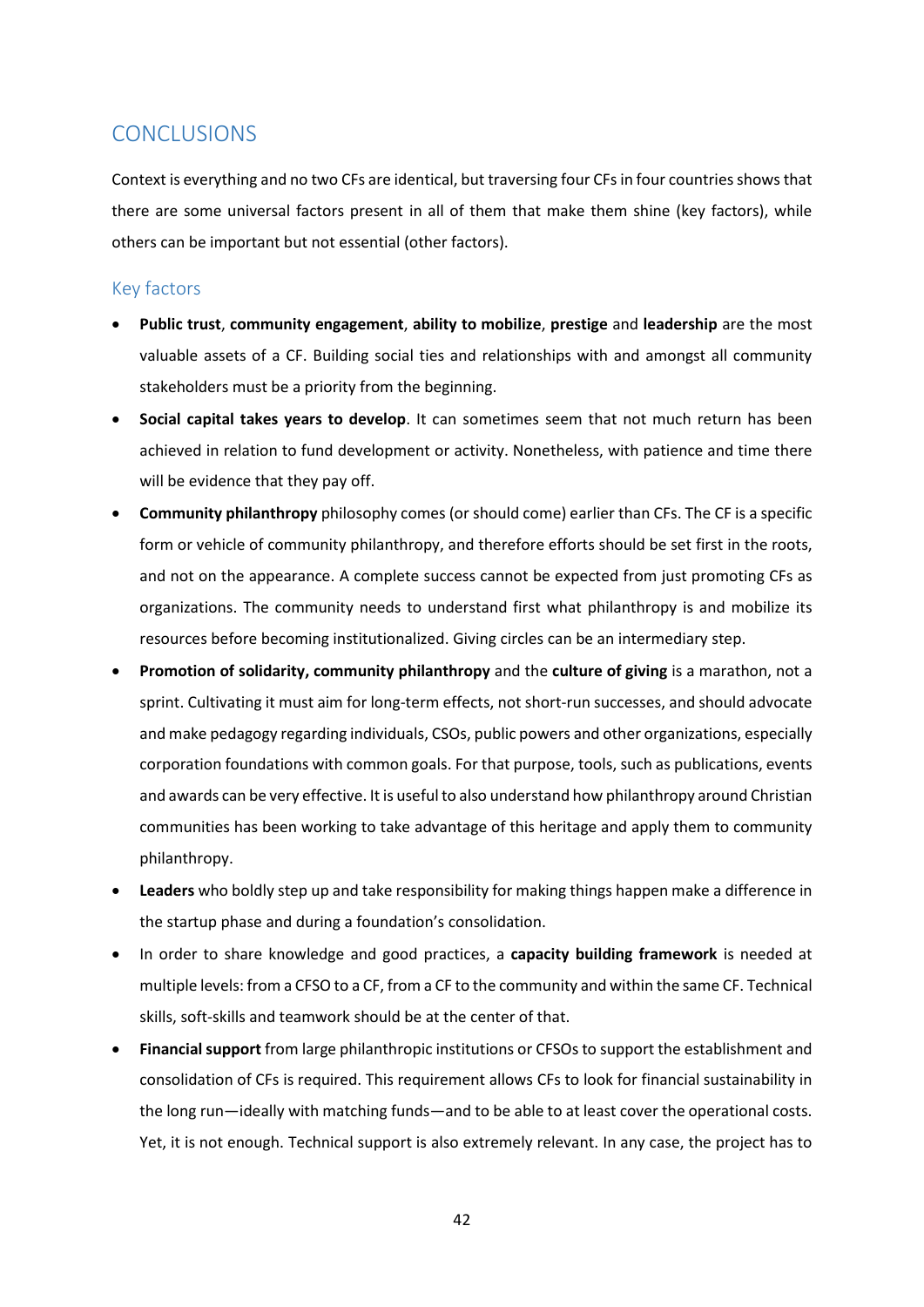follow a **bottom-up approach**, with the direct involvement of CSOs, private institutions and individuals; otherwise, it will very likely disappear or become just a regular CSO.

- A considerable **degree of neutrality** is required to be representative of all legitimate community interests, although complete objectivity is unattainable. Governance, no matter its form and size, must be transparent and act with trustworthiness. The fewer the ownership projects, the fewer the conflicts of interests and the more resources to spend building bridges. Having said that, political influence may be a sought or an unexpected consequence that must be leveraged. It is important to withstand the constant changes, not to get caught up and to choose not to get caught up.
- **Mobilizing local resources** is a must. Being intermediary institutions and avoiding being 100% operational distinguish CFs from the rest of the CSOs in the field. They must work as a safety net to pool all kinds of resources for community benefit, and not act as a competitor with other CSOs.
- Through their mission, CFs pursue **social transformation**, shifting decision-making power and trying to address social, economic, cultural challenges, and sometimes even political ones. Without assessing the magnitude of their aspirations, they contribute to local development and become a social change entity, shaping the landscape and being shaped by it at the same time.
- **Community individuals** and CSOs must be not only recipients of the CFs' action, but also be active actors who engage in multiple initiatives to leave a mark in their world. Community foundations must offer the resources to facilitate the achievement of their goals. The concepts of charity and beneficiary are replaced by solidarity and change maker, allowing and fostering the community to take the lead, propose solutions and implement them. For that, CFs must engage in participatory decision-making processes and bodies, like committees, round tables or assemblies.
- **Youth and children** are a non-negotiable priority collective. The same approach of both giver and taker is embedded in the movement, with special tools as youth banks. They are seen as change makers as adults and considered the future of the community. In addition, many opportunities are offered pivoting around education and recreation, to ensure a complete and healthy development progress of the personality and soft skills of children and youth.

### <span id="page-44-0"></span>Other factors

- **Legal constitution and taxation framework** are not key once a threshold of legal security is achieved. They influence and limit the impact of a CF, but they can be overcome by other factors.
- A **lack of a specific legal form for CFs** is not an impediment. It may entail less public visibility and definition challenges, but also more flexibility to adapt to the local context.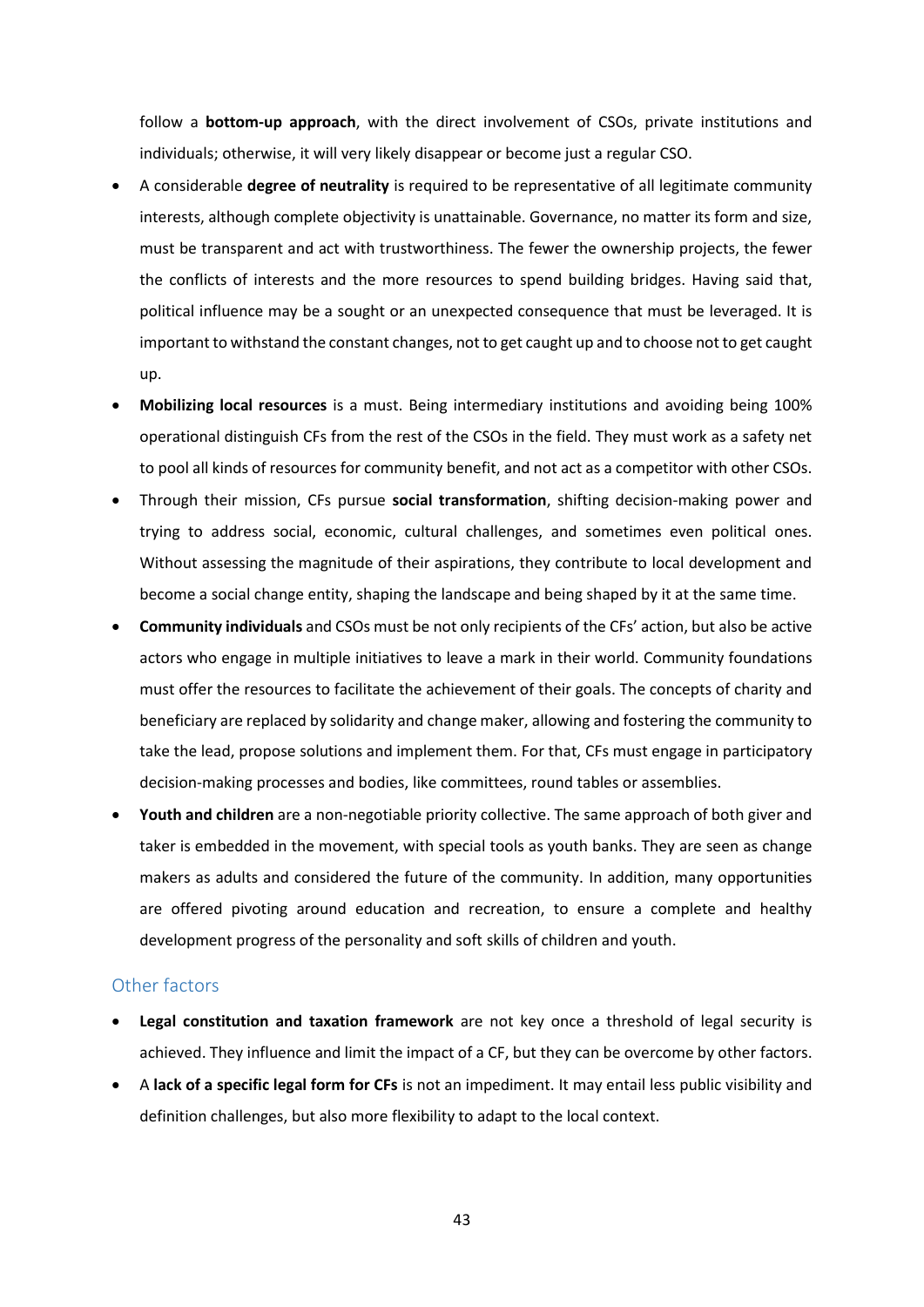- **Endowments** are far from crucial for fulfilling the mission, and they do not provide a relevant yearly income source in many markets because of low market rates. However, it is advisable to have an emergency reserve that can be swiftly deployed to face any kind of crisis.
- **Funding from public institutions and other resources outside the community** are positive supplementary sources when matched with local sources and do not create excessive dependency. Matching grants are the best example.
- None of the four CFs makes use of a **quantitative and qualitative evidence-based indicators framework** to assess the needs of the community and help develop multi-year thematic programs, such as *Vital Signs*. Its development is not a key success factor in the first years, when visible challenges are tackled first. With time, when the CF is well equipped and other priorities are covered, it may—and probably should—set up a data-driven objective scheme to inform the strategy and better meet community demands.
- **Professionalization of the staff** is not key for a CF to operate, but not having paid staff will likely prevent the achievement of an organic grow and robustness. In addition, it will always remain vulnerable to external conditions.
- It is advisable that **board members** have a deep knowledge of the field and are connected both to the ground and to donors, complementing the direction. Their prerogatives and alignment with the operative team have considerable influence over strategic decisions.
- Having a fruitful **relationship with the municipality** or city council is desirable, but in case this is not feasible for any reasons, this does not impede the CF's role. It just slows or hinders its action.
- **Public support** can take many forms besides financial donations, such as in-kind donations, volunteering, prescriber/recommender role, pro-bono support, etc. In communities where financial support from individuals is not feasible, these forms are especially highly visible and valued.
- In **economically or socially depressed communities or communities with very few CSOs**, starting a CF has the advantage of not being seen as a competitor but as a creator and connector from the beginning. A CF may can leverage the fact of uniting the community around the main topics of concern and meeting its dormant demands. In communities with an existing vibrant civil society with numerous actors, it may prove more difficult for the CF to unite them all at the beginning.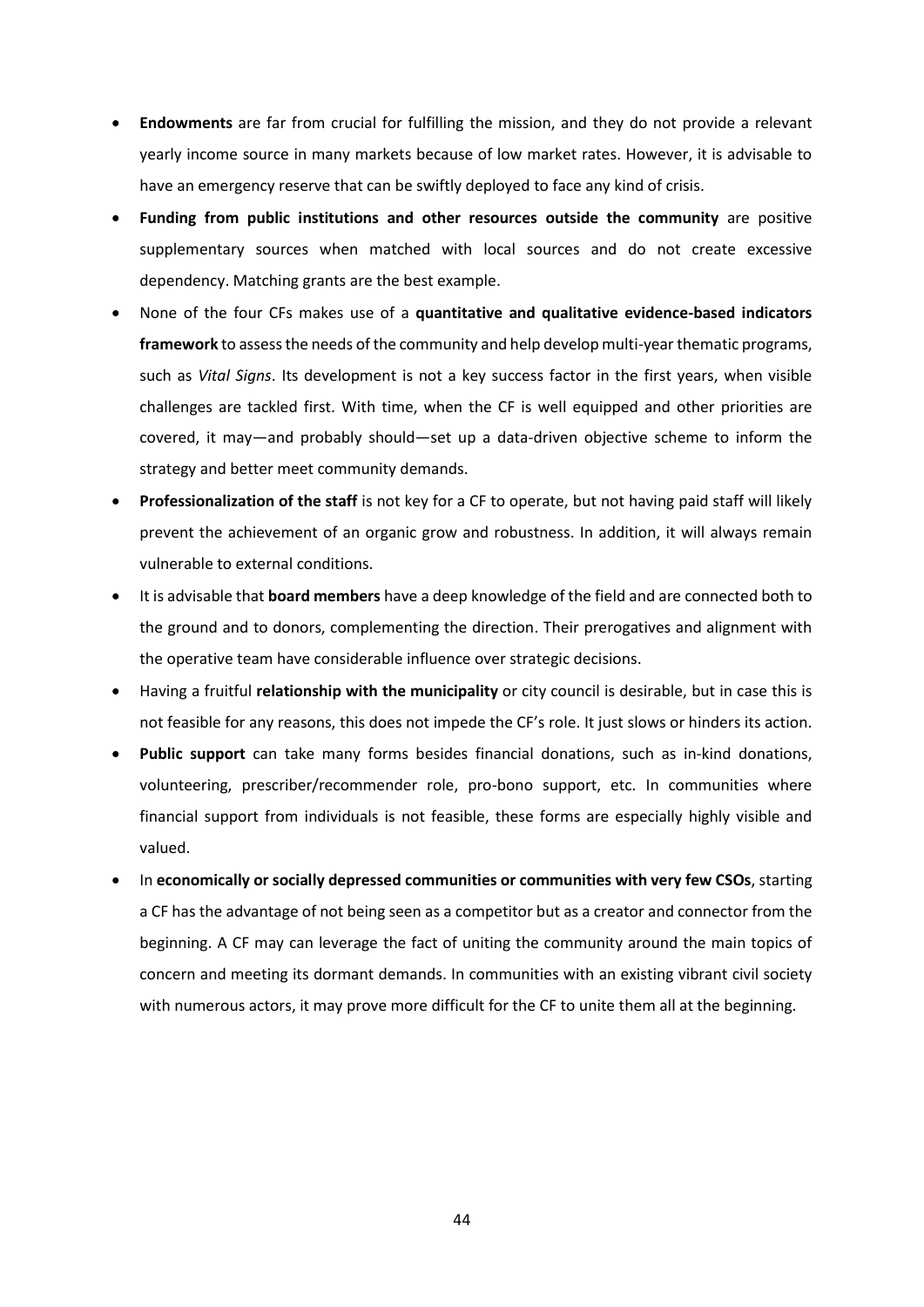# <span id="page-46-0"></span>RECOMMENDATIONS

### <span id="page-46-1"></span>Recommendations for *AEF* and *C.S. Mott Foundation* project

- To first foster **community philanthropy, solidarity and culture of giving** initiatives with a longterm strategy, regardless of *C.S. Mott Foundation's* continued support, and to opt only for the form of CFs where most of the key factors, especially regarding leadership, can flourish. It will be key to continuously organize emotional disseminations and presentations to engage the public.
- To follow *ARC***'s approach** in Romania with the triad standpoint (**international, national and local)** to build a robust framework, make use of its success as an **example**, but also from other ones that illustrate the benefits of the movement at each of its levels.
- To specifically target **informal community groups**—some of which may have been created because of the COVID-19 pandemic—that can become more powerful and engaged than already established organizations. At the beginning, grantmaking should not be a priority. Following the model of *Fundació Tot Raval*, **connecting all stakeholders**<sup>101</sup> and leading **participatory and democratic processes**—which are much easier to sustain—must be prioritized.
- To illustrate the **successful and quick reactions** of CFs from countries like Romania and Italy to the **COVID-19 pandemic**, showcasing them as examples of what a community can accomplish together in emergencies and how it can swiftly react to the context and needs.
- To advocate for **English language knowledge** of CF staff, both when hiring and as capacity building programs. This factor is crucial to getting the most out of exchanges and learnings when collaborating at the international level.
- To organize a **capacity building framework** that combines technical skills with a general set of soft skills (leadership, networking, negotiation, planning, etc.), with the support of other CFSOs especially from *ECFI*—that can provide the tools and connections for a complete set of guidelines.
- To find the **lowest common denominator** when propelling the network of current and future CFs. It should add value to all the members and maybe allow for different kind of engagements.
- To set **qualitative indicators**, besides the quantitative ones. A concrete number of CFs created should not be the only main key performance indicator [KPI] of the project. For that, it is necessary to negotiate flexibility to adapt the project tactics and outcomes on the way.
- To maintain a **balanced approach between total financial support and cofounding in every intervention**, incentivizing both the participation and responsibility of CFs and making sure that value is being added at every moment. "Tight resources make you shake the tree".

<sup>101</sup> <https://totraval.org/ca/com-ens-organitzem> 12/04/20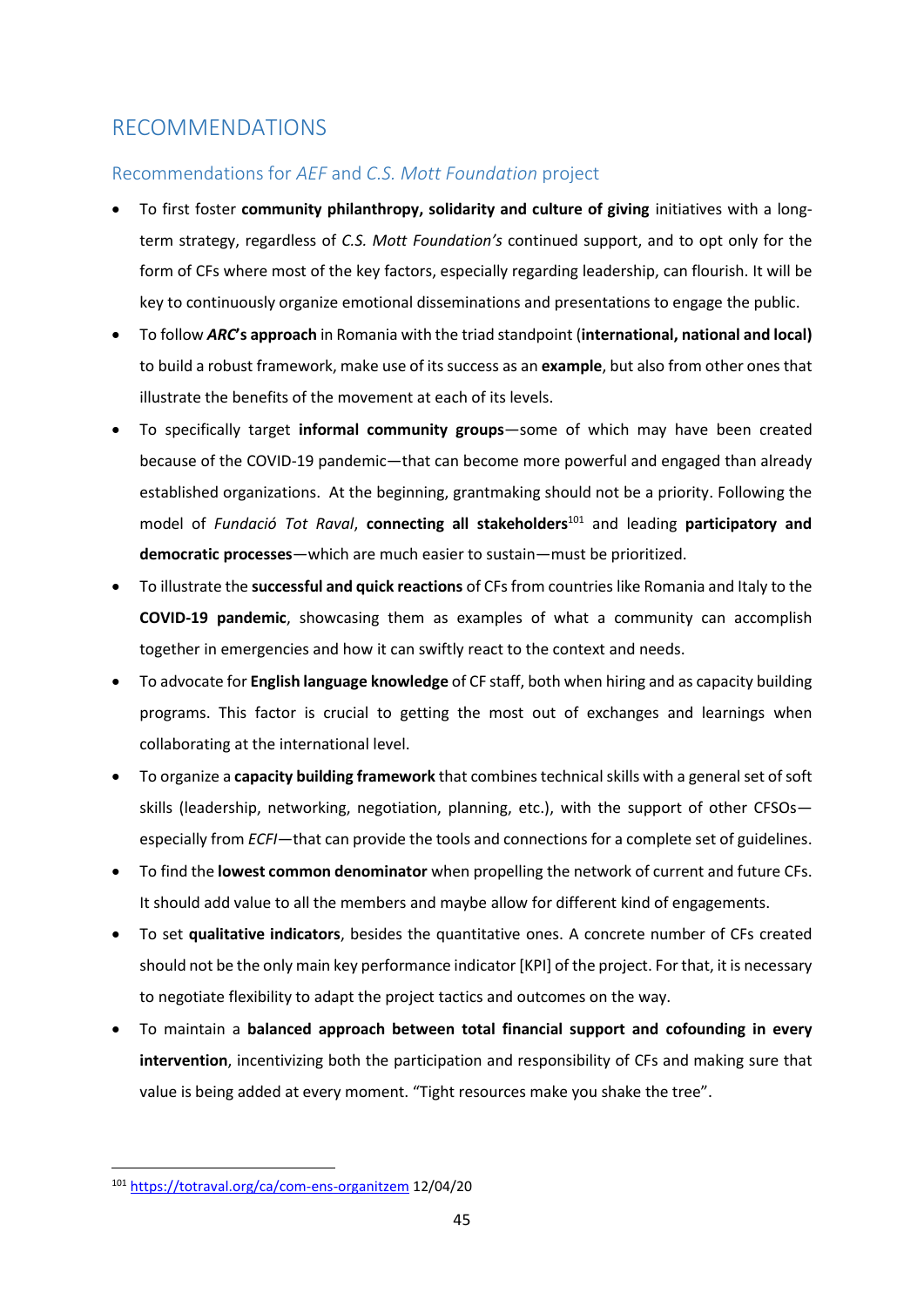### <span id="page-47-0"></span>Recommendations for *OSIFE*/*OSF*

- To become fully aware of the **existence and role of a CF** as an **intermediary vehicle** between all stakeholders in civil society, that is able to contribute to **social transformation** in its community by building bridges and tackling issues related to *OSF*'s mission in economic justice, climate action, migration, information democracy and defense against authoritarianism. Special importance should be paid to the roles played by CFs in the face of the COVID-19 pandemic and in any future crisis. Case studies are key to promoting concepts.
- To **build on past work** regarding CFs and share experiences amongst the staff and with other *OSF*  programs, for a comprehensive view of their scope and connection with portfolios.
- To promote, in the next strategy period the **channeling of resources** to CFs that work on **local issues with a global perspective** (democracy, pluralism, civic rights, civic participation, empowerment and representation of monitories, etc.) through some of its portfolios:
	- o The most relevant issues are combating the closing space for civil society and promoting **resilience and civic engagement** (especially in Central Eastern Europe); working towards **inclusive long-term migration integration and policies**<sup>102</sup> (especially in Italy, Germany and Spain); and fostering **economic, racial and climate justice** in all of Europe, to combat historic biases, precarious work and gender discrimination, amongst others.
	- o The most natural and effective way should leverage the intermediary (and regranting) role of **CFSOs and other support institutions and networks**, such as the *Global Fund for Community Foundations* [GFCF], ECFI, *European Foundation Center* [EFC], *Ariadne* and *Worldwide Initiatives for Grantmaker Support* [WINGS].
- To increase the percentage of grantmaking dedicated to **organizational grants**—which fund missions and strategic objectives—and the degree of **flexibility in project grants**, setting expectations over a longer period of time and sticking by a stable range of trustable stakeholders during the whole strategy period.
- When possible, and through international networks and stakeholders, make connections and referrals of non-priority issues to other well-equipped donors better suited to solve them.

This paper will be shared with *OSIFE* colleagues, and an initial webinar presentation will be organized to check for the appeal and fit of the recommendations within the framework of the organization's new strategy, which is yet to be approved. Changing the existing mindset will depend on two key factors: the **ability of CFs to embrace local issues from a broad human rights perspective** and the ability of OSIFE to **identify and channel support mainly through CFSOs**.

<sup>102</sup> [https://www.communityfoundations.eu/fileadmin/user\\_upload/thematic\\_meeting\\_messina\\_oct2017.pdf](https://www.communityfoundations.eu/fileadmin/user_upload/thematic_meeting_messina_oct2017.pdf) 11/20/20